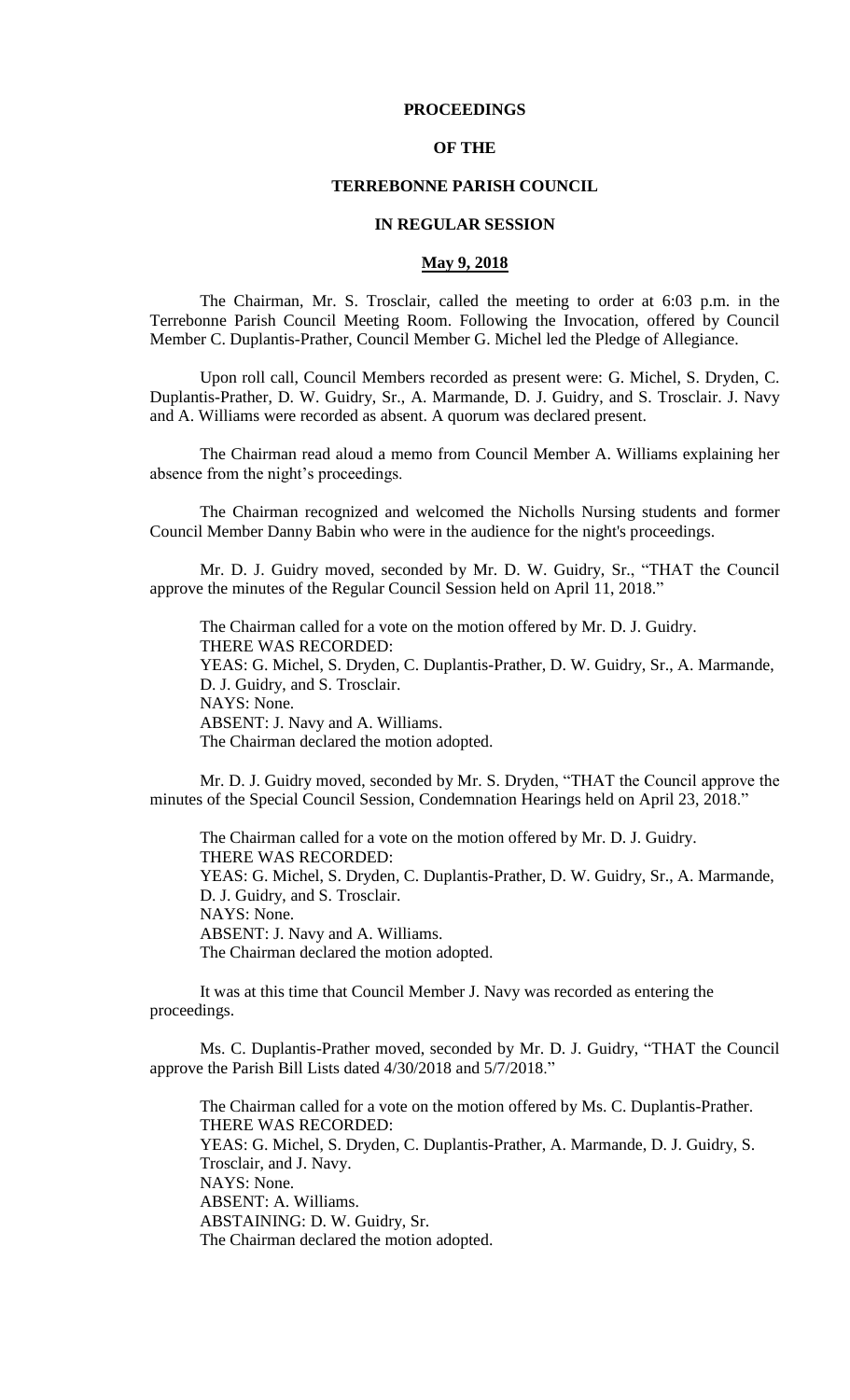The Chairman recognized Parish President G. Dove who gave a presentation regarding the LEPA Unit #1 Power Plant and the \$9,516,901.00 spent to date toward the contractual agreement for the power unit.

Council Member J. Navy read aloud a proclamation declaring May 13-19, 2018 as "National Police Week" in Terrebonne Parish.

The Chairman recognized Mr. Neal Abbot, Houma Police Department, who thanked the Council and Parish President for the proclamation and their support.

The Chairman thanked Mr. Abbott and his fellow officers for their service to the Parish and for their willingness to serve every day, even in harm's way.

Council Member C. Duplantis-Prather read aloud a proclamation declaring May 2018 as "Mental Health Awareness Month" in Terrebonne Parish. She encouraged the public to be mindful of mental health issues in their lives then asked that the proclamation be forwarded to Mrs. Lisa Schilling with the South Central Louisiana Human Services Authority.

Council Member D. J. Guidry read aloud a proclamation declaring May 2018 as "Building Safety Month."

The Chairman recognized Mr. Christopher Pulaski, Planning and Zoning Director, who thanked the Council and Parish President for the proclamation.

The Chairman recognized Ms. Mechelle Olivier, Assistant Director of Planning and Zoning, who presented to the Council the employees of the new regulatory team who were in the audience for the night's proceedings. She then reported that the team had completed 43 plan reviews and 253 inspections since beginning operations two and a half weeks ago.

Several Council Members reported having received no complaints from constituents thus far regarding the services the team is providing then commended the team for their success since beginning operation.

| OFFERED BY:         | MR. J. NAVY     |
|---------------------|-----------------|
| <b>SECONDED BY:</b> | MR. A. MARMANDE |

## **RESOLUTION NO. 18-173**

A RESOLUTION APPROVING THE HOLDING OF AN ELECTION IN RECREATION DISTRICT NO. 10 OF THE PARISH OF TERREBONNE, STATE OF LOUISIANA, ON TUESDAY, NOVEMBER 6, 2018, TO AUTHORIZE THE RENEWAL OF A SPECIAL TAX THEREIN.

**WHEREAS**, the Board of Commissioners of Recreation District No. 10 of the Parish of Terrebonne, State of Louisiana (the "Governing Authority"), acting as the governing authority of Recreation District No. 10 of the Parish of Terrebonne, State of Louisiana (the "District"), adopted a resolution on April 30, 2018, calling a special election in the District on Tuesday, November 6, 2018, to authorize the renewal of a special tax therein; and

**WHEREAS,** the governing authority of the District has requested that this Parish Council, acting as the governing authority of the Parish of Terrebonne, State of Louisiana, give its consent and authority for the District to hold the aforesaid election, and in the event that the election carries to continue to levy and collect the special tax provided for therein; and

**WHEREAS**, as required by Article VI, Section 15 of the Constitution of the State of Louisiana of 1974, it is now the desire of this Parish Council to approve the holding of said election and in the event that the election carries, to continue to levy and collect the special tax provided for therein;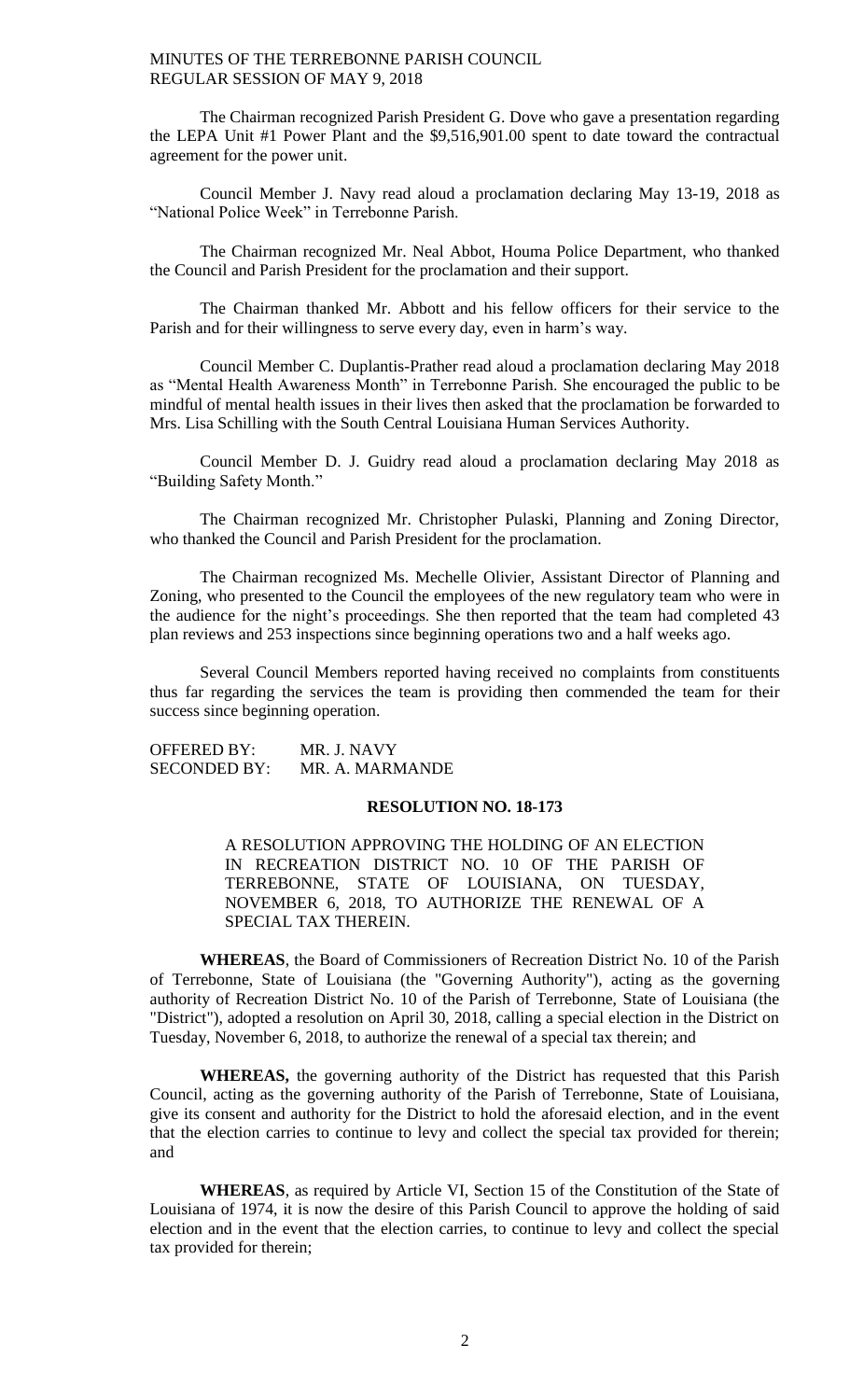**NOW, THEREFORE, BE IT RESOLVED** by the Parish Council of the Parish of Terrebonne, State of Louisiana, acting as the governing authority of said Parish, that:

SECTION 1. In compliance with the provisions of Article VI, Section 15 of the constitution of the State of Louisiana of 1974, and in accordance with the request of the Board of Commissioners of Recreation District No. 10 of the Parish of Terrebonne, State of Louisiana, this Parish Council hereby approves the holding of an election in the District, on Tuesday, November 6, 2018, at which election there will be submitted the following proposition, to-wit:

# **PROPOSITION (MILLAGE RENEWAL)**

Shall Recreation District No. 10 of the Parish of Terrebonne, State of Louisiana (the "District"), continue to levy an eleven and forty-five hundredths (11.45) mills tax on all property subject to taxation in said District for a period of ten (10) years, beginning with the year 2019 and ending with the year 2028 (an estimated \$520,000 reasonably expected at this time to be collected from the levy of the tax for an entire year) , for the purpose of acquiring, constructing, maintaining and operating recreation facilities for the District, including the purchase of equipment therefor?

SECTION 2. In the event the election carries, this Parish Council does hereby further consent to and authorize the District to continue to levy and collect the special tax provided for therein.

This resolution having been submitted to a vote, the vote thereon was as follows: YEAS: G. Michel, S. Dryden, C. Duplantis-Prather, D. W. Guidry, Sr., A. Marmande, D. J. Guidry, S. Trosclair, and J. Navy. NAYS: None. ABSENT: A. Williams. And the resolution was declared adopted on this, the  $9<sup>th</sup>$  day of May, 2018. **(\*RESOLUTION VOTED ON AFTER DISCUSSION)**

The Chairman recognized Mr. Lloyd Poinecot, Houma resident and Recreation District No. 10 Board Member, who asked for support in the approval of the election then announced that the Recreation District would be providing free pool access with lifeguard supervision for the upcoming summer months.

Council Member Mr. J. Navy commended the removal of fees for pool access then suggested that Recreation District No. 10 coordinate with the other recreation districts to potentially provide consistent free pool access across the Parish.

Upon Mr. D. W. Guidry's request, Mr. Poinecot clarified that the fees for pool access received in the previous year were not substantial and the decision to lift the fees was to encourage greater attendance and usage of the pool. Mr. Poinecot then suggested that the other recreation districts could contact Recreation District No. 10 in order to coordinate transportation and other efforts to allow for pool access for their residents.

# **\*The aforementioned resolution was adopted at this time.**

Mr. D. J. Guidry moved, seconded by Mr. D. W. Guidry, Sr., "THAT, it now being 6:30 p.m., the Council open public hearings."

The Chairman called for a vote on the motion offered by Mr. D. J. Guidry. THERE WAS RECORDED: YEAS: G. Michel, S. Dryden, C. Duplantis-Prather, D. W. Guidry, Sr., A. Marmande, D. J. Guidry, S. Trosclair, and J. Navy. NAYS: None. ABSENT: A. Williams. The Chairman declared the motion adopted.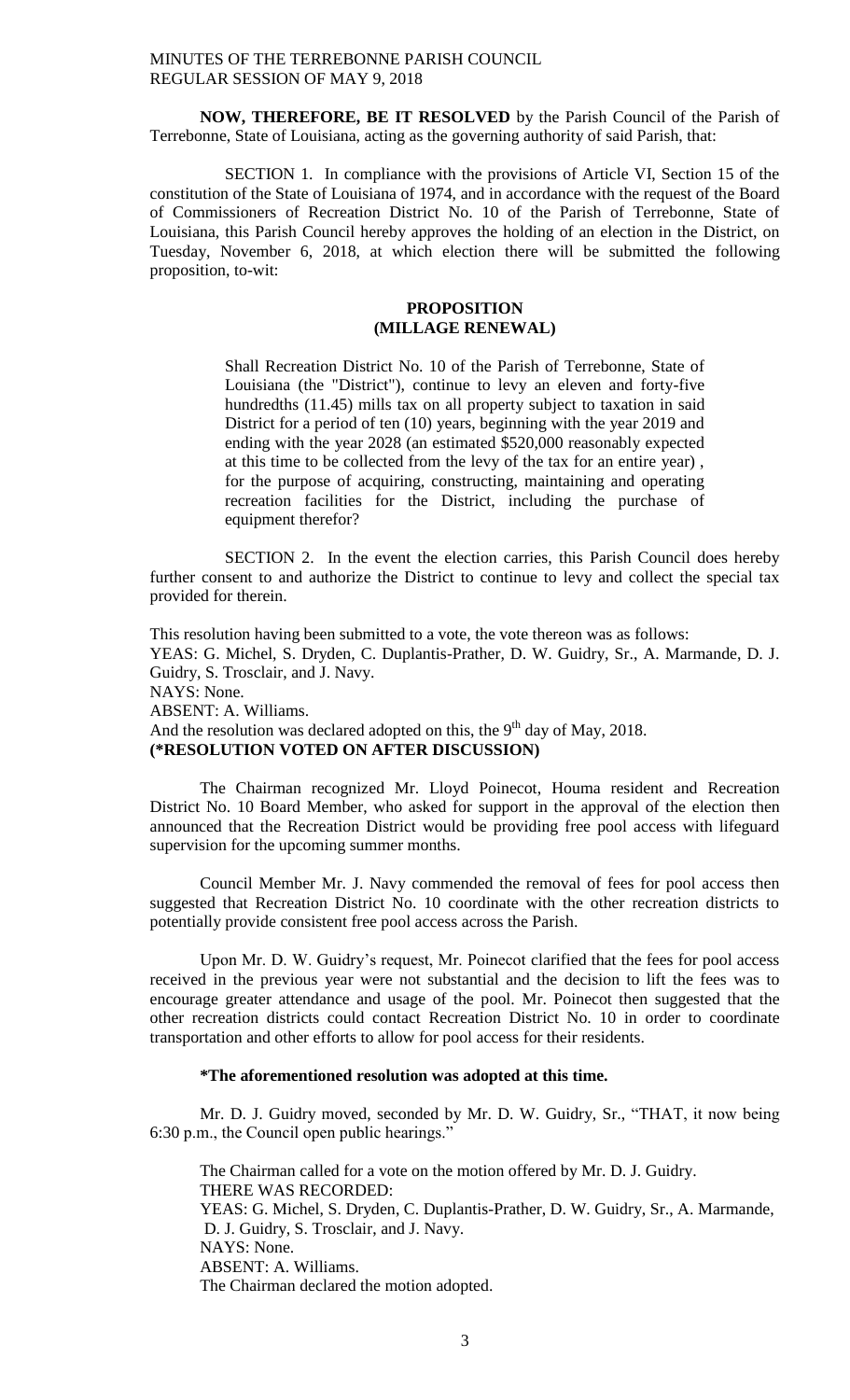The Chairman recognized Mr. David "Dizzy" Leboeuf, former Council Member and standing Constable, who was in the audience for the night's proceedings.

The Chairman recognized the public for comments on the following:

A. A proposed ordinance to amend the 2018 Adopted Operating Budget and the 5- Year Capital Outlay Budget of the Terrebonne Parish Consolidated Government for the following items and to provide for related matters:

- I. Parish Sports Park Complex Project, \$440,000
- II. Re-class Several CDBG Recovery Projects, Net Affect \$0

There were no comments from the public on the proposed ordinance.

Mr. D. W. Guidry, Sr. moved, seconded by Mr. D. J. Guidry, "THAT the Council close the aforementioned public hearing."

The Chairman called for a vote on the motion offered by Mr. D. W. Guidry, Sr. THERE WAS RECORDED: YEAS: G. Michel, S. Dryden, C. Duplantis-Prather, D. W. Guidry, Sr., A. Marmande, D. J. Guidry, S. Trosclair, and J. Navy. NAYS: None. ABSENT: A. Williams. The Chairman declared the motion adopted.

OFFERED BY: MR. D. W. GUIDRY, SR. SECONDED BY: MR. D. J. GUIDRY

# **ORDINANCE NO. 8957**

AN ORDINANCE TO AMEND THE 2018 ADOPTED OPERATING BUDGET AND THE 5-YEAR CAPITAL OUTLAY BUDGET OF THE TERREBONNE PARISH CONSOLIDATED GOVERNMENT FOR THE FOLLOWING ITEMS AND TO PROVIDE FOR RELATED MATTERS.

- **I.** PARISH SPORTS PARK COMPLEX PROJECT, \$440,000
- **II.** RE-CLASS SEVERAL CDBG RECOVERY PROJECTS, NET AFFECT - \$0

## **SECTION I**

**WHEREAS,** Administration wishes to transfer excessive funds from the Bayou Country Sports Fund to the Parish Sports Park Complex Project, and

**WHEREAS**, these funds are already included in total funds available, and

**WHEREAS,** this transfer will allow all funds to be accumulated in one account, and

**WHEREAS,** the funds to be transferred is \$440,000.

**NOW, THEREFORE BE IT ORDAINED,** by the Terrebonne Parish Council, on behalf of the Terrebonne Parish Consolidated Government, that the 2018 Adopted Budget and 5-year Capital Outlay Budget of the Terrebonne Parish Consolidated Government be amended to recognize the transfer of funds to the Parish Sports Park Complex Project. (Attachment A)

## **SECTION II**

**WHEREAS,** several CDBG Recovery Projects have now been completed with budgeted dollars remaining needed to be distributed as listed below:

Ward 7 Levee \$200,000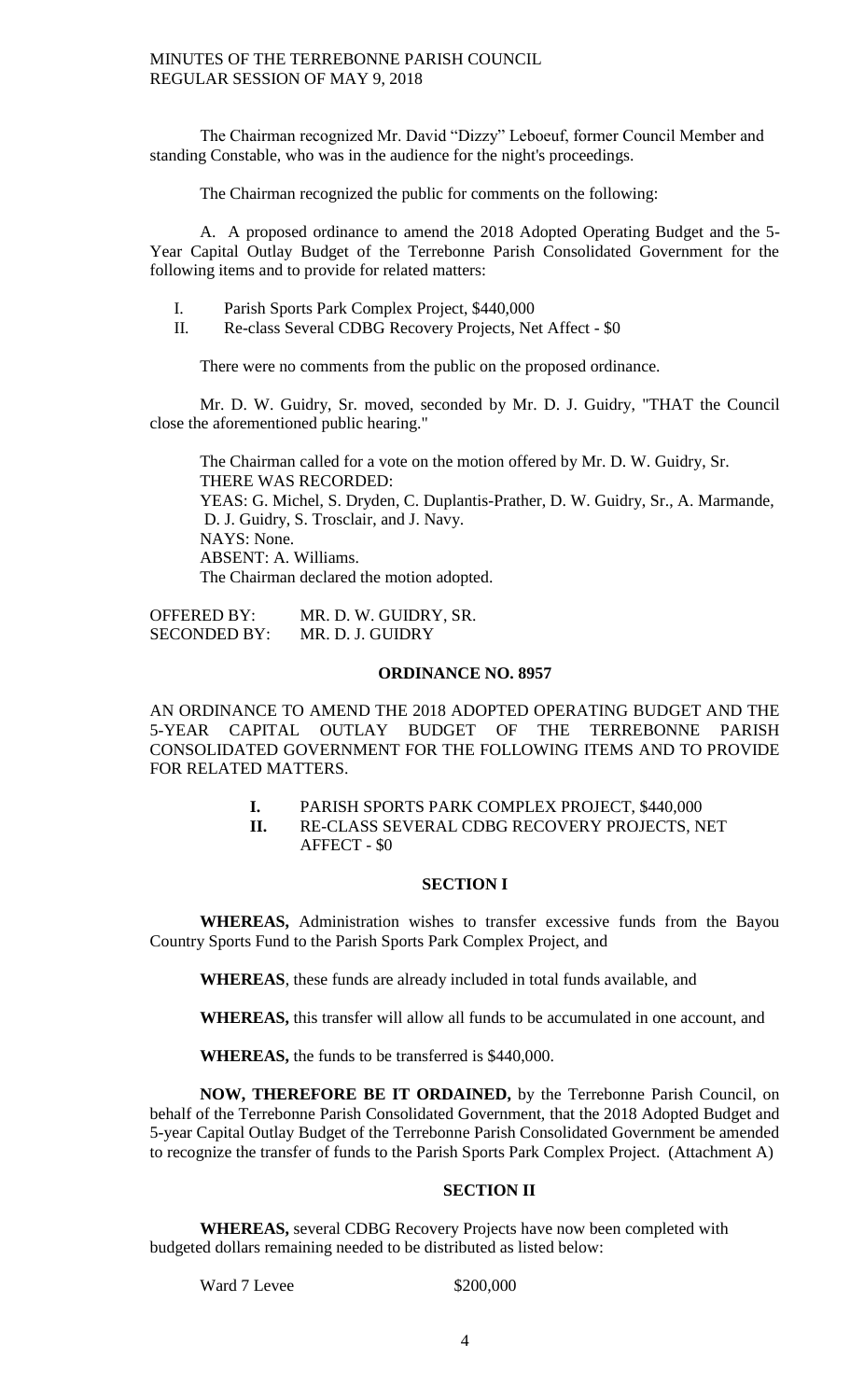Suzie Canal Levee (\$200,000)

**WHEREAS,** the Engineering Department has reviewed and reassigned these dollars along with the approval of the State of Louisiana, Office of Community Development.

**NOW, THEREFORE BE IT FURTHER ORDAINED,** by the Terrebonne Parish Council, on behalf of the Terrebonne Parish Consolidated Government, that the 2018 Adopted Operating Budget and 5-Year Capital Outlay Budget of the Terrebonne Parish Consolidated Government be amended for the various CDBG Recovery Projects. (Attachment B)

## **SECTION III**

If any word, clause, phrase, section or other portion of this ordinance shall be declared null, void, invalid, illegal, or unconstitutional, the remaining words, clauses, phrases, sections and other portions of this ordinance shall remain in full force and effect, the provisions of this ordinance hereby being declared to be severable.

## **SECTION IV**

This ordinance shall become effective upon approval by the Parish President or as otherwise provided in Section 2-13(b) of the Home Rule Charter for a Consolidated Government for Terrebonne Parish, whichever occurs sooner.

This ordinance, having been introduced and laid on the table for at least two weeks, was voted upon as follows:

THERE WAS RECORDED: YEAS: G. Michel, S. Dryden, C. Duplantis-Prather, D.W. Guidry, Sr., A. Marmande, D.J. Guidry, S. Trosclair, and J. Navy. NAYS: None. NOT VOTING: None. ABSTAINING: None. ABSENT: A. Williams. The Chairman declared the ordinance adopted on this, the 9th day of May 2018.

# **ATTACHMENT A - Parish Sports Park Complex Project**

|                                               | 2018           |               |           |
|-----------------------------------------------|----------------|---------------|-----------|
|                                               | <b>Adopted</b> | <b>Change</b> | Amended   |
| <b>Sports Park Lights</b>                     | 440,000        | (440,000)     |           |
| <b>Transfer to Parish Sports Park Complex</b> |                | 440,000       | 440,000   |
| <b>Transfer from B Country Sports Park</b>    |                | (440,000)     | (440,000) |
| Parish Sports Park Complex                    | 431,897        | 440,000       | 871,897   |

# **ATTACHMENT B - CDBG Recovery Projects**

|                                    | 2018           |               |           |
|------------------------------------|----------------|---------------|-----------|
|                                    | <b>Adopted</b> | <b>Change</b> | Amended   |
| CDBG Suzie Canal North Levee       | 3,214,090      | (200,000)     | 3,014,090 |
| <b>CDBG</b> Ward 7 Levee Elevation | 1,683,722      | 200,000       | 1,883,722 |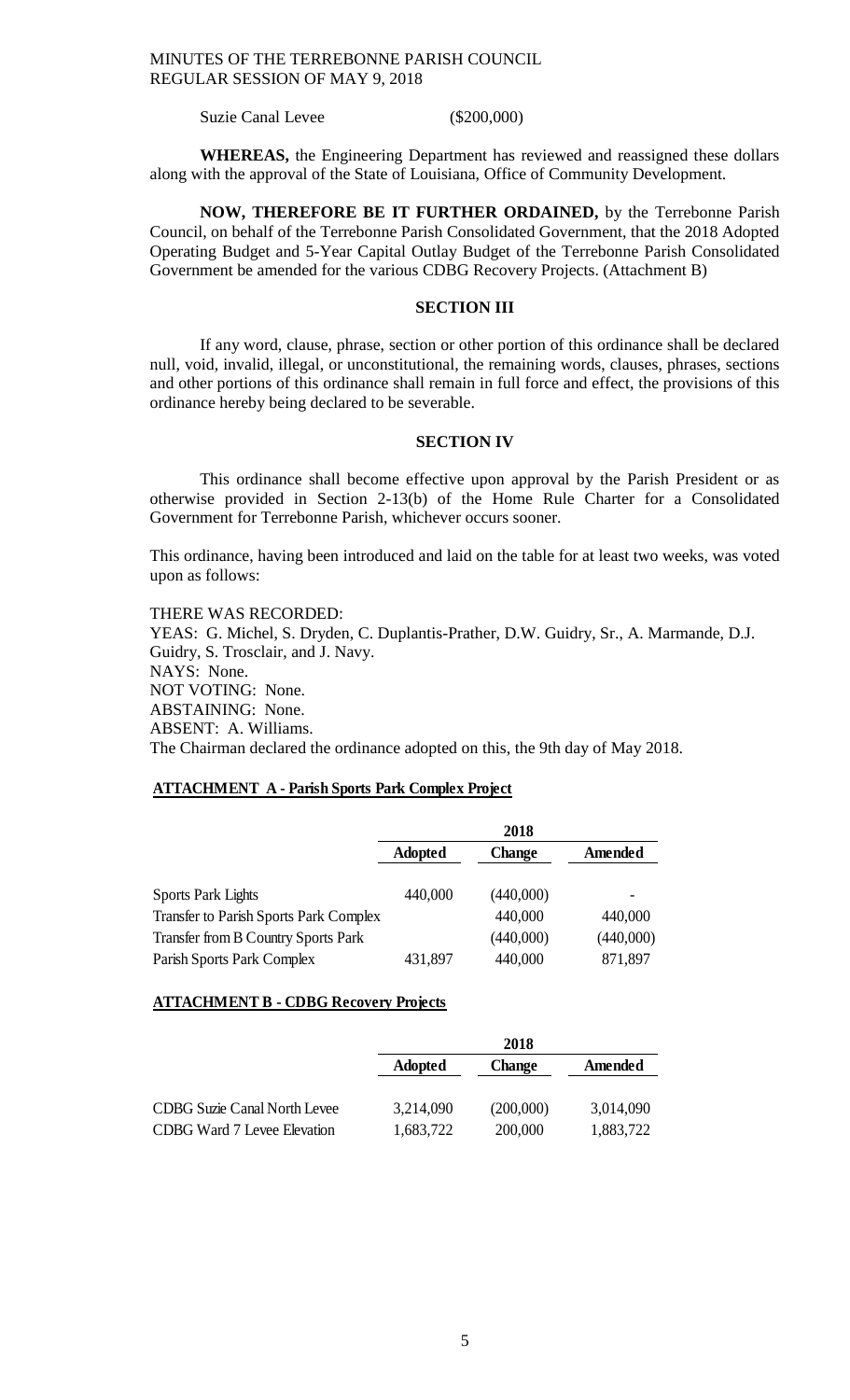Upon Council Member D. J. Guidry's request, Kandace Mauldin, Chief Financial Officer, explained that the amendment for the Parish Sports Park Complex Project was to collect all of the funds dedicated to the park into the same capital projects fund in order to better track the budgeting available for the park and its associated projects.

The Chairman recognized the public for comments on the following:

B. A proposed ordinance to establish a "4-Way Stop" at the intersection of Jefferson Drive and Coachman Drive.

There were no comments from the public on the proposed ordinance.

Mr. D. J. Guidry moved, seconded by Ms. C. Duplantis-Prather, "THAT the Council close the aforementioned public hearing."

The Chairman called for a vote on the motion offered by Mr. D. J. Guidry. THERE WAS RECORDED: YEAS: G. Michel, S. Dryden, C. Duplantis-Prather, D. W. Guidry, Sr., A. Marmande, D. J. Guidry, S. Trosclair, and J. Navy. NAYS: None. ABSENT: A. Williams. The Chairman declared the motion adopted.

OFFERED BY: MR. DARRIN W. GUIDRY, SR. SECONDED BY: MS. C. DUPLANTIS-PRATHER

# **ORDINANCE NO. 8958**

AN ORDINANCE AMENDING THE PARISH CODE OF TERREBONNE PARISH, CHAPTER 18, MOTOR VEHICLES AND TRAFFIC, ARTICLE IV. OPERATION OF VEHICLES, DIVISION 2. PARISH, SECTION 18-87. FOUR-WAY STOP INTERSECTIONS, TO ESTABLISH A "4-WAY STOP" AT THE INTERSECTION OF JEFFERSON DRIVE AND COACHMAN DRIVE; TO AUTHORIZE THE INSTALLATION OF THE REQUIRED SIGNS; AND TO ADDRESS OTHER MATTERS RELATIVE THERETO.

#### **SECTION I**

**BE IT ORDAINED** by the Terrebonne Parish Council, in regular session convened, acting pursuant to the authority invested in it by the Constitution and laws of the State of Louisiana, the Home Rule Charter for a Consolidated Government for Terrebonne Parish, and including, but not limited to, LSA R.S. 33:1368 and other statutes of the State of Louisiana, to amend the parish Codes of Terrebonne Parish, Chapter 18. Motor Vehicles and Traffic, Article IV. Operation of Vehicles, Division 2. Parish, Section 18-87. Four-way stop intersections, so as to establish a "4 Way Stop" at the intersection of Jefferson Drive and Coachman Drive, as follows:

# **CHAPTER 18. MOTOR VEHICLES AND TRAFFIC ARTICLE IV. OPERATION OF VEHICLES DIVISION 2. PARISH SECTION 18-87. FOUR-WAY STOP INTERSECTIONS**

The intersection of Jefferson Drive and Coachman Drive shall hereby be established as a "4 Way Stop" and the appropriate "4 Way Stop" signs shall be erected and maintained at said location. Any vehicle traveling at the aforementioned location shall respect and adhere to the signs as posted.

# **SECTION II**

If any word, clause, phrase, section or other portion of this ordinance shall be declared null, void, invalid, illegal, or unconstitutional, the remaining words, clauses, phrases, sections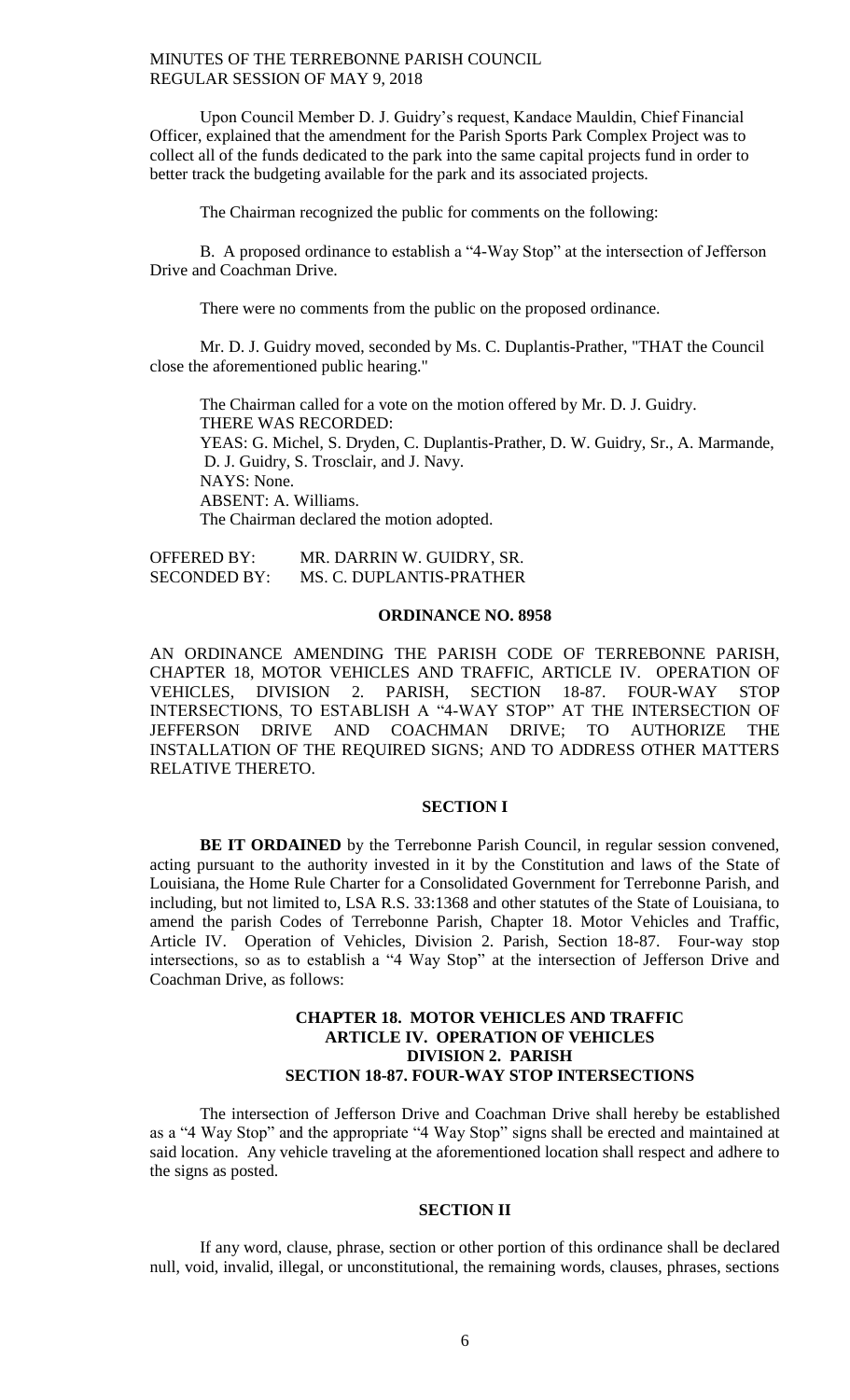or other portions of this ordinance shall remain in full force and effect, the provisions of this section hereby being declared to be severable.

#### **SECTION III**

Any ordinance or part thereof in conflict herewith is hereby repealed.

#### **SECTION IV**

This ordinance shall become effective upon approval by the Parish President or as otherwise provided in Section 2-13 (b) of the Home Rule Charter for Consolidated Government for Terrebonne Parish, whichever occurs sooner.

This ordinance, having been introduced and laid on the table for at least two weeks, was voted upon as follows:

THERE WAS RECORDED: YEAS: G. Michel, S. Dryden, C. Duplantis-Prather, D.W. Guidry, Sr., A. Marmande, D.J. Guidry, S. Trosclair, and J. Navy. NAYS: None. NOT VOTING: None. ABSTAINING: None. ABSENT: A. Williams. The Chairman declared the ordinance adopted on this, the 9th day of May 2018.

The Chairman recognized the public for comments on the following:

C. A proposed ordinance to establish a "4-Way Stop" at the intersection of Exeter Run and Thetford Drive.

There were no comments from the public on the proposed ordinance.

Mr. D. W. Guidry, Sr. moved, seconded by Ms. C. Duplantis-Prather, "THAT the Council close the aforementioned public hearing."

The Chairman called for a vote on the motion offered by Mr. D. W. Guidry, Sr. THERE WAS RECORDED: YEAS: G. Michel, S. Dryden, C. Duplantis-Prather, D. W. Guidry, Sr., A. Marmande, D. J. Guidry, S. Trosclair, and J. Navy. NAYS: None. ABSENT: A. Williams. The Chairman declared the motion adopted.

OFFERED BY: MR. DARRIN W. GUIDRY, SR.<br>SECONDED BY: MS. C. DUPLANTIS-PRATHER MS. C. DUPLANTIS-PRATHER

#### **ORDINANCE NO. 8959**

AN ORDINANCE AMENDING THE PARISH CODE OF TERREBONNE PARISH, CHAPTER 18, MOTOR VEHICLES AND TRAFFIC, ARTICLE IV. OPERATION OF VEHICLES, DIVISION 2. PARISH, SECTION 18-87. FOUR-WAY STOP INTERSECTIONS, TO ESTABLISH A "4-WAY STOP" AT THE INTERSECTION OF EXETER RUN AND THETFORD DRIVE; TO AUTHORIZE THE INSTALLATION OF THE REQUIRED SIGNS; AND TO ADDRESS OTHER MATTERS RELATIVE THERETO.

#### **SECTION I**

BE IT ORDAINED by the Terrebonne Parish Council, in regular session convened, acting pursuant to the authority invested in it by the Constitution and laws of the State of Louisiana, the Home Rule Charter for a Consolidated Government for Terrebonne Parish, and including, but not limited to, LSA R.S. 33:1368 and other statutes of the State of Louisiana, to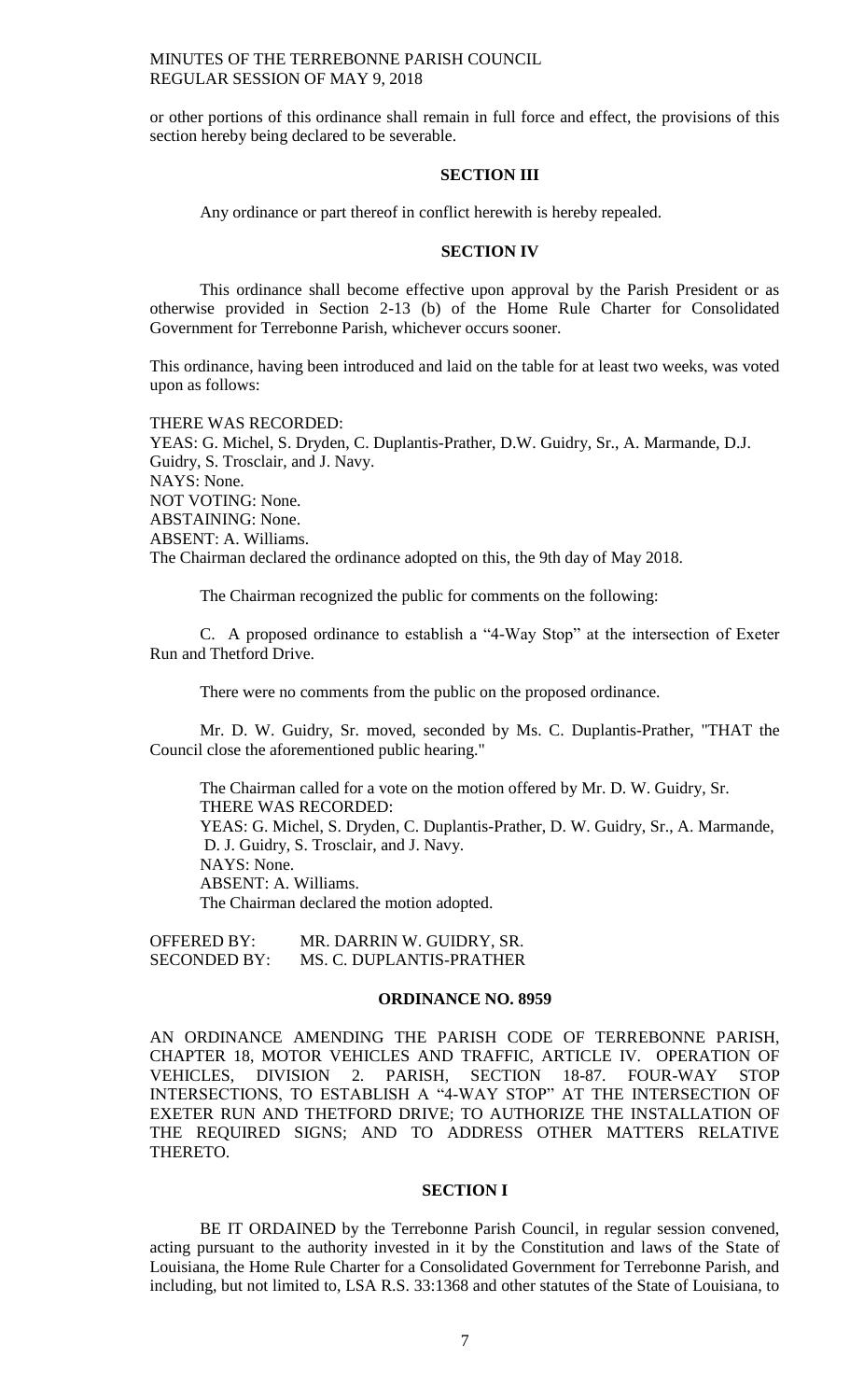amend the parish Codes of Terrebonne Parish, Chapter 18. Motor Vehicles and Traffic, Article IV. Operation of Vehicles, Division 2. Parish, Section 18-87. Four-way stop intersections, so as to establish a "4 Way Stop" at the intersection of Exeter Run and Thetford Drive, as follows:

# **CHAPTER 18. MOTOR VEHICLES AND TRAFFIC ARTICLE IV. OPERATION OF VEHICLES DIVISION 2. PARISH SECTION 18-87. FOUR-WAY STOP INTERSECTIONS**

The intersection of Exeter Run and Thetford Drive shall hereby be established as a "4 Way Stop" and the appropriate "4 Way Stop" signs shall be erected and maintained at said location. Any vehicle traveling at the aforementioned location shall respect and adhere to the signs as posted.

# **SECTION II**

If any word, clause, phrase, section or other portion of this ordinance shall be declared null, void, invalid, illegal, or unconstitutional, the remaining words, clauses, phrases, sections or other portions of this ordinance shall remain in full force and effect, the provisions of this section hereby being declared to be severable.

# **SECTION III**

Any ordinance or part thereof in conflict herewith is hereby repealed.

# **SECTION IV**

This ordinance shall become effective upon approval by the Parish President or as otherwise provided in Section 2-13 (b) of the Home Rule Charter for Consolidated Government for Terrebonne Parish, whichever occurs sooner.

This ordinance, having been introduced and laid on the table for at least two weeks, was voted upon as follows:

THERE WAS RECORDED:

YEAS: G. Michel, S. Dryden, C. Duplantis-Prather, D.W. Guidry, Sr., A. Marmande, D.J. Guidry, S. Trosclair, and J. Navy. NAYS: None. NOT VOTING: None. ABSTAINING: None. ABSENT: A. Williams. The Chairman declared the ordinance adopted on this, the 9th day of May 2018.

The Chairman recognized the public for comments on the following:

D. A proposed ordinance to enact Section 22-169 under Article VII, Drainage, of Chapter 2 of the Terrebonne Parish Code to establish the installation of power generators and diesel engines for electrical pump drainage systems within Terrebonne Parish.

There were no comments from the public on the proposed ordinance.

Mr. D. J. Guidry moved, seconded by Ms. C. Duplantis-Prather, "THAT the Council close the aforementioned public hearing."

The Chairman called for a vote on the motion offered by Mr. D. J. Guidry. THERE WAS RECORDED: YEAS: G. Michel, S. Dryden, C. Duplantis-Prather, D. W. Guidry, Sr., A. Marmande, D. J. Guidry, S. Trosclair, and J. Navy. NAYS: None. ABSENT: A. Williams. The Chairman declared the motion adopted.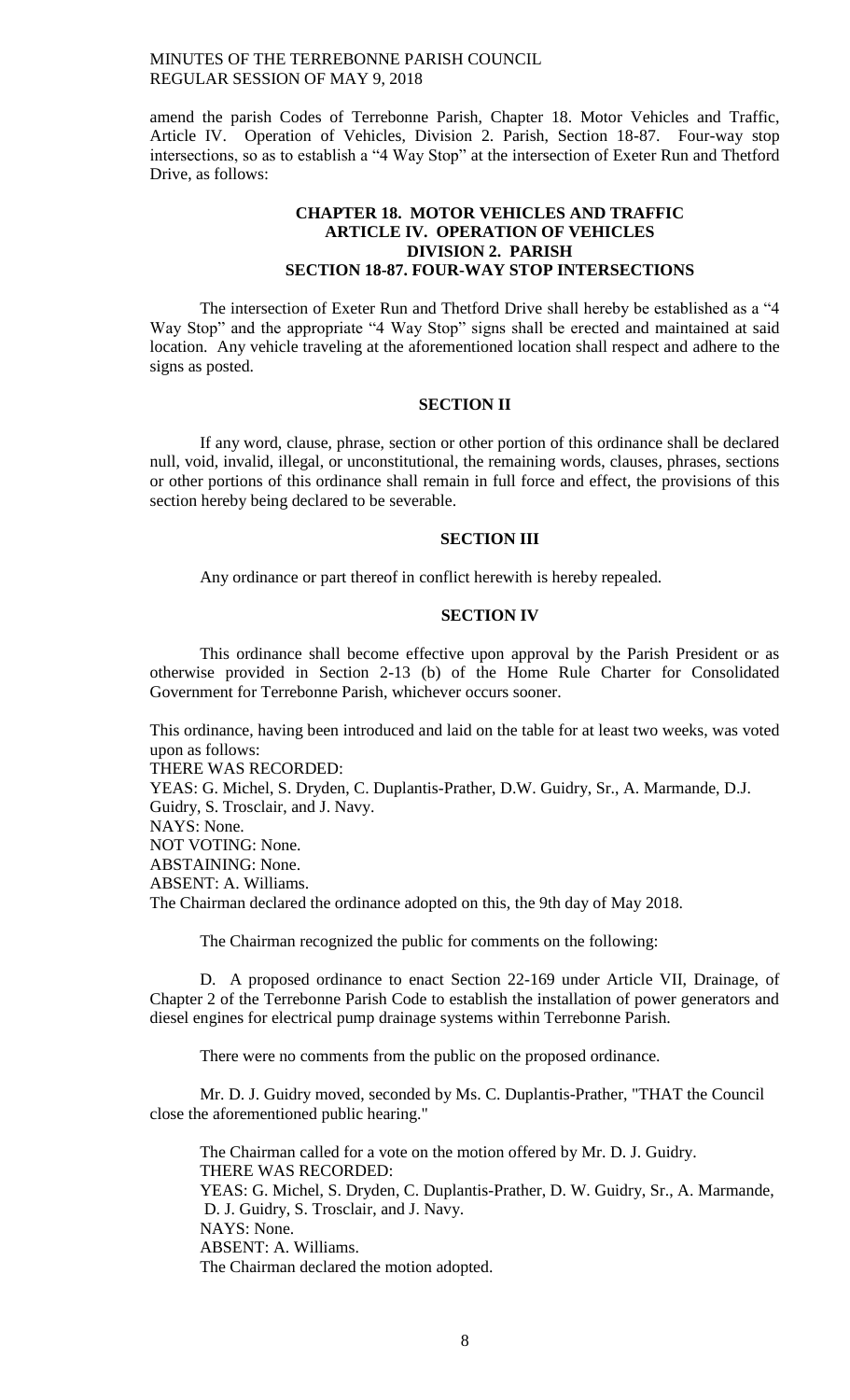OFFERED BY: MR. J. NAVY SECONDED BY: MS. C. DUPLANTIS-PRATHER

## **ORDINANCE NO. 8960**

AN ORDINANCE TO ENACT SECTION 22-169 UNDER ARTICLE VII, DRAINAGE, OF CHAPTER 22 OF THE TERREBONNE PARISH CODE TO ESTABLISH THE INSTALLATION OF POWER GENERATORS AND DIESEL ENGINES FOR ELECTRICAL PUMP DRAINAGE SYSTEMS WITHIN THE PARISH OF TERREBONNE; AND TO ADDRESS OTHER MATTERS RELATIVE THERETO

**WHEREAS,** Section 1 – 06 of the Home Rule Charter for the Parish of Terrebonne provides that the parish government shall have the right, power and authority to pass all ordinances requisite or necessary to promote, protect and preserve the general welfare, safety, health, peace and good order of the parish, including, but not by way of limitation, the right, power and authority to pass ordinances on all subject matter necessary, requisite or proper for the management of the parish affairs, and all other subject matter without exception, subject only to the limitations that the same shall not be inconsistent with the Constitution or expressly denied by the general law applicable to the parish; and

**WHEREAS**, the Terrebonne Parish Consolidated Government ("TPCG") recognizes that maintaining efficient drainage serves the overall interests of the public health, safety, and welfare of the parish and its citizens; and

**WHEREAS**, in an effort of maintain said efficient drainage, TPCG desires for the installation of permanent generators and diesel engines to all electrical pump stations and associated rake systems as needed to provide for and maintain efficiency in the event of power outages for any reason; and

**WHEREAS**, the Terrebonne Parish Consolidated Government desires to enact an ordinance to implement the installation and/or placement of power generators and diesel engines for all electrical pump stations and/or rake systems of its overall electrical drainage system within the parish of Terrebonne.

**NOW, THEREFORE, BE IT ORDAINED** by the Terrebonne Parish Council on behalf of the Terrebonne Parish Consolidated Government that:

## **SECTION I**

Section 22-169 of the Terrebonne Parish Code of Ordinances shall be and is hereby enacted as follows:

# **Sec. 22- 169. Installation of Power Generators and Diesel Engines for Electrical Drainage Pumps**

All electrical drainage pumps and associated rake systems that utilize electricity as their primary power source shall have at all times a generator to provide a secondary power source; or alternatively, a diesel engine as a secondary power source.

#### **SECTION II**

If any word, clause, phrase, section, or other portion of this ordinance shall be declared null, void, invalid, illegal, or unconstitutional, the remaining words, clauses, phrases, sections, and other portions of this ordinance shall remain in full force and effect, the provisions of this ordinance hereby being declared to be severable.

#### **SECTION III**

This ordinance shall become effective upon approval by the Parish President or as otherwise provided in Section 2-13(b) of the Home Rule Charter for a Consolidated Government for Terrebonne Parish, whichever occurs sooner.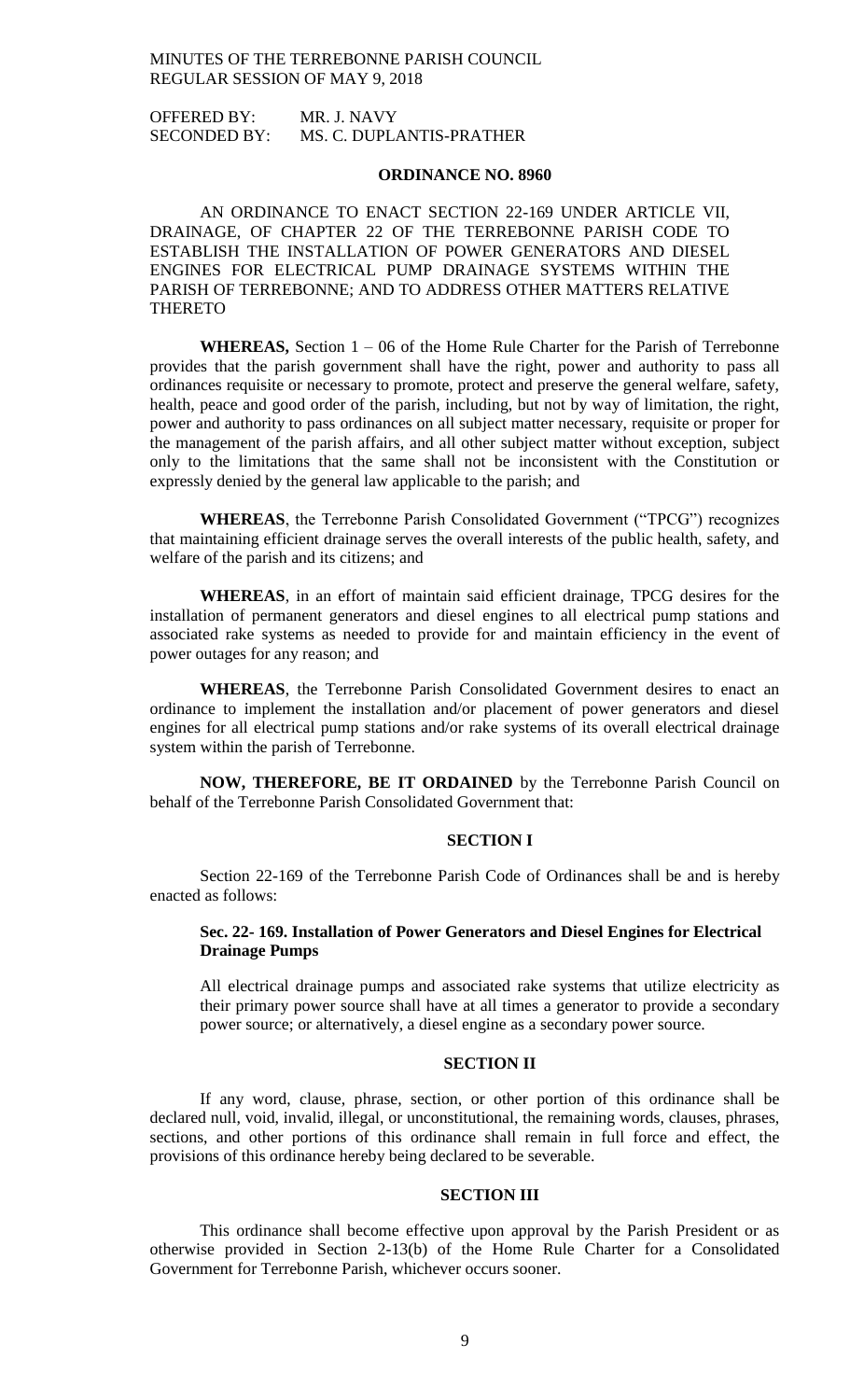This ordinance, having been introduced and laid on the table for at least two weeks, was voted upon as follows:

THERE WAS RECORDED: YEAS: S. Dryden, C. Duplantis-Prather, D.W. Guidry, Sr., A. Marmande, D.J. Guidry, S. Trosclair, and J. Navy. NAYS: G. Michel. NOT VOTING: None. ABSTAINING: None. ABSENT: A. Williams. The Chairman declared the ordinance adopted on this, the 9th day of May 2018. **(\*ORDINANCE VOTED ON AFTER DISCUSSION)**

Council Member J. Navy stated that the intent of the ordinance was to make the Parish accountable for ensuring the safety of Terrebonne Parish in regards to flooding.

Council Member G. Michel shared his concern that the Parish would be immediately out of compliance with the ordinance if it was adopted at this time and suggested that the Parish be made in compliance with the ordinance before its adoption.

# **\*The aforementioned ordinance was adopted at this time.**

The Chairman recognized the public for comments on the following:

E. A proposed ordinance to amend Chapter 9, Flood Damage Prevention, Article II, Administration and Enforcement, Section 9-37, Appeals against denial of variance by the reviewing authority.

There were no comments from the public on the proposed ordinance.

Mr. D. J. Guidry moved, seconded by Mr. D. W. Guidry, Sr., "THAT the Council close the aforementioned public hearing."

The Chairman called for a vote on the motion offered by Mr. D. J. Guidry. THERE WAS RECORDED: YEAS: G. Michel, S. Dryden, C. Duplantis-Prather, D. W. Guidry, Sr., A. Marmande, D. J. Guidry, S. Trosclair, and J. Navy. NAYS: None. ABSENT: A. Williams. The Chairman declared the motion adopted.

OFFERED BY: MR. D. J. GUIDRY SECONDED BY: MR. J. NAVY

## **ORDINANCE NO. 8961**

AN ORDINANCE TO AMEND THE TERREBONNE PARISH CODE OF ORDINANCES, CHAPTER 9, FLOOD DAMAGE PREVENTION, ARTICLE II, ADMINISTRATION AND ENFORCEMENT, SECTION 9-37, APPEALS AGAINST DENIAL OF VARIANCE BY THE REVIEWING AUTHORITY, AND TO ADDRESS OTHER MATTERS RELATIVE THERETO.

# **SECTION I**

**Sec. 9-37. - Appeals against denial of variance by the reviewing authority.**

In order to hear and decide appeals against unfavorable functionally dependent use determinations made by the reviewing authority, there shall be and hereby is created an appeals body which shall consist of the South Central Regional Construction Code Council an administrative review board, for which purpose the Parish Manager shall sit as chairman, with two board members: the Building Official and a person designated by the Parish President for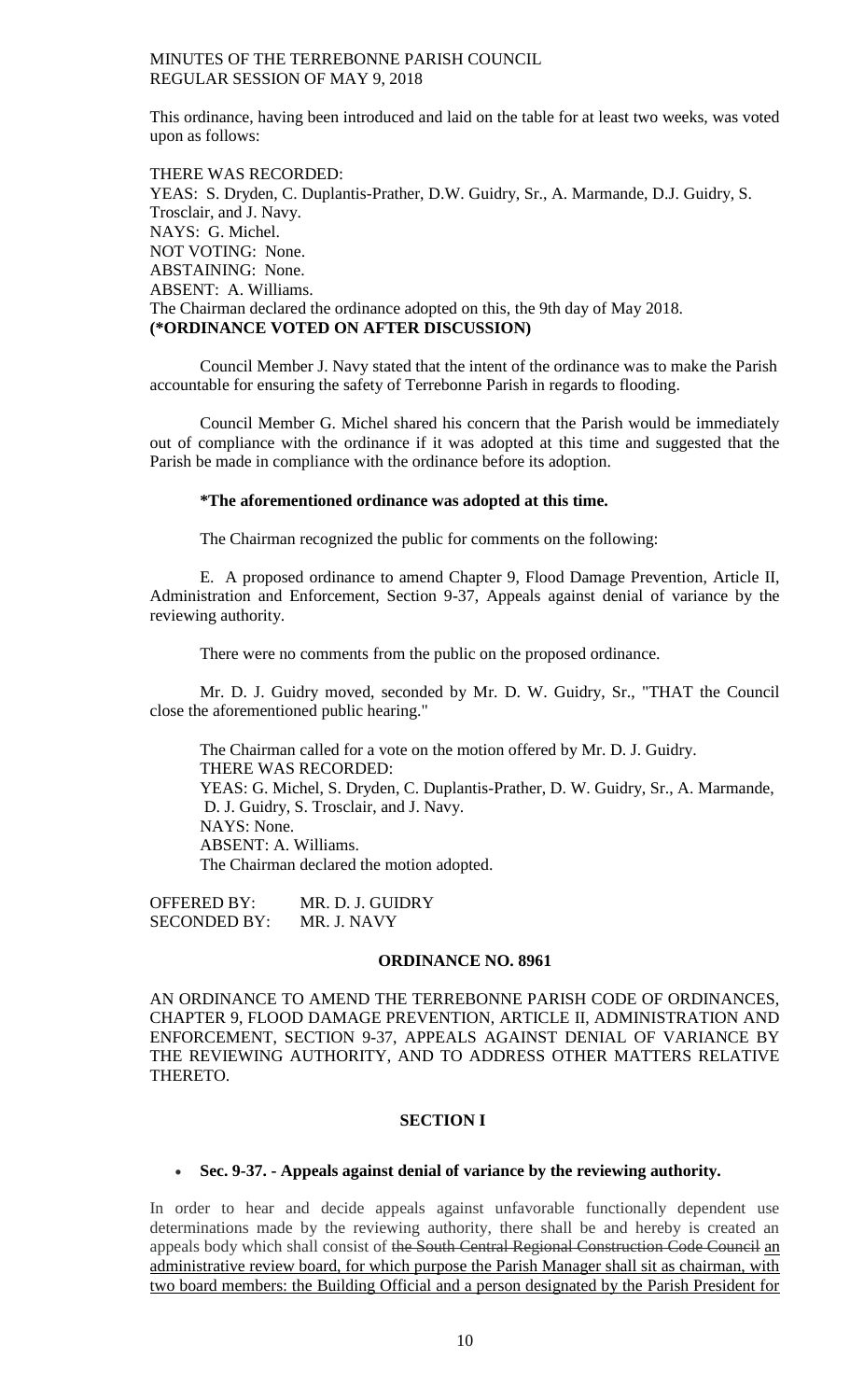their knowledge of floodplain construction and floodplain regulations. The Floodplain Administrator shall attend the hearing.

# **SECTION II**

**BE IT ORDAINED** by the Terrebonne Parish Council, in regular session convened, acting pursuant to the authority invested in it by the Constitution and laws of the State of Louisiana, the Home Rule Charter for a Consolidated Government for Terrebonne Parish, and including, but not limited to, LSA R.S. 33:1368 and other statutes of the State of Louisiana, to amend the Terrebonne Parish Code of Ordinances, Chapter 9, Flood Damage Prevention, Article II, Administration and Enforcement, Section 9-37, Appeals against denial of variance by the reviewing authority.

#### **SECTION III**

If any word, clause, phrase, section or other portion of this ordinance shall be declared null, void, invalid, illegal, or unconstitutional, the remaining words, clauses, phrases, sections and other portions of this ordinance shall remain in full force and effect, the provisions of this ordinance hereby being declared to be severable.

#### **SECTION IV**

This ordinance shall become effective upon approval by the Parish President or as otherwise provided in Section 2-13 (b) of the Home Rule Charter for a Consolidated Government of Terrebonne Parish, whichever occurs sooner.

This ordinance, having been introduced and laid on the table for at least two weeks, was voted upon as follows:

THERE WAS RECORDED: YEAS: G. Michel, S. Dryden, C. Duplantis-Prather, D.W. Guidry, Sr., A. Marmande, D.J. Guidry, S. Trosclair, and J. Navy. NAYS: None. NOT VOTING: None. ABSTAINING: None. ABSENT: A. Williams. The Chairman declared the ordinance adopted on this, the 9th day of May 2018.

Mr. D. W. Guidry, Sr. moved, seconded by Mr. D. J. Guidry, "THAT the Council continue with the regular order of business."

The Chairman called for a vote on the motion offered by Mr. D. W. Guidry, Sr. THERE WAS RECORDED: YEAS: G. Michel, S. Dryden, C. Duplantis-Prather, D. W. Guidry, Sr., A. Marmande, D. J. Guidry, S. Trosclair, and J. Navy. NAYS: None. ABSENT: A. Williams. The Chairman declared the motion adopted.

The Chairman recognized Ms. Lucretia McBride, Citizen's Coalition for Government Transparency advocate, who presented to the Council the organization's concerns and recommendations regarding applicants for Recreation District No. 2, 3. and Recreation District No. 11. She then shared her confidence that the Council would make good decisions regarding the appointments for the boards.

Mr. D. J. Guidry moved, seconded by Mr. D. W. Guidry, Sr., "THAT Ms. McBride's time to speak be extended by one minute."

The Chairman called for a vote on the motion offered by Mr. D. J. Guidry. THERE WAS RECORDED: YEAS: G. Michel, S. Dryden, C. Duplantis-Prather, D. W. Guidry, Sr., A. Marmande,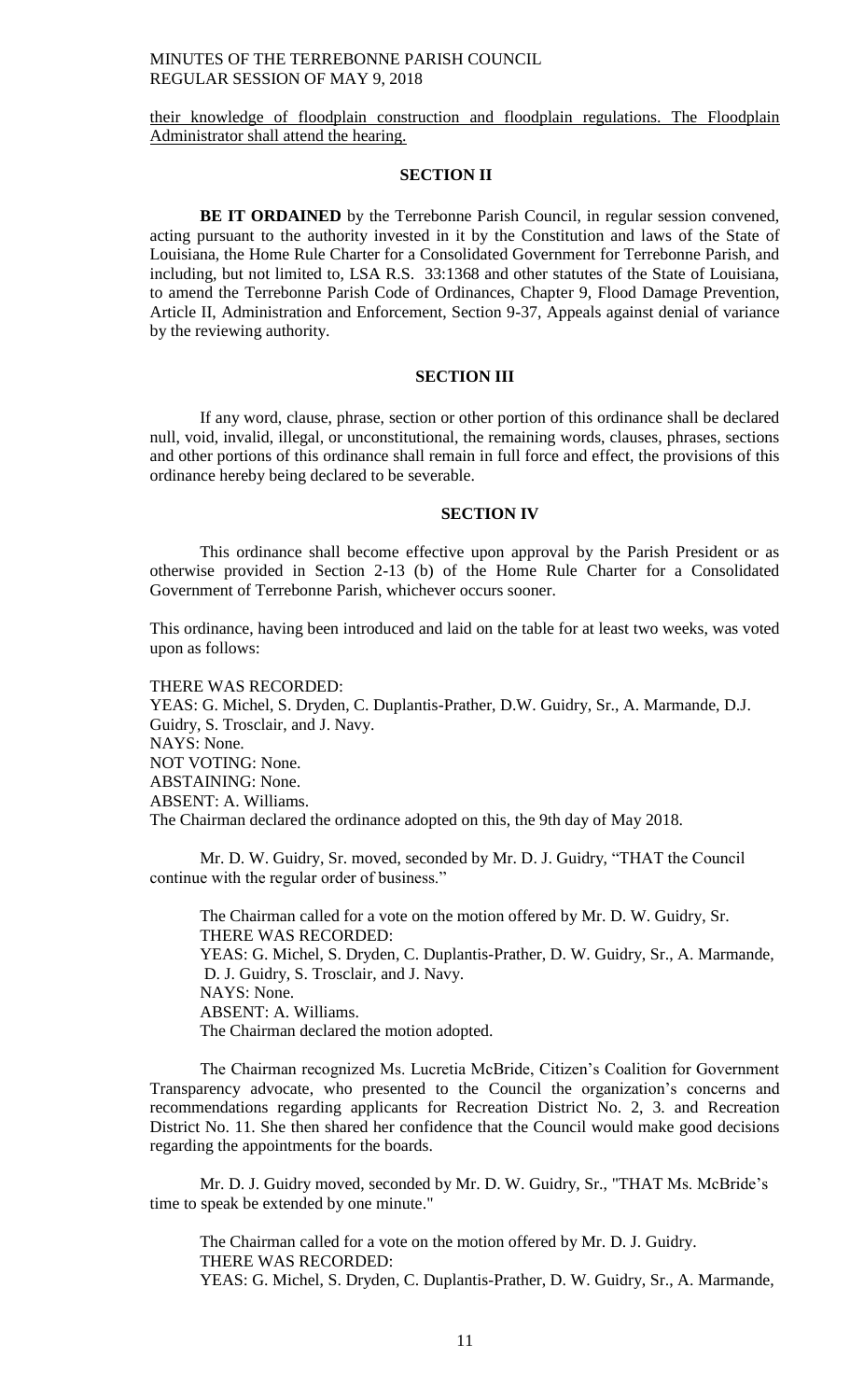D. J. Guidry, S. Trosclair, and J. Navy. NAYS: None. ABSENT: A. Williams. The Chairman declared the motion adopted.

Ms. McBride shared her concerns for future usage of her tax dollars paid to the Recreation District No. 2, 3 Board then suggested that the Recreation District No. 2, 3 Board might find some success if it were treated as a quasi-business.

The Chairman recognized Mr. Mark Belanger, representative of the Maple Avenue Neighborhood Association, who recommended on behalf of the association that the Council consider re-appointing Mr. Amos Mosely to the Recreation District No. 11 Board. He then shared his views regarding Mr. Mosely's services to the local community and his last term on the Recreation District No. 11 board.

The Chairman called for a report on the Budget and Finance Committee meeting held on 5/7/18, whereupon the Committee Chairwoman, noting ratification of minutes calls a public hearing on May 23, 2018 at 6:30 p.m., rendered the following:

# **BUDGET & FINANCE COMMITTEE**

# **MAY 7, 2018**

The Chairwoman, Arlanda Williams, called the Budget & Finance Committee meeting to order at 5:30 p.m. in the Terrebonne Parish Council Meeting Room with an Invocation offered by Committee Member J. Navy and the Pledge of Allegiance led by Committee Member D. J. Guidry. Upon roll call, Committee Members recorded as present were: S. Dryden, C. Duplantis-Prather, D. W. Guidry, Sr., A, Marmande, D. J. Guidry, S. Trosclair, J. Navy and A. Williams. Committee Member G. Michel was recorded as entering the proceedings at 5:32 p. m. A quorum was declared present.

| <b>OFFERED BY:</b>  | MR. D. J. GUIDRY      |
|---------------------|-----------------------|
| <b>SECONDED BY:</b> | MR. D. W. GUIDRY, SR. |

#### **RESOLUTION NO. 18-174**

**WHEREAS**, on April 4, 2018 bids were received by the Terrebonne Parish Consolidated Government (TPCG) for Bid 18-POLCON-11 Purchase of One Ton Cylinders of Sulfur Dioxide for Sewer Treatment Plants for the Pollution Control Division of the Public Works Department, and

**WHEREAS,** after careful review by the Purchasing Division and Gregory Bush, Pollution Control Administrator it has been determined that DPC Enterprises, L.P. submitted the sole qualified bid in the amount of Eight Hundred and Seventy-Four Dollars (\$874.00) per one ton cylinders, and

**WHEREAS,** the term of this agreement will be for twelve (12) months and may be extended at TPCG's option, for two (2) additional one (1) year terms in accordance with the terms, conditions, prices and specifications contained in the bid, and

**WHEREAS,** Parish Administration has concurred with the recommendation to award the bid of DPC Enterprises L.P. for Bid 18-POLCON-11 Purchase of One Ton Cylinders of Sulfur Dioxide for Sewer Treatment Plants at the aforementioned price as per attached bid documents, and

**NOW, THEREFORE BE IT RESOLVED** by Terrebonne Parish Council (Budget and Finance Committee), on behalf of the Terrebonne Parish Consolidated Government, that the recommendation of the Parish Administration be approved for the purchase of one ton cylinders of sulfur dioxide as per attached documents.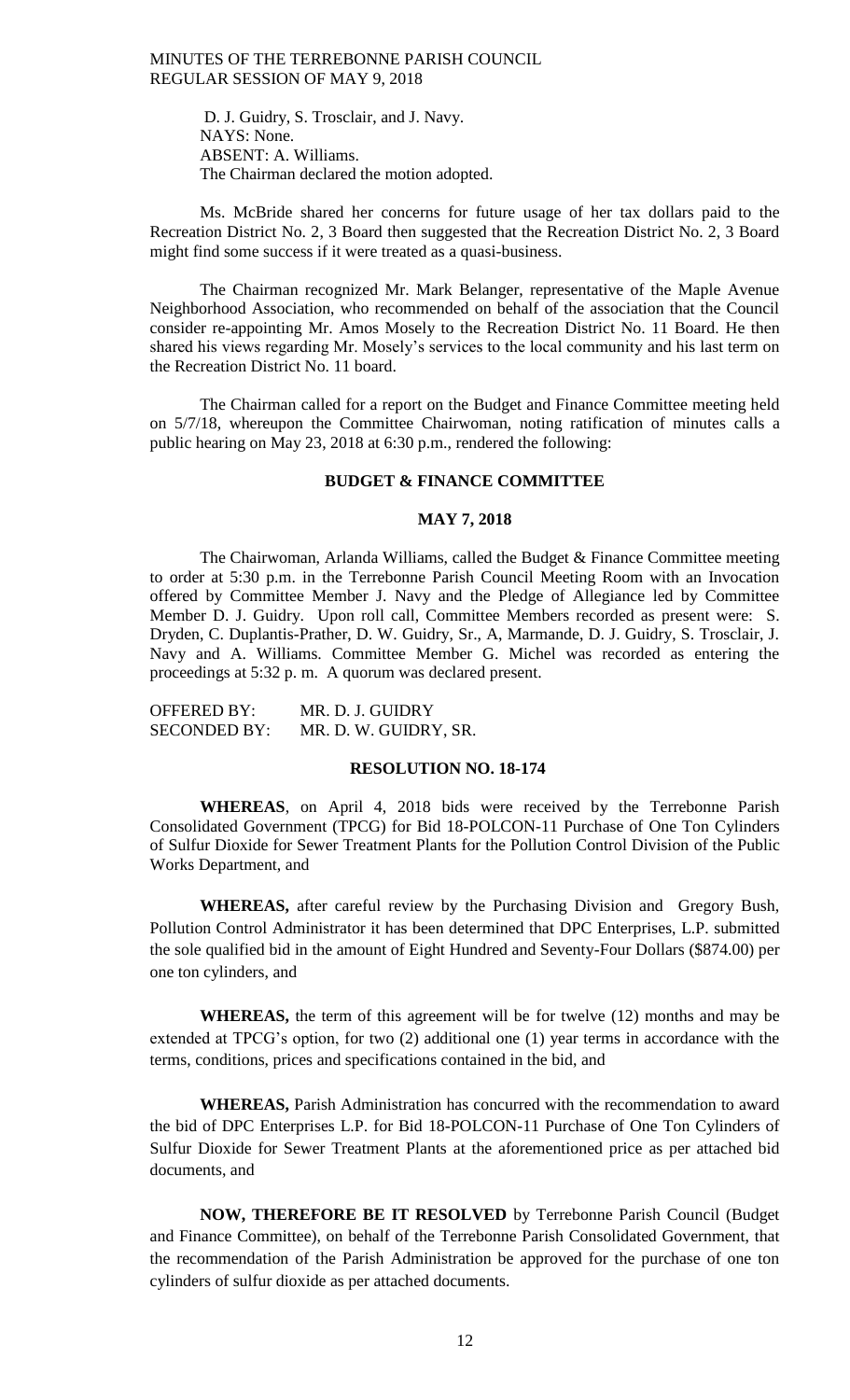## **THERE WAS RECORDED:**

YEAS: S. Dryden, C. Duplantis-Prather, D. W. Guidry, Sr., A. Marmande, D. J. Guidry, S. Trosclair, J. Navy, and A. Williams. NAYS: None. ABSTAINING: None. ABSENT: G. Michel. The Chairwoman declared the resolution adopted on this the 7th day of May 2018.

\* \* \* \* \* \* \* \* \*

| OFFERED BY:         | MR. S. TROSCLAIR |
|---------------------|------------------|
| <b>SECONDED BY:</b> | MR. J. NAVY      |

## **RESOLUTION NO. 18-175**

**WHEREAS,** on June 3, 2016 bids were received by the Terrebonne Parish Consolidated Government (TPCG) for Bid 16-SAND-16 (Re-Bid) Pumped River Sand Delivered and Self Hauled for various Parish departments/divisions, and

**WHEREAS,** the bid of Byron E. Talbot Contractor, Inc. was accepted as the lowest qualified bid, and

**WHEREAS,** as provided for in the bid, the prices are good until July 20, 2018 with the option to extend for one (1) additional year provided there is no change in the terms, conditions, specifications and pricing structure, and

**WHEREAS,** it was agreed upon by David Luke, Roads & Bridges Superintendent, and David Rome, Public Works Director, to utilize the final one (1) year extension as provide for in the bid documents, and

**WHEREAS,** Byron E. Talbot Contractor, Inc. has agreed to extend for the final one (1) year option at the same terms, conditions, specifications and pricing structure as provide for in Bid 16-SAND-16 (Re-Bid) Pumped River Sand Delivered and Self Hauled as per attached documents, and

**NOW, THEREFORE BE IT RESOLVED** by Terrebonne Parish Council (Budget and Finance Committee), on behalf of the Terrebonne Parish Consolidated Government, that the recommendation of the Parish Administration be approved and the bid for pumped river sand be extended for the final one (1) year option as per attached documents.

## **THERE WAS RECORDED:**

YEAS: S. Dryden, D. W. Guidry, Sr., A. Marmande, D. J. Guidry, S. Trosclair, J. Navy, and A. Williams.

NAYS: None. ABSTAINING: None. ABSENT: G. Michel and C. Duplantis-Prather. The Chairwoman declared the resolution adopted on this the 7th day of May 2018.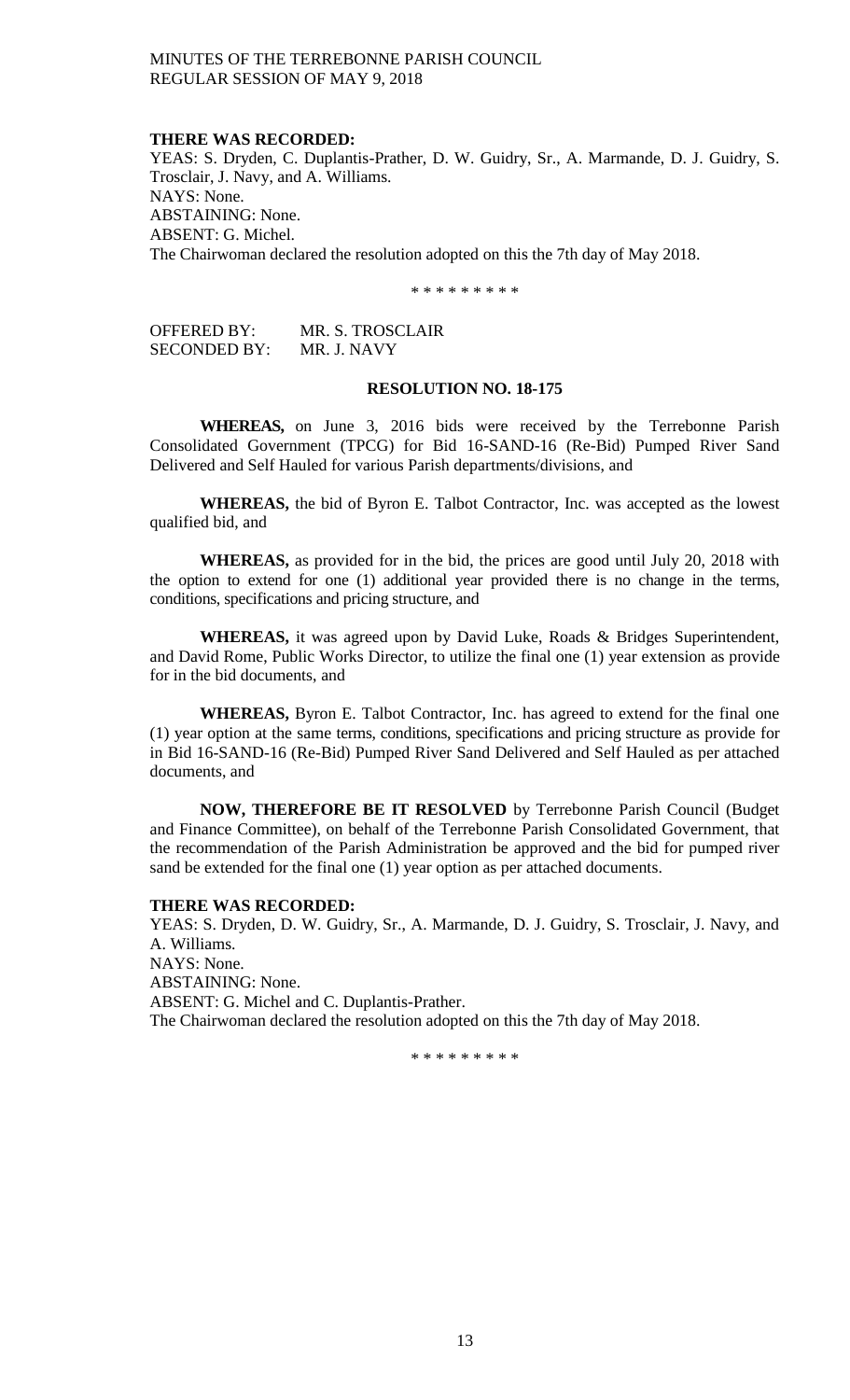OFFERED BY: MR. D. J. GUIDRY SECONDED BY: MR. J. NAVY

# **RESOLUTION NO. 18-176**

**WHEREAS,** Louisiana Statutory Law provides for the disposal of surplus movable property having a value of \$5,000.00 or less, in addition to other legally permissible means, at private sale which is, in the opinion of the governing authority, not needed for public purposes; and

**WHEREAS**, the movable property listed in the attached Exhibit A each have a valued of \$5,000.00 or less, as indicated by the values set out next to each item on the attached Exhibit A; and

**WHEREAS**, the parish administration has recommended that the movable property listed in the attached Exhibit A be declared surplus as the items are no longer useful, nor do they serve a public purpose and authorizes immediate award to the highest bidder for all items, including those where the highest bid exceeds \$5,000.00; and

**NOW THEREFORE, BE IT RESOLOVED** by the Terrebonne Parish Council that the movable property listed in the attached Exhibit A be declared surplus and grants authorization to dispose of said items by private sale or by any other legally approved method to the highest bidder pursuant to statutory law, including those where the highest bid exceeds \$5,000.00.

#### **THERE WAS RECORDED:**

YEAS: S. Dryden, D. W. Guidry, Sr., A. Marmande, D. J. Guidry, S. Trosclair, J. Navy, and A. Williams. NAYS: None. ABSTAINING: None. ABSENT:G. Michel and C. Duplantis-Prather. The Chairwoman declared the resolution adopted on this the 7th day of May 2018. \* \* \* \* \* \* \* \* \*

| OFFERED BY:         | MR. D. J. GUIDRY |
|---------------------|------------------|
| <b>SECONDED BY:</b> | MR. J. NAVY      |

# **RESOLUTION NO. 18-177**

**WHEREAS**, on September 17, 2008 the Terrebonne Parish Council adopted Ordinance No. 7528 declaring the following described property adjudicated to the Terrebonne Parish Consolidated Government, with an owner of record as Mrs. Albert B. Blanchard et als, Mona R. Corkren, Clyde J. Bergeron, Jr. et al, Annabelle Rouen, etal, Patrick Findorff, Marion (or Marilyn) Thomas, Vera R. Findorff et als, as surplus:

50 FT. FRONT. LOT 52 BLOCK 2 WEST SIDE POLK ST. (FORMERLY WILLIAMS ST.) GEORGE WILLIAMS SUBD. ALSO LOT IN REAR THEREOF. CB 2039/222 (Parcel# 23245) (318 Polk St.), and

**WHEREAS**, on April 18, 2018 bids were received electronically via Central Auction House by the Terrebonne Parish Consolidated Government for Bid No. 09-S/P-47 (Re-Bid) Surplus Sale of Adjudicated Property Located at 318 Polk St. (84.127%) (Parcel# 23245), and

**WHEREAS**, after careful review by Parish Administration it has been determined that the highest bid received is that of Kenneth Chambers in the amount of Two Thousand Fifty Dollars (\$2,050.00) plus the 5% website transaction fee of One Hundred Two and 50/100 (\$102.50) Dollars for a total of Two Thousand One Hundred Fifty-Two and 50/100 (\$2,152.50) Dollars and that the bid should be accepted as per attached bid forms and pursuant to all the terms and conditions as stated in Ordinance 7528, and

**WHEREAS**, the Parish Administration has recommended the acceptance of the aforementioned bid for 09-S/P-47 (Re-Bid) Surplus Sale of Adjudicated Property Located at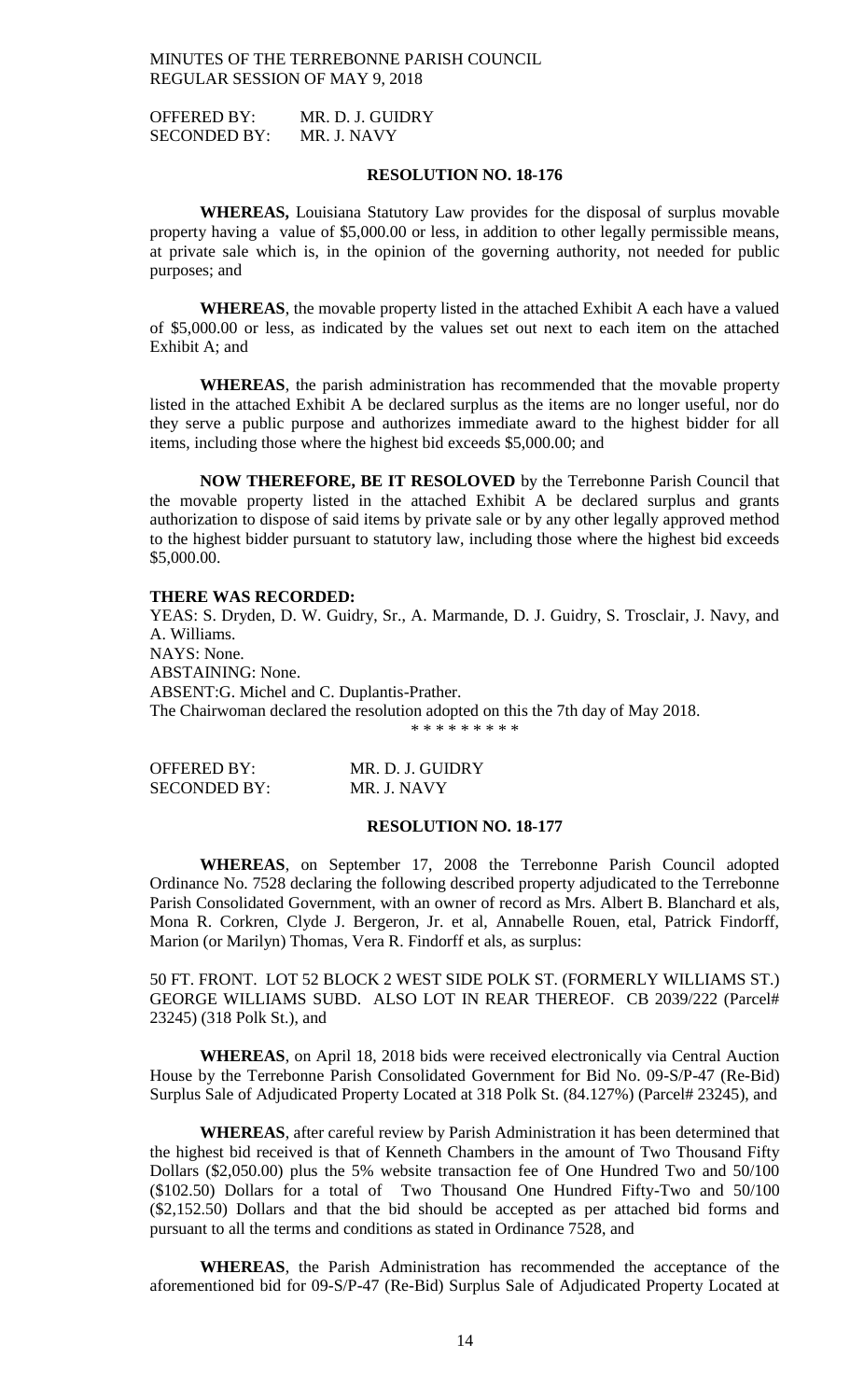318 Polk St. (84.127%) (Parcel# 23245) as described in attached hereto and made a part hereof.

**NOW, THEREFORE BE IT RESOLVED** by Terrebonne Parish Council (Budget and Finance Committee), on behalf of the Terrebonne Parish Consolidated Government, that the recommendation of the Parish Administration is approved and the bid of Kenneth Chambers is accepted as per attached bid forms and pursuant to all the terms and conditions as stated in Ordinance 7528.

#### **THERE WAS RECORDED:**

YEAS: S. Dryden, D. W. Guidry, Sr., A. Marmande, D. J. Guidry, S. Trosclair, J. Navy, and A. Williams. NAYS: None. ABSTAINING: None. ABSENT:G. Michel and C. Duplantis-Prather. The Chairwoman declared the resolution adopted on this the 7th day of May 2018. \* \* \* \* \* \* \* \* \*

| <b>OFFERED BY:</b>  | MR. A. MARMANDE |
|---------------------|-----------------|
| <b>SECONDED BY:</b> | MR. J. NAVY     |

## **RESOLUTION NO. 17-178**

**WHEREAS,** on August 10, 2016 the Terrebonne Parish Council adopted Ordinance No. 8757 declaring the following described property adjudicated to the Terrebonne Parish Consolidated Government, with an owner of record as Elisha & Dimple Commodore, as surplus:

NORTH 60 X 60' OF LOT 23 SQUARE 1 BARROWTOWN. CB 2339/356. (Parcel# 19638) (2602-1/2 Bryant St.), and

**WHEREAS**, on April 18, 2018 bids were received electronically via Central Auction House by the Terrebonne Parish Consolidated Government for Bid No. 16-S/P-73 (Re-Bid) Surplus Sale of Adjudicated Property Located at 2602-1/2 Bryant St. (100%) (Parcel# 19638), and

**WHEREAS**, after careful review by Parish Administration it has been determined that the highest bid received is that of Sherry Stadium in the amount of Nine Hundred Dollars (\$900.00) plus the 5% website transaction fee of Forty-Five (\$45.00) Dollars for a total of Nine Hundred Forty-Five (\$945.00) Dollars and that the bid should be accepted as per attached bid forms and pursuant to all the terms and conditions as stated in Ordinance 8757, and

**WHEREAS**, the Parish Administration has recommended the acceptance of the aforementioned bid for 16-S/P-73 (Re-Bid) Surplus Sale of Adjudicated Property Located at 2602-1/2 Bryant St. (100%) (Parcel# 19638) as described in attached hereto and made a part hereof.

**NOW, THEREFORE BE IT RESOLVED** by Terrebonne Parish Council (Budget and Finance Committee), on behalf of the Terrebonne Parish Consolidated Government, that the recommendation of the Parish Administration is approved and the bid of Sherry Stadium is accepted as per attached bid forms and pursuant to all the terms and conditions as stated in Ordinance 8757.

## **THERE WAS RECORDED:**

YEAS: S. Dryden, D. W. Guidry, Sr., A. Marmande, D. J. Guidry, S. Trosclair, J. Navy, and A. Williams. NAYS: None. ABSTAINING: None. ABSENT:G. Michel and C. Duplantis-Prather. The Chairwoman declared the resolution adopted on this the 7th day of May 2018.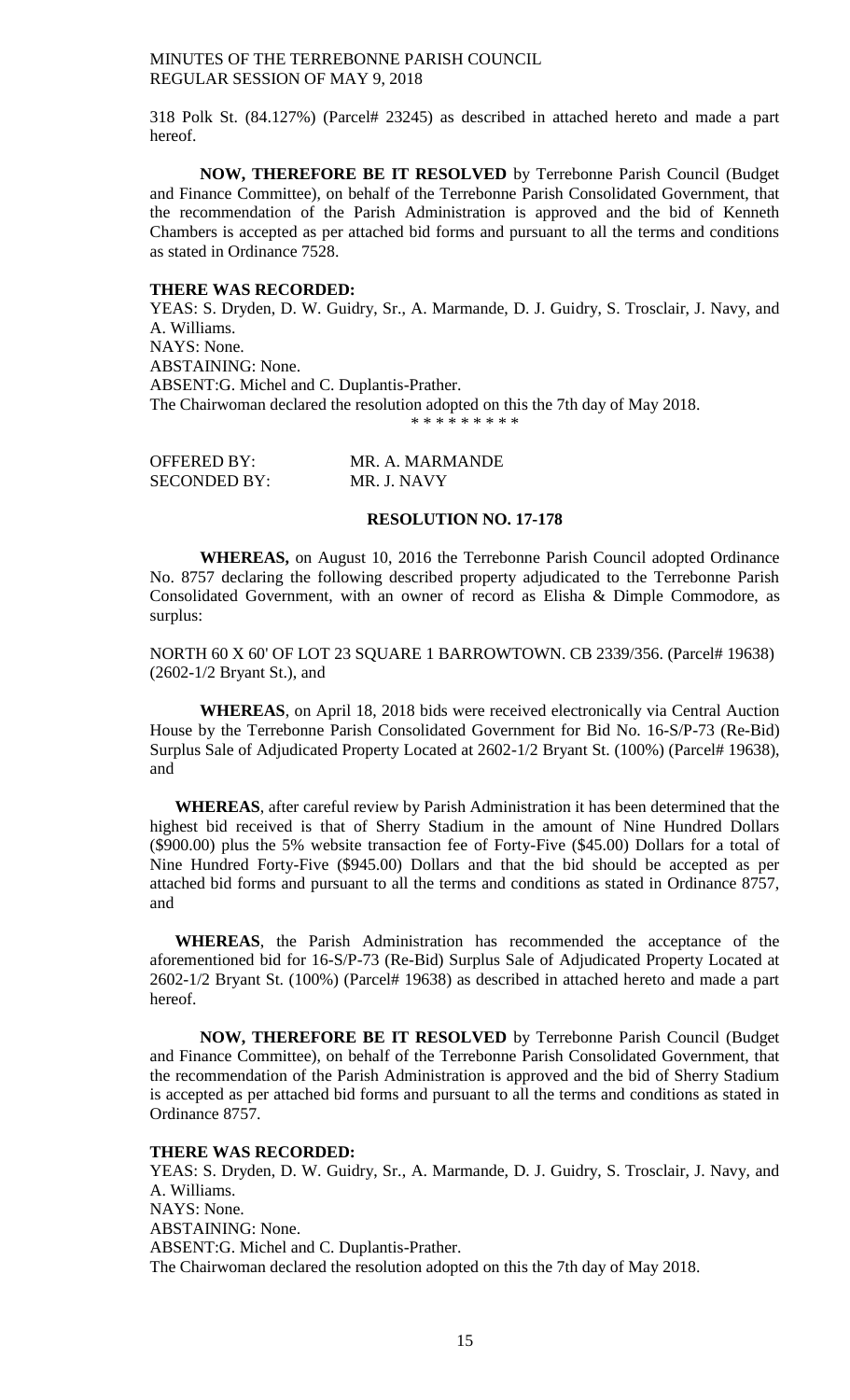\* \* \* \* \* \* \* \* \*

*\*Committee Member G. Michel was recorded as entering the proceedings at this time.*

OFFERED BY: MR. D. J. GUIDRY SECONDED BY: MR. S. TROSCLAIR

#### **RESOLUTION NO. 18-179**

**WHEREAS**, on March 10, 2010 the Terrebonne Parish Council adopted Ordinance No. 7792 declaring the following described property adjudicated to the Terrebonne Parish Consolidated Government, with an owner of record as Robert Bernard Marcel, VF Tax LLC, and Joel Harris, Jr., as surplus:

TRACT OF LAND IMMEDIATELY BEHIND LOT 4 BLOCK 2 EVERGREEN HEIGHTS X DEPTH TO PROPERTY OF JAMES CROWLEY. (Parcel# 7145), and

**WHEREAS,** on April 18, 2018 bids were received electronically via Central Auction House by the Terrebonne Parish Consolidated Government for Bid No. 17-S/P-12 Surplus Sale of Adjudicated Property Located Immediately Behind Lot 4 Block 2 Evergreen Heights. (82.477%) (Parcel# 7145), and

**WHEREAS**, after careful review by Parish Administration it has been determined that the highest bid received is that of Brad Domangue in the amount of One Thousand Eight Hundred Fifteen Dollars (\$1,815.00) plus the 5% website transaction fee of Ninety and 75/100 (\$90.75) Dollars for a total of One Thousand Nine Hundred Five and 75/100 (\$1,905.75) Dollars and that the bid should be accepted as per attached bid forms and pursuant to all the terms and conditions as stated in Ordinance 7792, and

**WHEREAS,** the Parish Administration has recommended the acceptance of the aforementioned bid for 17-S/P-12 Surplus Sale of Adjudicated Property Located Immediately Behind Lot 4 Block 2 Evergreen Heights. (82.477%) (Parcel# 7145) as described in attached hereto and made a part hereof.

**NOW, THEREFORE BE IT RESOLVED** by Terrebonne Parish Council (Budget and Finance Committee), on behalf of the Terrebonne Parish Consolidated Government, that the recommendation of the Parish Administration is approved and the bid of Brad Domangue is accepted as per attached bid forms and pursuant to all the terms and conditions as stated in Ordinance 7792.

## **THERE WAS RECORDED:**

YEAS: G. Michel, S. Dryden, D. W. Guidry, Sr., A. Marmande, D. J. Guidry, S. Trosclair, J. Navy, and A. Williams. NAYS: None. ABSTAINING: None. ABSENT:C. Duplantis-Prather. The Chairwoman declared the resolution adopted on this the 7th day of May 2018.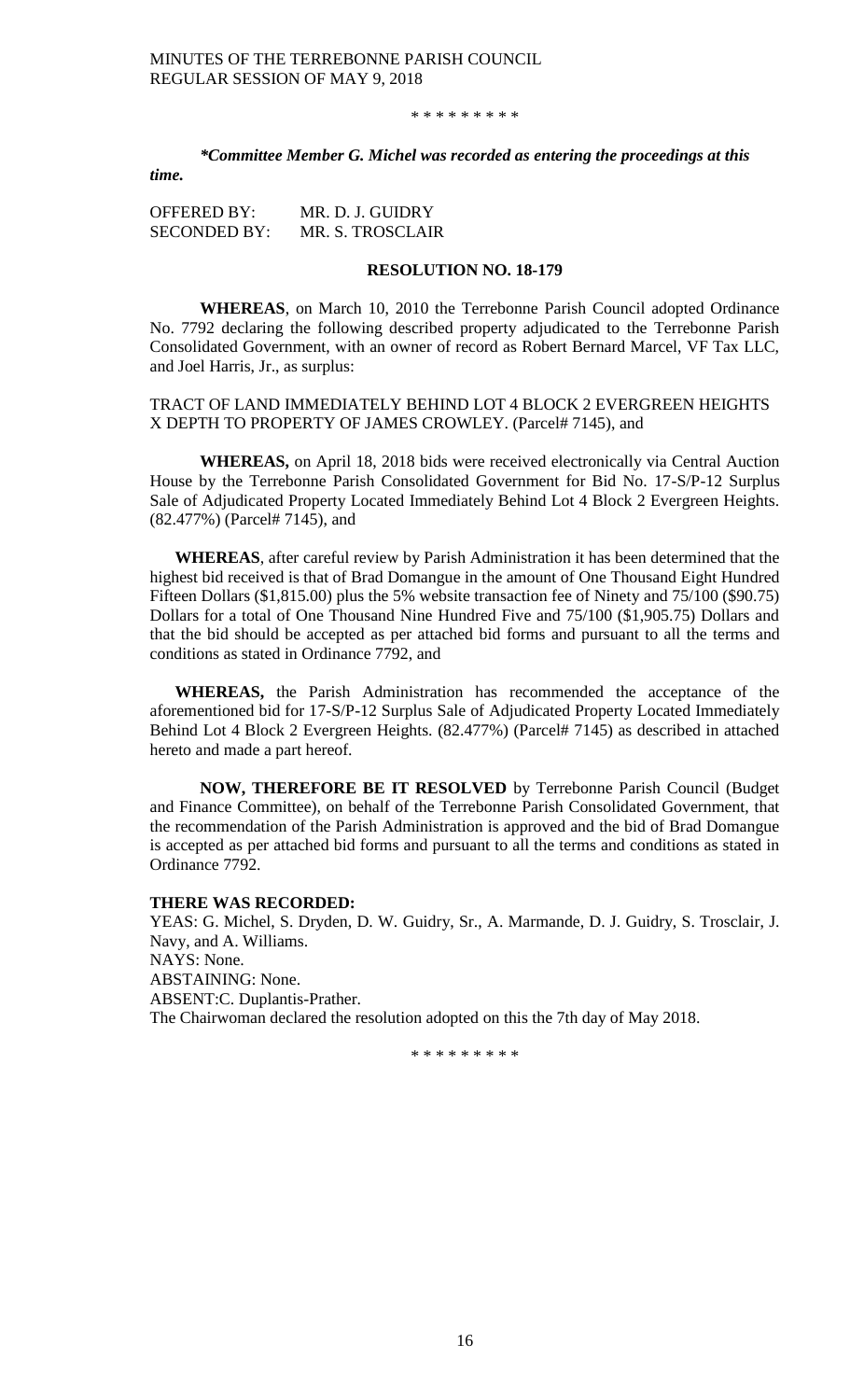| OFFERED BY:         | MR. A. MARMANDE  |
|---------------------|------------------|
| <b>SECONDED BY:</b> | MR. S. TROSCLAIR |

# **RESOLUTION NO. 18-180**

**WHEREAS**, on November 29, 2017 the Terrebonne Parish Council adopted Ordinance No. 8904 declaring the following described property adjudicated to the Terrebonne Parish Consolidated Government, with an owner of record as Martin J. Parfait, as surplus:

A CERTAIN PARCEL OR LOT OF GROUND SITUATED IN A MAP SHOWING DIVISION OF PROPERTY OF MRS. ROBERT SOLET, ETAL. SAID LOT LOCATED IN SECTION 86 T19S R17E, TERREBONNE PARISH & MORE PARTICULARLY DESCRIBED AS FOLLOWS: STARTING AT A POINT WHICH IS THE SOUTH- EAST CORNER OF LOT 1 OF SAID MAP, PROCEEDING A DISTANCE OF 76' TO A POINT THAT IS MARKED WITH A ONE INCH IRON POST THEN PROCEEDING IN A NORTHWEST DIRECTION A DISTANCE OF 40' TO A POINT & THEN PROCEEDING SOUTHWESTERLY A DISTNCE TO A POINT WHICH IS 40' WEST OF THE POINT OF BEGINNING & THEN PROCEEDING 40' EASTERLY TO THE POINT OF BEGINNING. CB 2246/196. (Parcel# 27968) (123 Solet Ct.), and

**WHEREAS**, on April 18, 2018 bids were received electronically via Central Auction House by the Terrebonne Parish Consolidated Government for Bid No. 17-S/P-55 (Re-Bid) Surplus Sale of Adjudicated Property Located at 123 Solet Ct. (100%) (Parcel# 27968), and

**WHEREAS**, after careful review by Parish Administration it has been determined that the highest bid received is that of Robert Waters in the amount of Three Hundred Seventy-Two Dollars (\$372.00) plus the 5% website transaction fee of Eighteen and 60/100 (\$18.60) Dollars for a total of Three Hundred Ninety and 60/100 (\$390.60) Dollars and that the bid should be accepted as per attached bid forms and pursuant to all the terms and conditions as stated in Ordinance 8904, and

**WHEREAS**, the Parish Administration has recommended the acceptance of the aforementioned bid for 17-S/P-55 (Re-Bid) Surplus Sale of Adjudicated Property Located at 123 Solet Ct. (100%) (Parcel# 27968) as described in attached hereto and made a part hereof.

**NOW, THEREFORE BE IT RESOLVED** by Terrebonne Parish Council (Budget and Finance Committee), on behalf of the Terrebonne Parish Consolidated Government, that the recommendation of the Parish Administration is approved and the bid of Robert Waters is accepted as per attached bid forms and pursuant to all the terms and conditions as stated in Ordinance 8904.

## **THERE WAS RECORDED:**

YEAS: S. Dryden, C. Duplantis-Prather, D. W. Guidry, Sr., A. Marmande, D. J. Guidry, S. Trosclair, J. Navy, and A. Williams. NAYS: None. ABSTAINING: None. ABSENT:G. Michel. The Chairwoman declared the resolution adopted on this the 7th day of May 2018.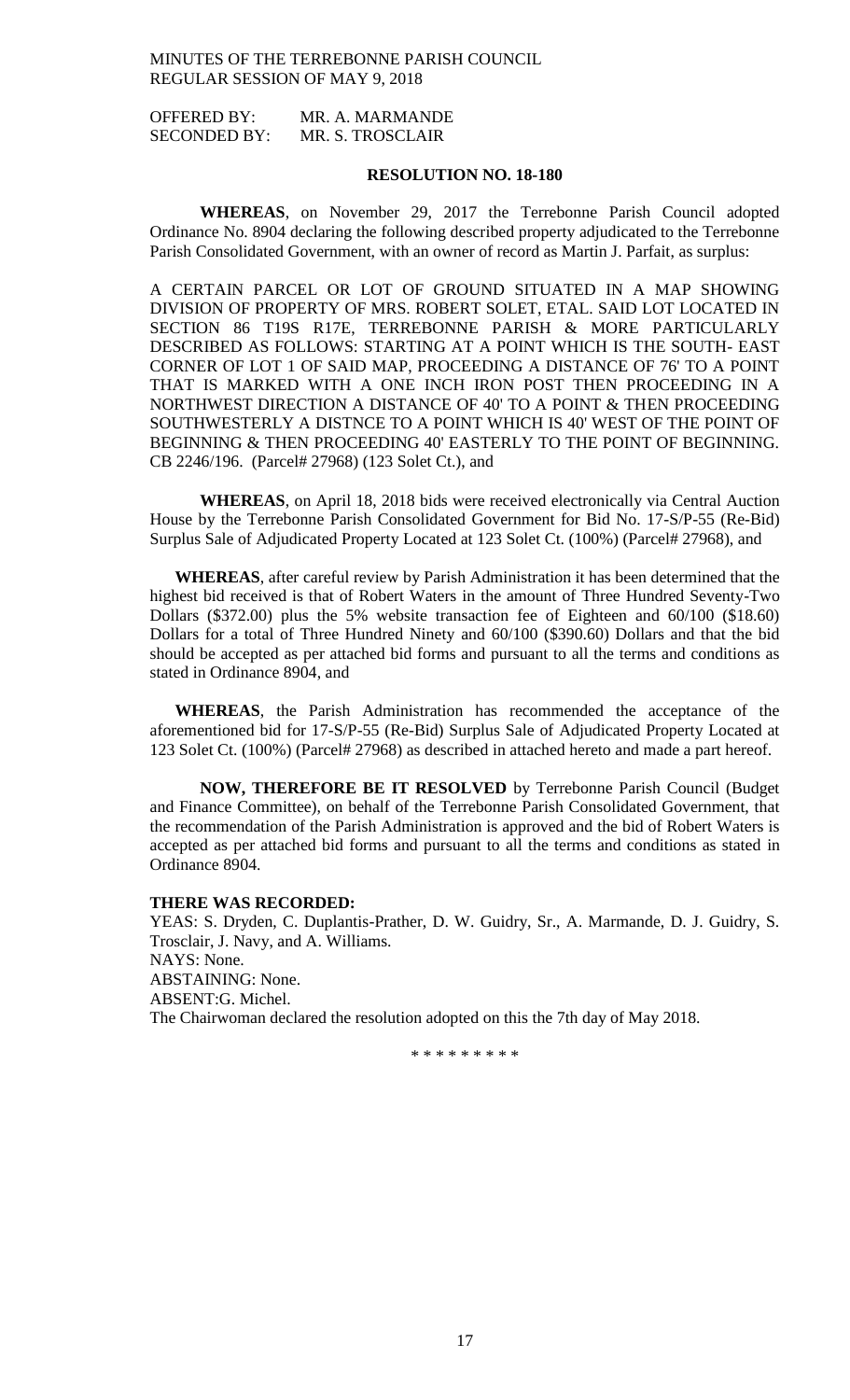OFFERED BY: MR. S. TROSCLAIR SECONDED BY: MR. D. J. GUIDRY

# **RESOLUTION NO. 18-181**

**WHEREAS**, on November 29, 2017 the Terrebonne Parish Council adopted Ordinance No. 8904 declaring the following described property adjudicated to the Terrebonne Parish Consolidated Government, with an owner of record as Ad Val, Inc., as surplus:

ON THE RIGHT DESCENDING BANK OF BAYOU POINT AU CHIEN. BOUNDED ABOVE BY JULIAN GUIDRY NOW EMILE DUFRENE. BOUNDED BELOW BY VICTORIA BILLIOT. HAVING A FRONTAGE 20.8 FT. BY OF SURVEY. SECTION 8, T19S - R20E. CB 2246/238.

(Parcel# 30685) (3636 Hwy. 665), and

**WHEREAS**, on April 18, 2018 bids were received electronically via Central Auction House by the Terrebonne Parish Consolidated Government for Bid No. 17-S/P-58 (Re-Bid) Surplus Sale of Adjudicated Property Located at 3636 Hwy. 665. (100%) (Parcel# 30685), and

**WHEREAS**, after careful review by Parish Administration it has been determined that the highest bid received is that of Edwin Billiot in the amount of Eight Hundred Sixty-Seven Dollars (\$867.00) plus the 5% website transaction fee of Forty-Three and 35/100 (\$43.35) Dollars for a total of Nine Hundred Ten and 35/100 (\$910.35) Dollars and that the bid should be accepted as per attached bid forms and pursuant to all the terms and conditions as stated in Ordinance 8904, and

**WHEREAS**, the Parish Administration has recommended the acceptance of the aforementioned bid for 17-S/P-58 (Re-Bid) Surplus Sale of Adjudicated Property Located at 3636 Hwy. 665. (100%) (Parcel# 30685) as described in attached hereto and made a part hereof.

**NOW, THEREFORE BE IT RESOLVED** by Terrebonne Parish Council (Budget and Finance Committee), on behalf of the Terrebonne Parish Consolidated Government, that the recommendation of the Parish Administration is approved and the bid of Edwin Billiot is accepted as per attached bid forms and pursuant to all the terms and conditions as stated in Ordinance 8904.

## **THERE WAS RECORDED:**

YEAS: G. Michel, S. Dryden, C. Duplantis-Prather, D. W. Guidry, Sr., A. Marmande, D. J. Guidry, S. Trosclair, J. Navy, and A. Williams. NAYS: None. ABSTAINING: None. ABSENT: None. The Chairwoman declared the resolution adopted on this the 7th day of May 2018.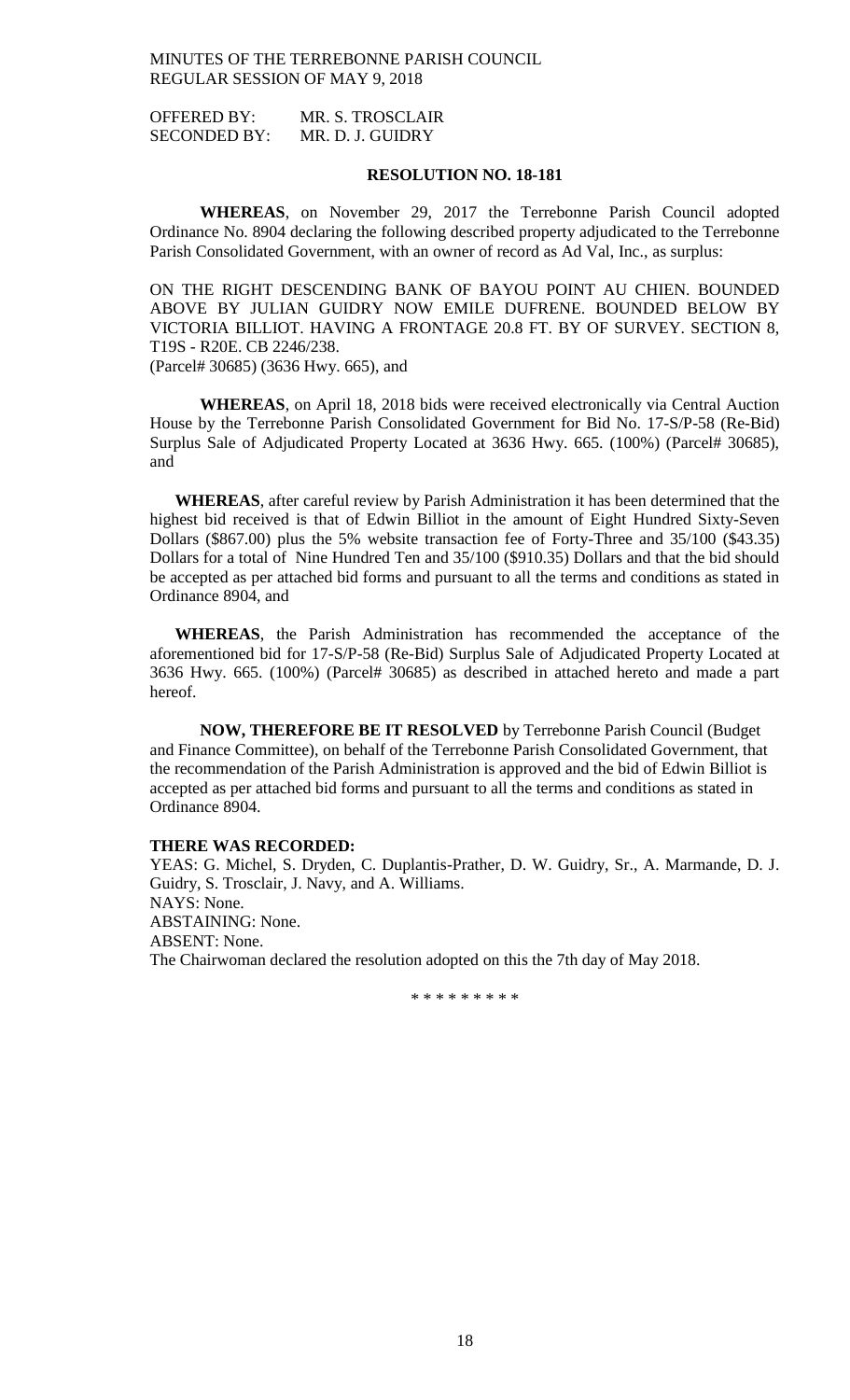| <b>OFFERED BY:</b>  | MR. A. MARMANDE  |
|---------------------|------------------|
| <b>SECONDED BY:</b> | MR. S. TROSCLAIR |

# **RESOLUTION NO. 18-182**

**WHEREAS**, on November 29, 2017 the Terrebonne Parish Council adopted Ordinance No. 8905 declaring the following described property adjudicated to the Terrebonne Parish Consolidated Government, with an owner of record as Annie Solet Parfait, as surplus:

ON THE RIGHT DESCENDING BANK OF BAYOU GRAND CAILLOU. LOT 1 "MAP SHOWING DIVISION OF PROPERTY OF MRS. ROBERT SOLET ETAL, LOCATED ON THE RIGHT DESCENDING BANK OF BAYOU GRAND CAILLOU IN SECTION 86 T19S R17E." AS SHOWN ON MAP RECORDED CB 520/39. LESS LOT 100' X 76' SOLD TO EMILE & BETTY GREGOIRE, CB 1545/658. CB 2381/543. (Parcel# 27923) (125 Solet Ct.), and

**WHEREAS**, on April 18, 2018 bids were received electronically via Central Auction House by the Terrebonne Parish Consolidated Government for Bid No. 17-S/P-60 (Re-Bid) Surplus Sale of Adjudicated Property Located at 125 Solet Ct. (100%) (Parcel# 27923), and

**WHEREAS**, after careful review by Parish Administration it has been determined that the highest bid received is that of Robert Waters in the amount of Seven Hundred Sixty-Four Dollars (\$764.00) plus the 5% website transaction fee of Thirty-Eight and 20/100 (\$38.20) Dollars for a total of Eight Hundred Two and 20/100 (\$802.20) Dollars and that the bid should be accepted as per attached bid forms and pursuant to all the terms and conditions as stated in Ordinance 8905, and

**WHEREAS**, the Parish Administration has recommended the acceptance of the aforementioned bid for 17-S/P-60 (Re-Bid) Surplus Sale of Adjudicated Property Located at 125 Solet Ct. (100%) (Parcel# 27923) as described in attached hereto and made a part hereof.

**NOW, THEREFORE BE IT RESOLVED** by Terrebonne Parish Council (Budget and Finance Committee), on behalf of the Terrebonne Parish Consolidated Government, that the recommendation of the Parish Administration is approved and the bid of Robert Waters is accepted as per attached bid forms and pursuant to all the terms and conditions as stated in Ordinance 8905.

## **THERE WAS RECORDED:**

YEAS: G. Michel, S. Dryden, C. Duplantis-Prather, D. W. Guidry, Sr., A. Marmande, D. J. Guidry, S. Trosclair, J. Navy, and A. Williams. NAYS: None. ABSTAINING: None. ABSENT: None. The Chairwoman declared the resolution adopted on this the 7th day of May 2018.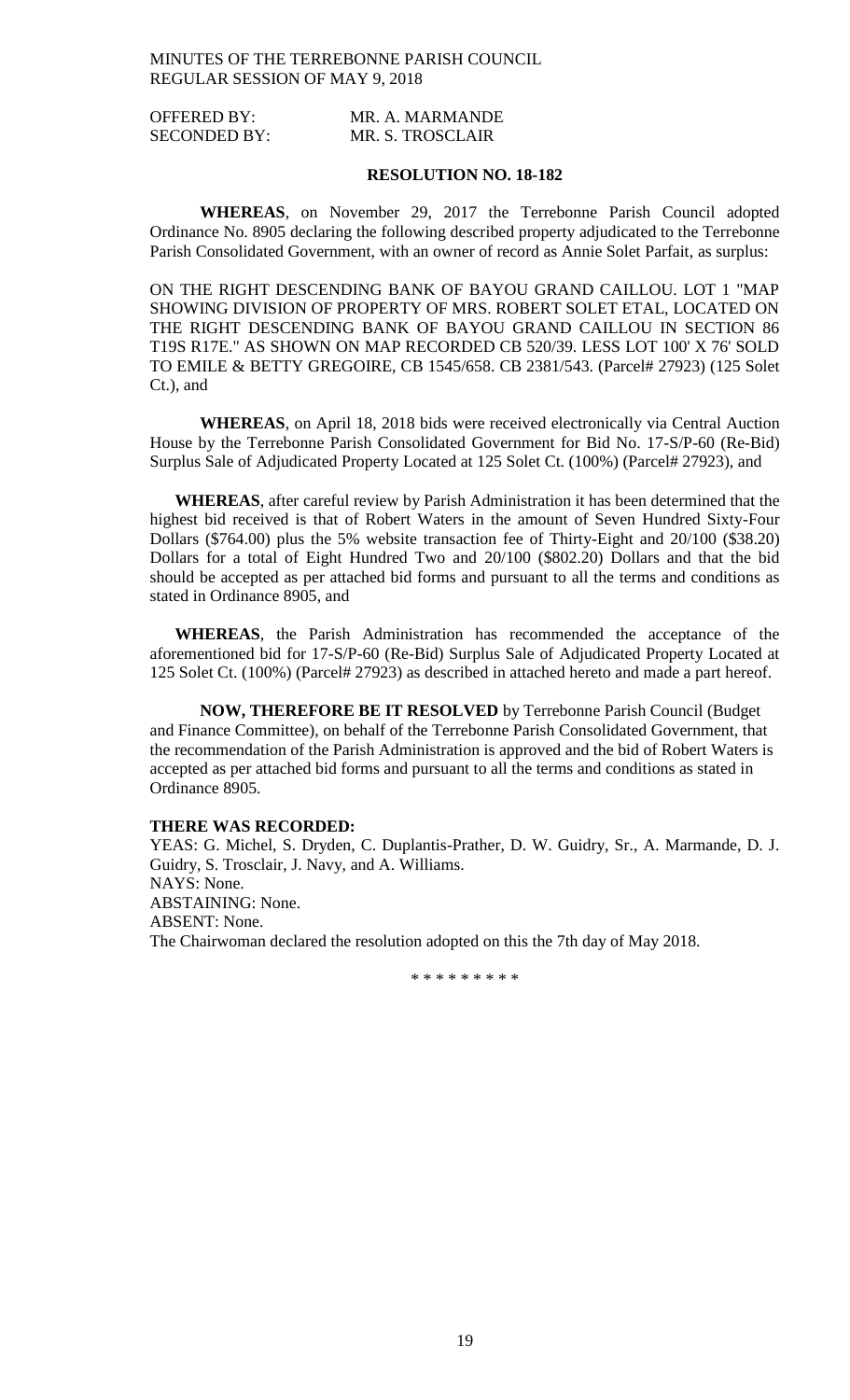OFFERED BY: MR. J. NAVY SECONDED BY: MS. C. DUPLANTIS-PRATHER

## **RESOLUTION NO. 18-183**

**WHEREAS**, on November 29, 2017 the Terrebonne Parish Council adopted Ordinance No. 8905 declaring the following described property adjudicated to the Terrebonne Parish Consolidated Government, with an owner of record as Ivory Lopez Miller (11/40), Beldon Lyons (Heirs)(11/40), Lakeasha Matthews (9/40), and Lakeasha Matthews (9/40), as surplus:

LOT 35 BLOCK C MECHANICVILLE. CB 2381/501. (Parcel# 23287) (128 King St), and

**WHEREAS**, on April 18, 2018 bids were received electronically via Central Auction House by the Terrebonne Parish Consolidated Government for Bid No. 17-S/P-62 (Re-Bid) Surplus Sale of Adjudicated Property Located at 128 King St. (100%) (Parcel# 23287), and

**WHEREAS**, after careful review by Parish Administration it has been determined that the highest bid received is that of Donald Jones in the amount of Nine Thousand Six Hundred Sixty-Seven Dollars (\$9,667.00) plus the 5% website transaction fee of Four Hundred Eighty-Three and 35/100 (\$483.35) Dollars for a total of Ten Thousand One Hundred Fifty and 35/100 (\$10,150.35) Dollars and that the bid should be accepted as per attached bid forms and pursuant to all the terms and conditions as stated in Ordinance 8905, and

**WHEREAS**, the Parish Administration has recommended the acceptance of the aforementioned bid for 17-S/P-62 (Re-Bid) Surplus Sale of Adjudicated Property Located at 128 King St. (100%) (Parcel# 23287) as described in attached hereto and made a part hereof.

**NOW, THEREFORE BE IT RESOLVED** by Terrebonne Parish Council (Budget and Finance Committee), on behalf of the Terrebonne Parish Consolidated Government, that the recommendation of the Parish Administration is approved and the bid of Donald Jones is accepted as per attached bid forms and pursuant to all the terms and conditions as stated in Ordinance 8905.

#### **THERE WAS RECORDED:**

YEAS: G. Michel, S. Dryden, C. Duplantis-Prather, D. W. Guidry, Sr., A. Marmande, D. J. Guidry, S. Trosclair, J. Navy, and A. Williams. NAYS: None. ABSTAINING: None. ABSENT: None. The Chairwoman declared the resolution adopted on this the 7th day of May 2018.

\* \* \* \* \* \* \* \* \*

Committee Member J. Navy asked that Agenda Item No. 11 - Discussion and possible action relative to Parish Summer Camps and funding- be placed on the agenda to see if funding is available to add an additional summer camp in the Village East area. He explained that the funding for the Splash Park is not longer needed and he is asking Administration to research and see if that funding can be used to create an additional summer camp. Mr. Navy further explained that summer is approaching and school is coming to a close and he is trying to find ways to keep the students and young adults occupied during this idle time.

Chief Financial Officer K. Mauldin explained that the funding for the 2018 summer camps at the recreation districts has already been budgeted; noting that Administration does not have to do a budget amendment unless the funding exceeds the \$30,000.00. She explained that if the additional funding is available, a budget amendment will have to be submitted for the next set of Committee meetings.

Several Committee members expressed their support of having the recreational summer camps and stated that this will help to decrease crime and serve the communities and the parish, as a whole; stating that revitalizing the airbase park and other areas throughout the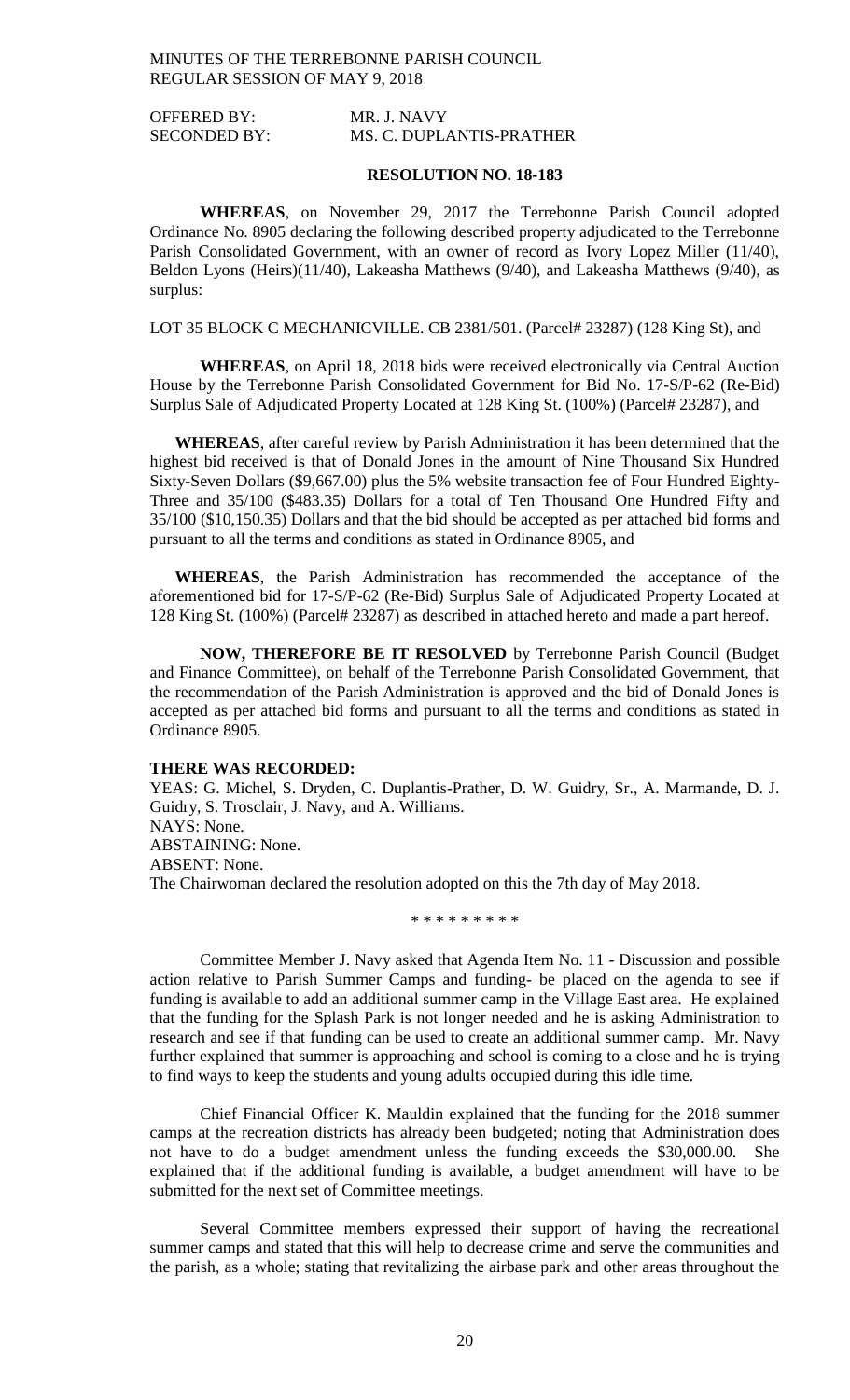parish will enhance the quality of life. Some members suggesting that the recreation districts partnership with the area schools.

Planning and Zoning Director C. Pulaski explained that the Master Plan for the Airbase was awarded with the ASLA Honor Award because of its design, the area and the park's potential for bridging the gap between East and West Houma; stating that it is designed to bring the community together.

OFFERED BY: MR. J. NAVY SECONDED BY: MS. C. DUPLANTIS-PRATHER

## **RESOLUTION NO. 18-184**

A RESOLUTION IN ACCORDANCE WITH SECTION 21-90 OF THE TERREBONNE PARISH CODE OF ORDINANCES TO APPROVE MONETARY SPENDING FOR A PROJECT, CONTRACT OR PURCHASE WHICH LOUISIANA LAW REQUIRES BE LET FOR BID OR AWARDED THROUGH A REQUEST FOR PROPOSALS PROCESS, AS PROPOSED BY TERREBONNE PARISH RECREATION DISTRICT NO. 11 TO PURCHASE AND INSTALL PLAYGROUND EQUIPMENT, CONCRETE AND POUR-IN-PLAY FALL PROTECTION AT HARMON ST. PARK.

**WHEREAS**, Section 21-90 of the Terrebonne Parish Code of Ordinances requires each recreation district within Terrebonne Parish to obtain Terrebonne Parish Council approval by resolution for "any monetary spending . . . which Louisiana law requires be let out for bid or be awarded through a request for proposals process";

**WHEREAS**, on April 27, 2018, in accordance with Section 21-90, Terrebonne Parish Recreation District Number 11 submitted its request for this Council's approval for the project, contract, or purchase as further described in the attachments to this resolution;

**WHEREAS**, The Board of the said District advises that the project, contract, or purchase, as proposed, is one which Louisiana law requires be let out for bid or be awarded through a request for proposals process, and, therefore, requests approval via resolution by the Terrebonne Parish Council prior to any action by the District Board; and

**WHEREAS**, the Terrebonne Parish Council finds the project, contract, or purchase, as proposed and attached hereto, to be acceptable; and

**NOW THEREFORE, BE IT RESOLVED** that the Terrebonne Parish Council approves the project, contract, or purchase as proposed by and for Terrebonne Parish Recreation District No. 11, and directs the District Board to comply with all local, state, and federal laws and regulations when managing the said project, contract, or purchase.

#### **THERE WAS RECORDED:**

YEAS: G. Michel, S. Dryden, C. Duplantis-Prather, D. W. Guidry, Sr., A. Marmande, D. J. Guidry, S. Trosclair, J. Navy, and A. Williams. NAYS: None. ABSTAINING: None. ABSENT: None. The Chairwoman declared the resolution adopted on this the 7th day of May 2018.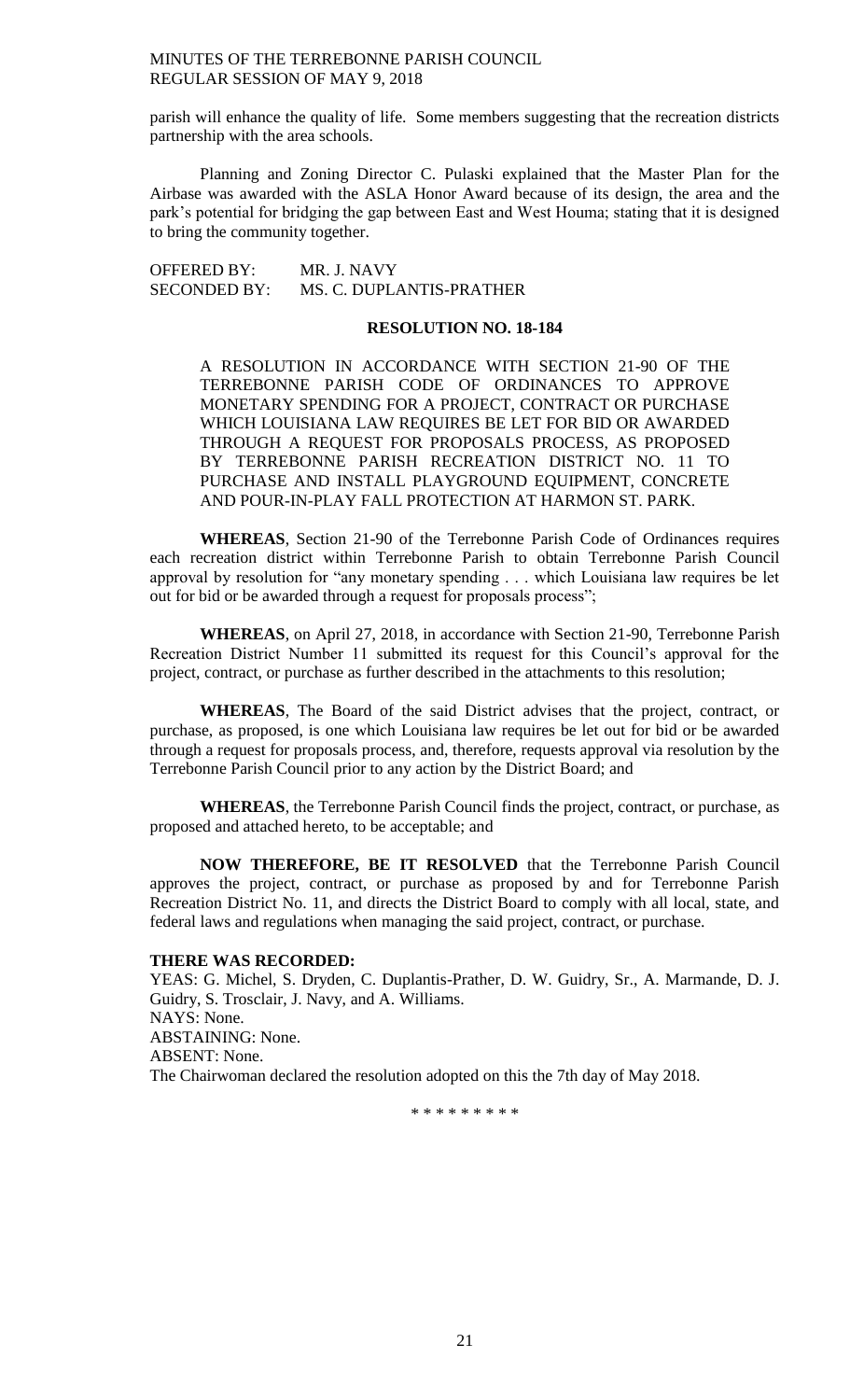OFFERED BY: MR. J. NAVY SECONDED BY: MS. C. DUPLANTIS-PRATHER

## **RESOLUTION NO. 18-185**

A RESOLUTION IN ACCORDANCE WITH SECTION 21-90 OF THE TERREBONNE PARISH CODE OF ORDINANCES TO APPROVE MONETARY SPENDING FOR A PROJECT, CONTRACT OR PURCHASE WHICH LOUISIANA LAW REQUIRES BE LET FOR BID OR AWARDED THROUGH A REQUEST FOR PROPOSALS PROCESS, AS PROPOSED BY TERREBONNE PARISH RECREATION DISTRICT NO. 11 TO PURCHASE AND INSTALL PLAYGROUND EQUIPMENT, CONCRETE AND POUR-IN-PLAY FALL PROTECTION AT KING ST. PARK.

**WHEREAS**, Section 21-90 of the Terrebonne Parish Code of Ordinances requires each recreation district within Terrebonne Parish to obtain Terrebonne Parish Council approval by resolution for "any monetary spending . . . which Louisiana law requires be let out for bid or be awarded through a request for proposals process";

**WHEREAS**, on April 27, 2018, in accordance with Section 21-90, Terrebonne Parish Recreation District Number 11 submitted its request for this Council's approval for the project, contract, or purchase as further described in the attachments to this resolution;

**WHEREAS**, The Board of the said District advises that the project, contract, or purchase, as proposed, is one which Louisiana law requires be let out for bid or be awarded through a request for proposals process, and, therefore, requests approval via resolution by the Terrebonne Parish Council prior to any action by the District Board; and

**WHEREAS**, the Terrebonne Parish Council finds the project, contract, or purchase, as proposed and attached hereto, to be acceptable; and

**NOW THEREFORE, BE IT RESOLVED** that the Terrebonne Parish Council approves the project, contract, or purchase as proposed by and for Terrebonne Parish Recreation District No. 11, and directs the District Board to comply with all local, state, and federal laws and regulations when managing the said project, contract, or purchase.

#### **THERE WAS RECORDED:**

YEAS: G. Michel, S. Dryden, C. Duplantis-Prather, D. W. Guidry, Sr., A. Marmande, D. J. Guidry, S. Trosclair, J. Navy, and A. Williams. NAYS: None. ABSTAINING: None. ABSENT: None. The Chairwoman declared the resolution adopted on this the 7th day of May 2018.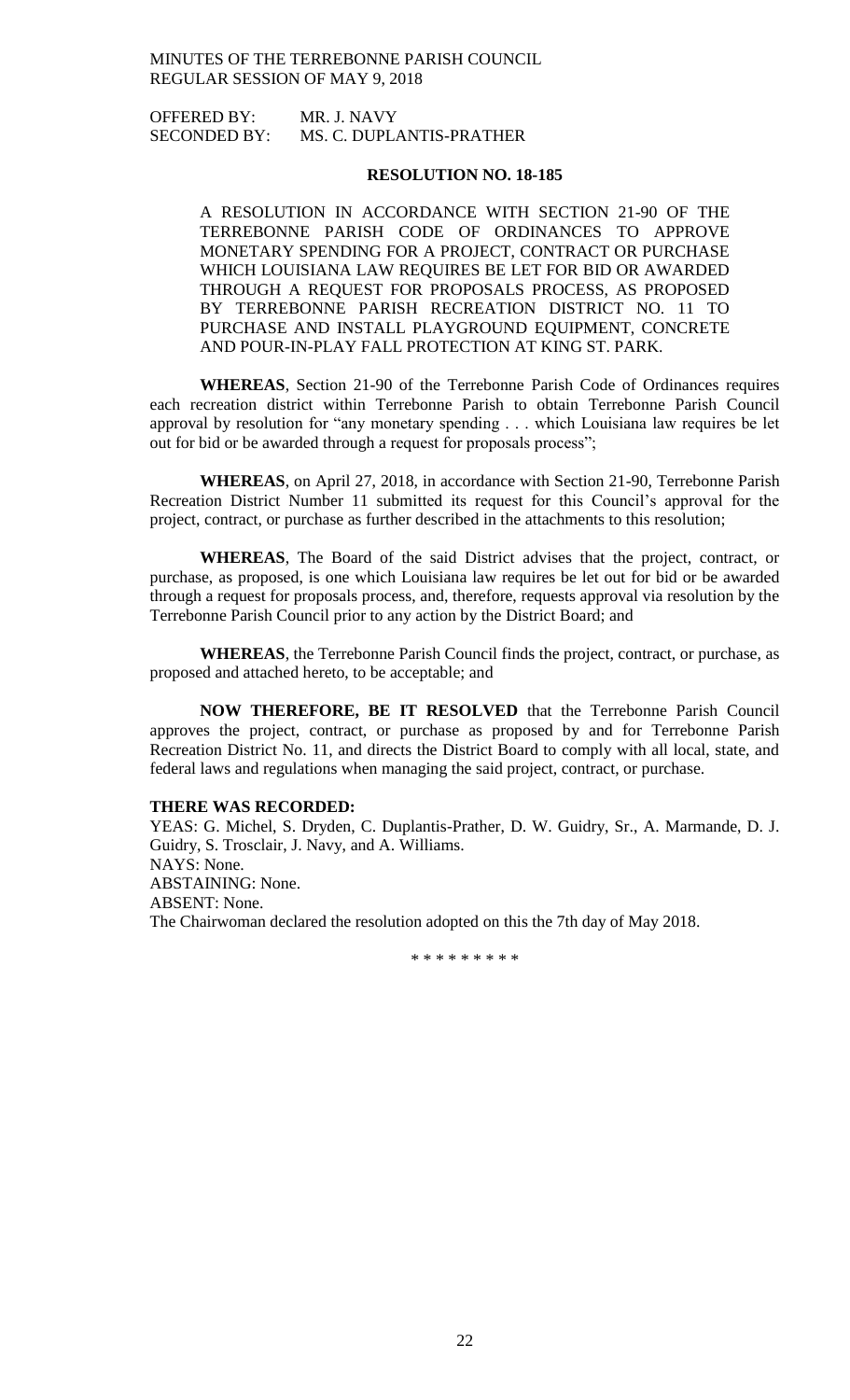OFFERED BY: MR. J. NAVY SECONDED BY: MR. D. J. GUIDRY

# **RESOLUTION NO. 18-186**

A RESOLUTION IN ACCORDANCE WITH SECTION 21-90 OF THE TERREBONNE PARISH CODE OF ORDINANCES TO APPROVE MONETARY SPENDING FOR A PROJECT, CONTRACT OR PURCHASE WHICH LOUISIANA LAW REQUIRES BE LET FOR BID OR AWARDED THROUGH A REQUEST FOR PROPOSALS PROCESS, AS PROPOSED BY TERREBONNE PARISH RECREATION DISTRICT NO. 11 TO PURCHASE TWENTY-FIVE LAPTOP COMPUTERS FOR MULTIPURPOSE GYM.

**WHEREAS**, Section 21-90 of the Terrebonne Parish Code of Ordinances requires each recreation district within Terrebonne Parish to obtain Terrebonne Parish Council approval by resolution for "any monetary spending which Louisiana law requires be let out for bid or be awarded through a request for proposals process";

**WHEREAS**, on April 27, 2018, in accordance with Section 21-90, Terrebonne Parish Recreation District Number 11 submitted its request for this Council's approval for the project, contract, or purchase as further described in the attachments to this resolution;

**WHEREAS**, The Board of the said District advises that the project, contract, or purchase, as proposed, is one which Louisiana law requires be let out for bid or be awarded through a request for proposals process, and, therefore, requests approval via resolution by the Terrebonne Parish Council prior to any action by the District Board; and

**WHEREAS**, the Terrebonne Parish Council finds the project, contract, or purchase, as proposed and attached hereto, to be acceptable; and

**NOW THEREFORE, BE IT RESOLVED** that the Terrebonne Parish Council approves the project, contract, or purchase as proposed by and for Terrebonne Parish Recreation District No. 11, and directs the District Board to comply with all local, state, and federal laws and regulations when managing the said project, contract, or purchase.

#### **THERE WAS RECORDED:**

YEAS: G. Michel, S. Dryden, C. Duplantis-Prather, D. W. Guidry, Sr., A. Marmande, D. J. Guidry, S. Trosclair, J. Navy, and A. Williams. NAYS: None. ABSTAINING: None. ABSENT: None. The Chairwoman declared the resolution adopted on this the 7th day of May 2018.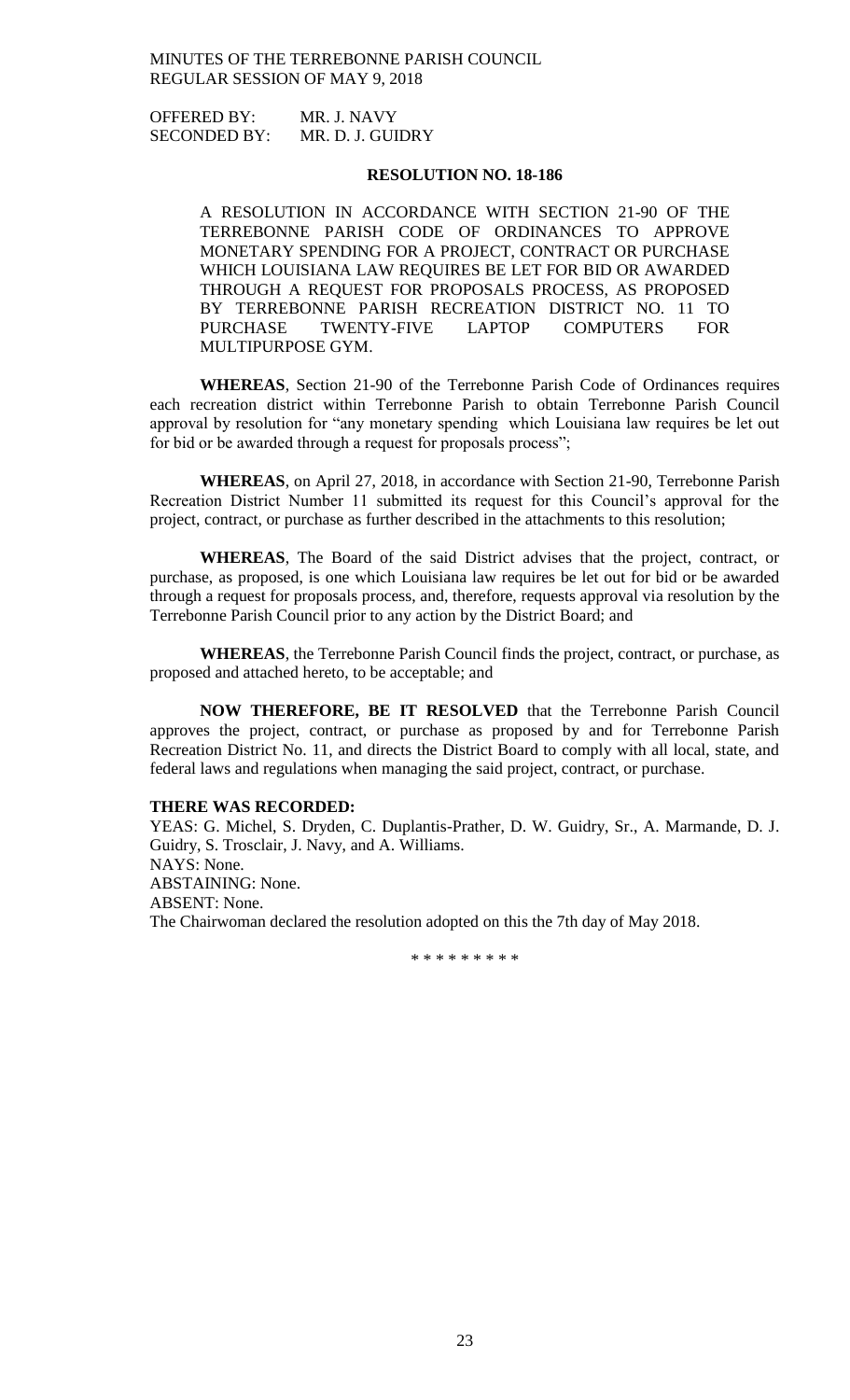Committee Member C. Duplantis-Prather explained, for clarification purposes, that the aforementioned computers that are being purchased is going to be used for tutoring and can enhanced a student's learning ability.

Ms. C. Duplantis-Prather moved, seconded by Mr. G. Michel, "THAT, the Budget & Finance Committee defer (hold) the introduce an ordinance that will authorize the Parish President to enter into a Cooperative Endeavor Agreement with Gospel Assembly Church of Houma, Inc. to facilitate the donation of the adjudicated property located at 307 Palm Avenue for use in low to moderate income housing for two weeks until more information can be gather pertaining to this matter."(\*\*MOTION ADOPTED AFTER DISCUSSION)

Committee C. Duplantis-Prather asked that the aforementioned matter be deferred for two weeks so that they can meet with the pastor of the Gospel Assembly Church of Houma, Inc. to discuss their intentions and/or plans for the adjudicated property.

Assistant Parish Attorney M. Neil explained that the parish has approved adjudicated housing in the past through a Cooperative Endeavor Agreement; stating that the aforementioned pastor, Rev. Leo Brown, and the church will be using their own funding to renovate this property and they are using the same state and/or federal requirements (guidelines) that Options for Independence utilizes.

Discussion ensued and several committee members explained that allowing nonprofits to purchase adjudicated properties decrease crime and gives low-income families the opportunity of affordable homeownership.

Planning and Zoning Director C. Pulaski explained that the aforementioned property is zoned as single-family residential and the owners would only be able to construct one dwelling unit on the property.

\*\*The Chairwoman called for the vote on the motion offered by Ms. C. Duplantis-Prather. THERE WAS RECORDED: YEAS: G. Michel, S. Dryden, C. Duplantis-Prather, D. W. Guidry, Sr., A. Marmande, D. J. Guidry, J. Navy and A. Williams. NAYS: S. Trosclair. ABSENT: None. The Chairwoman declared the motion adopted.

OFFERED BY: MR. J. NAVY SECONDED BY: MS. C. DUPLANTIS-PRATHER

## **RESOLUTION NO. 18-187**

**WHEREAS**, on March 25, 2015 the Terrebonne Parish Council adopted Ordinance No. 8524 declaring the following described property adjudicated to the Terrebonne Parish Consolidated Government, with an owner of record as Ad Val, Inc., as surplus:

LOT 75 X 50 FT. BEING PORTION OF LOTS 5 & 6 BLOCK E MECHANICVILLE. (Parcel# 17500) (9172-1/2 Main St.), and

**WHEREAS**, on April 18, 2018 bids were received electronically via Central Auction House by the Terrebonne Parish Consolidated Government for Bid No. 15-S/P-58(C) (Re-Bid) Surplus Sale of Adjudicated Property Located at 9172-1/2 Main St. (100%) (Parcel# 17500), and

**WHEREAS**, after careful review by Parish Administration it has been determined that the highest bid received is that of Shavette Joseph in the amount of One Thousand Two Hundred Eighty-Four Dollars (\$1,284.00) plus the 5% website transaction fee of Sixty-Four and 20/100 (\$64.20) Dollars for a total of One Thousand Three Hundred Forty-Eight and 20/100 (\$1,348.20) Dollars and that the bid should be accepted as per attached bid forms and pursuant to all the terms and conditions as stated in Ordinance 8524, and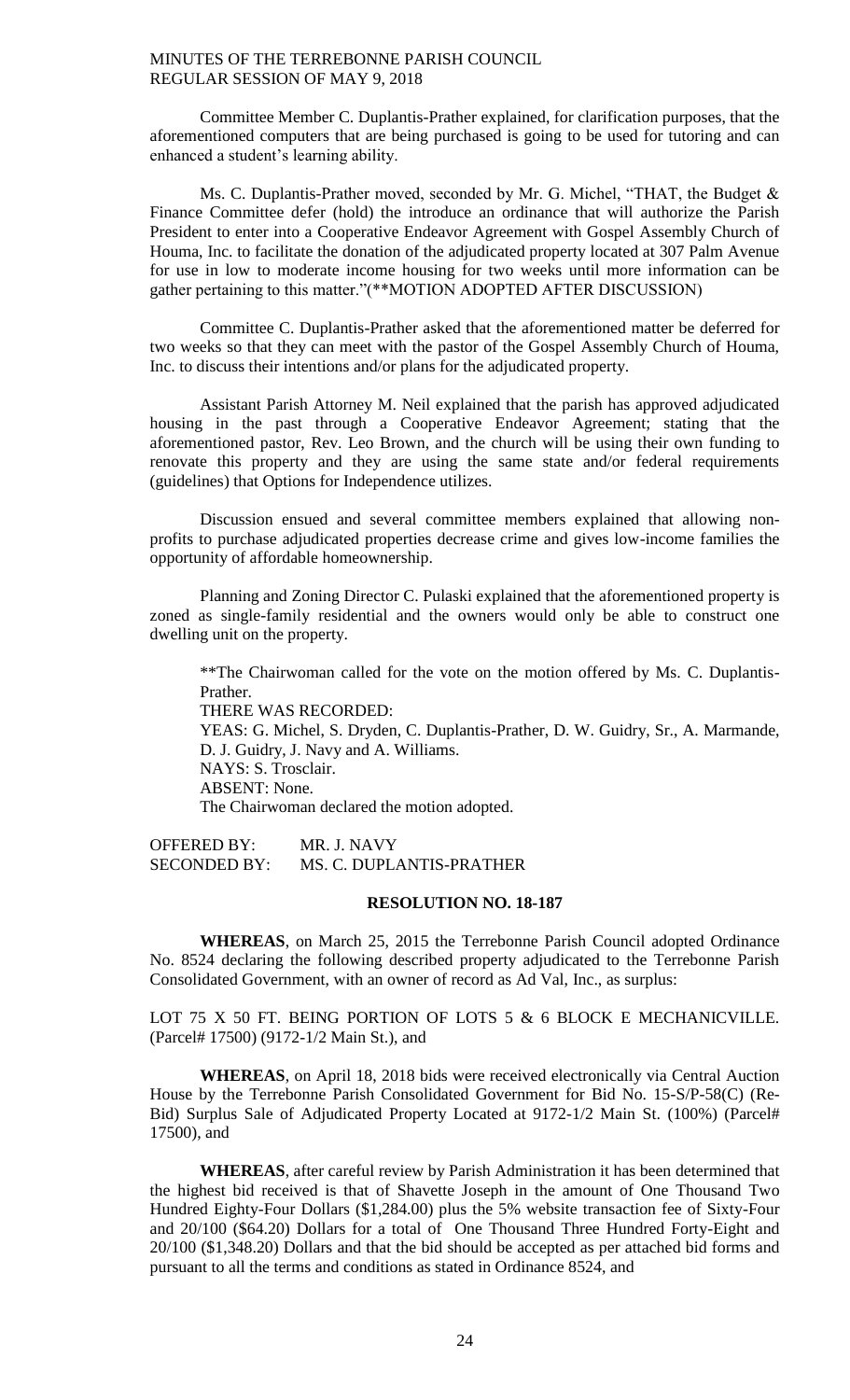**WHEREAS**, the Parish Administration has recommended the acceptance of the aforementioned bid for 15-S/P-58(C) (Re-Bid) Surplus Sale of Adjudicated Property Located at 9172-1/2 Main St., (100%) (Parcel# 17500) as described in attached hereto and made a part hereof.

**NOW, THEREFORE BE IT RESOLVED** by Terrebonne Parish Council (Budget and Finance Committee), on behalf of the Terrebonne Parish Consolidated Government, that the recommendation of the Parish Administration is approved and the bid of Shavette Joseph is accepted as per attached bid forms and pursuant to all the terms and conditions as stated in Ordinance 8524.

# **THERE WAS RECORDED:**

YEAS: G. Michel, S. Dryden, C. Duplantis-Prather, D. W. Guidry, Sr., A. Marmande, D. J. Guidry, S. Trosclair, J. Navy, and A. Williams. NAYS: None. ABSTAINING: None. ABSENT: None.

The Chairwoman declared the resolution adopted on this the 7th day of May 2018.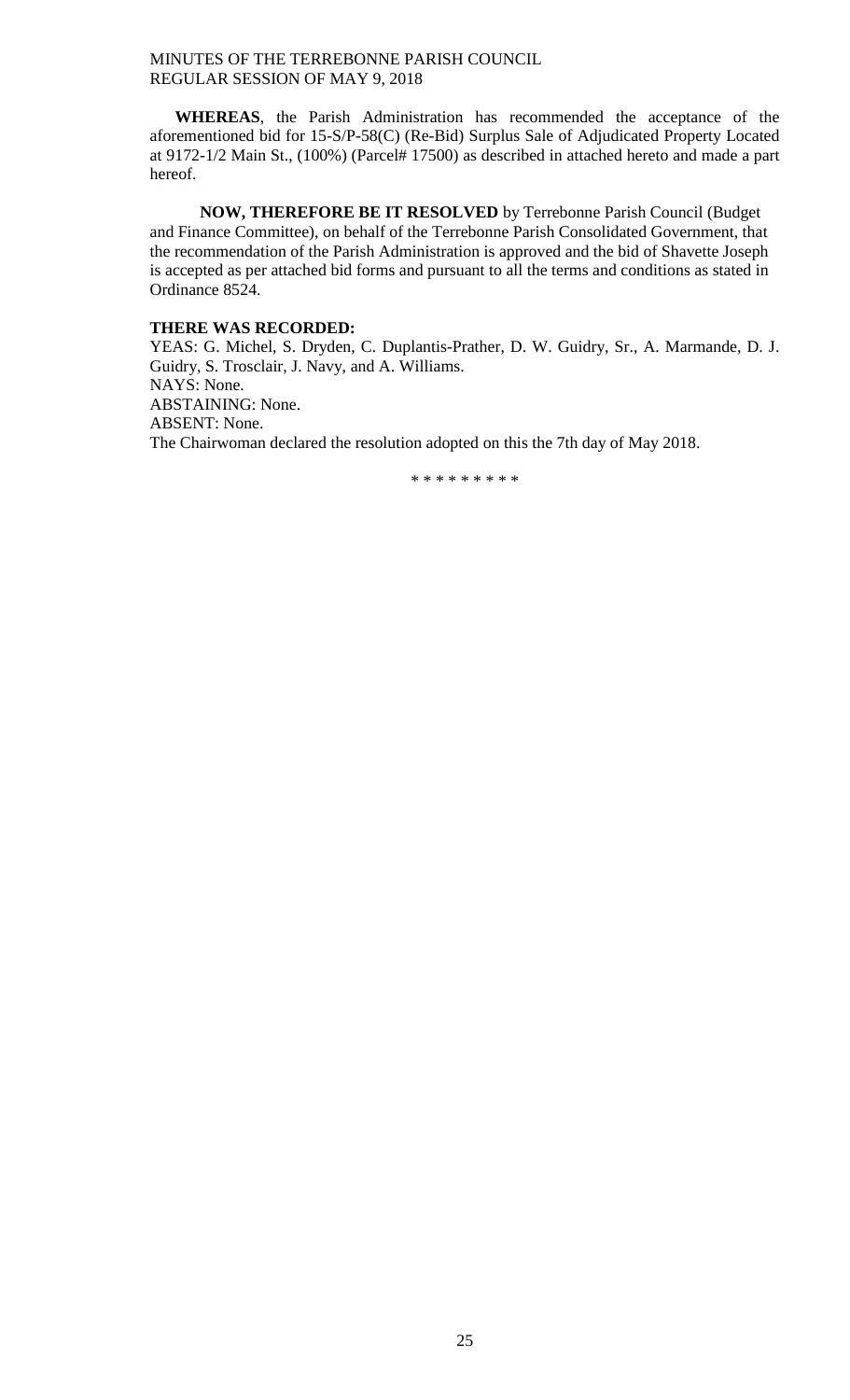OFFERED BY: MR. D. J. GUIDRY SECONDED BY: MR. D. W. GUIDRY, SR.

# **RESOLUTION NO. 18-188**

**WHEREAS**, the Louisiana Compliance Questionnaire is a required part of a financial audit of Louisiana governmental units, and

**WHEREAS**, upon completion, the questionnaire must be presented to and adopted by the governing body by means of a formal resolution in an open meeting, and

**WHEREAS**, the completed questionnaire and a copy of the adoption instrument, must be given to the auditor, and

**NOW, THEREFORE BE IT RESOLVED**, by the Terrebonne Parish Council (Budget and Finance Committee), on behalf of the Terrebonne Parish Consolidated Government, that the Louisiana Compliance Questionnaire for Fiscal Year 2017 as presented by the Parish Administration, be hereby accepted and approved and that a certified copy of this resolution be forwarded to the firm of Bourgeois, Bennett, L.L.C.

# **THERE WAS RECORDED:**

YEAS: G. Michel, S. Dryden, C. Duplantis-Prather, D. W. Guidry, Sr., A. Marmande, D. J. Guidry, S. Trosclair, J. Navy, and A. Williams. NAYS: None. ABSTAINING: None. ABSENT: None. The Chairwoman declared the resolution adopted on this the 7th day of May 2018.

\* \* \* \* \* \* \* \* \*

Mr. D. J. Guidry moved, seconded by Mr. J. Navy, "THAT, the Budget & Finance Committee introduce an ordinance to amend the 2018 Adopted Operating Budget and Budgeted Positions of the Terrebonne Parish Consolidated Government for the following items and to provide for related matters:

- I. Sewerage Department, transfer positions
	- a. Sewer Treatment, ((\$92,066)

b. Sewer Administration, \$92,066

- II. General Fund- Animal Shelter, \$2,000
- III. LCLE Victims Assistance, \$77,000

and call a public hearing on said matter on May 23 at 6:30 p.m."

The Chairwoman called for the vote on the motion offered by Mr. D. J. Guidry. THERE WAS RECORDED: YEAS: G. Michel, S. Dryden, C. Duplantis-Prather, D. W. Guidry, Sr., A. Marmande, D. J. Guidry, S. Trosclair, J. Navy and A. Williams. NAYS: None. ABSENT: None. The Chairwoman declared the motion adopted.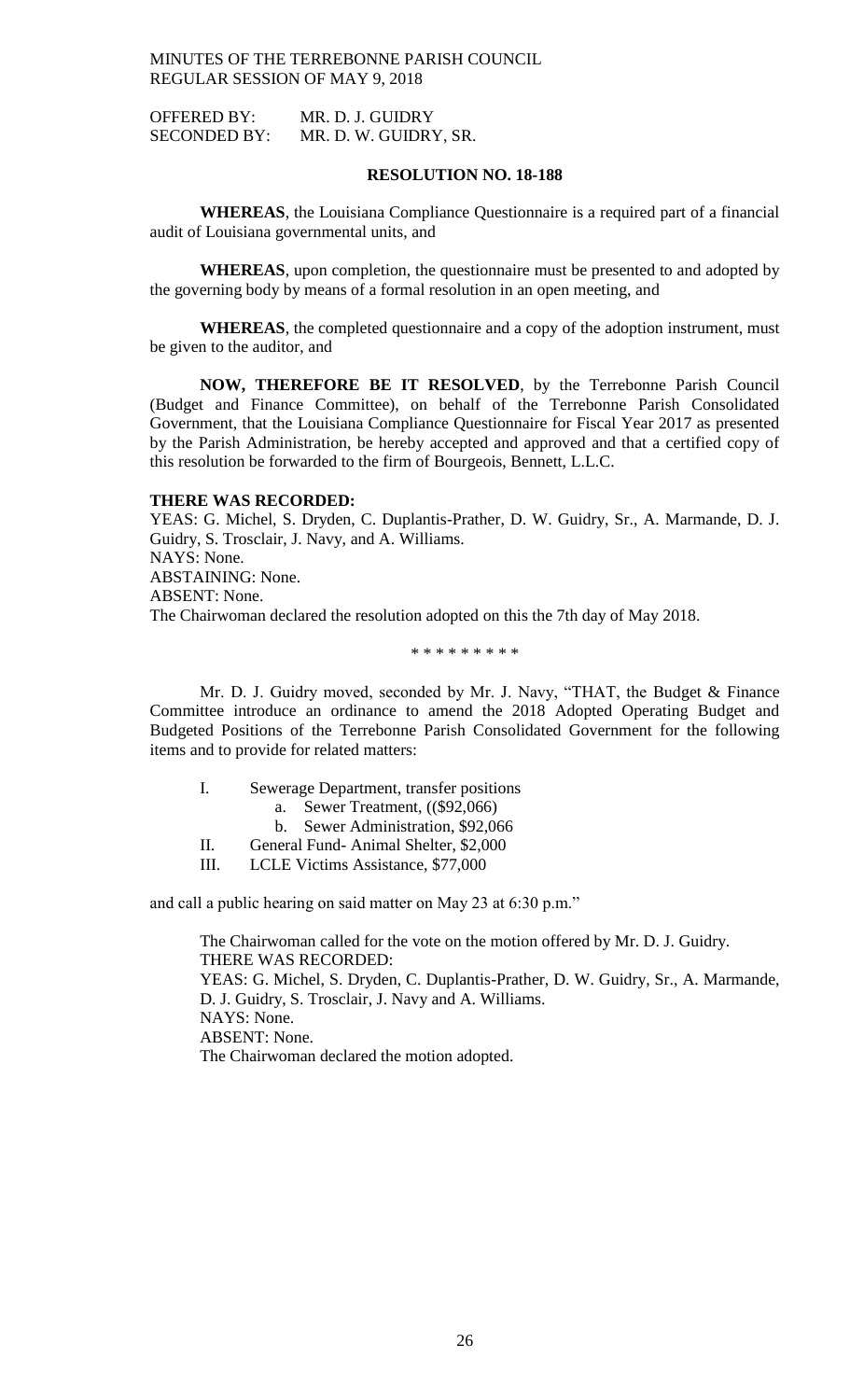OFFERED BY: MR. J. NAVY SECONDED BY: MR. G. MICHEL

# **RESOLUTION NO. 18-189**

**WHEREAS,** prices were obtained through the Louisiana State Commodity Catalog by the Terrebonne Parish Consolidated Government, I.T. Division for the purpose of replacing the Server hardware/software in the Information Technology Division and the Disaster Recovery Site in Baton Rouge, Louisiana with LATG, under the Louisiana State Contract # 4400007560, and

**WHEREAS**, after careful review by the Information Technology Division, it has been determined that the total price of Two Hundred Five Thousand, Two Hundred Fifty Nine Dollars and Ninety-Nine Cents (\$205,259.99) from LATG for the Server hardware/software replacement should be accepted as per the State Contract Catalog #4400007560, and

**WHEREAS**, the Parish Administration has recommended the acceptance of the price for the aforementioned service at a total cost of Two Hundred Five Thousand, Two Hundred Fifty Nine Dollars and Ninety-Nine Cents (\$205,259.99) as per the attached State Purchasing Contract Catalog #4400007560.

**NOW, THEREFORE BE IT RESOLVED** by the Terrebonne Parish Council (Budget and Finance Committee), on behalf of the Terrebonne Parish Consolidated Government, that the recommendation of the Parish Administration be approved and that the above should be accepted as per the attached forms.

## **THERE WAS RECORDED:**

YEAS: G. Michel, S. Dryden, C. Duplantis-Prather, D. W. Guidry, Sr., A. Marmande, D. J. Guidry, S. Trosclair, J. Navy, and A. Williams. NAYS: None. ABSTAINING: None. ABSENT: None. The Chairwoman declared the resolution adopted on this the 7th day of May 2018.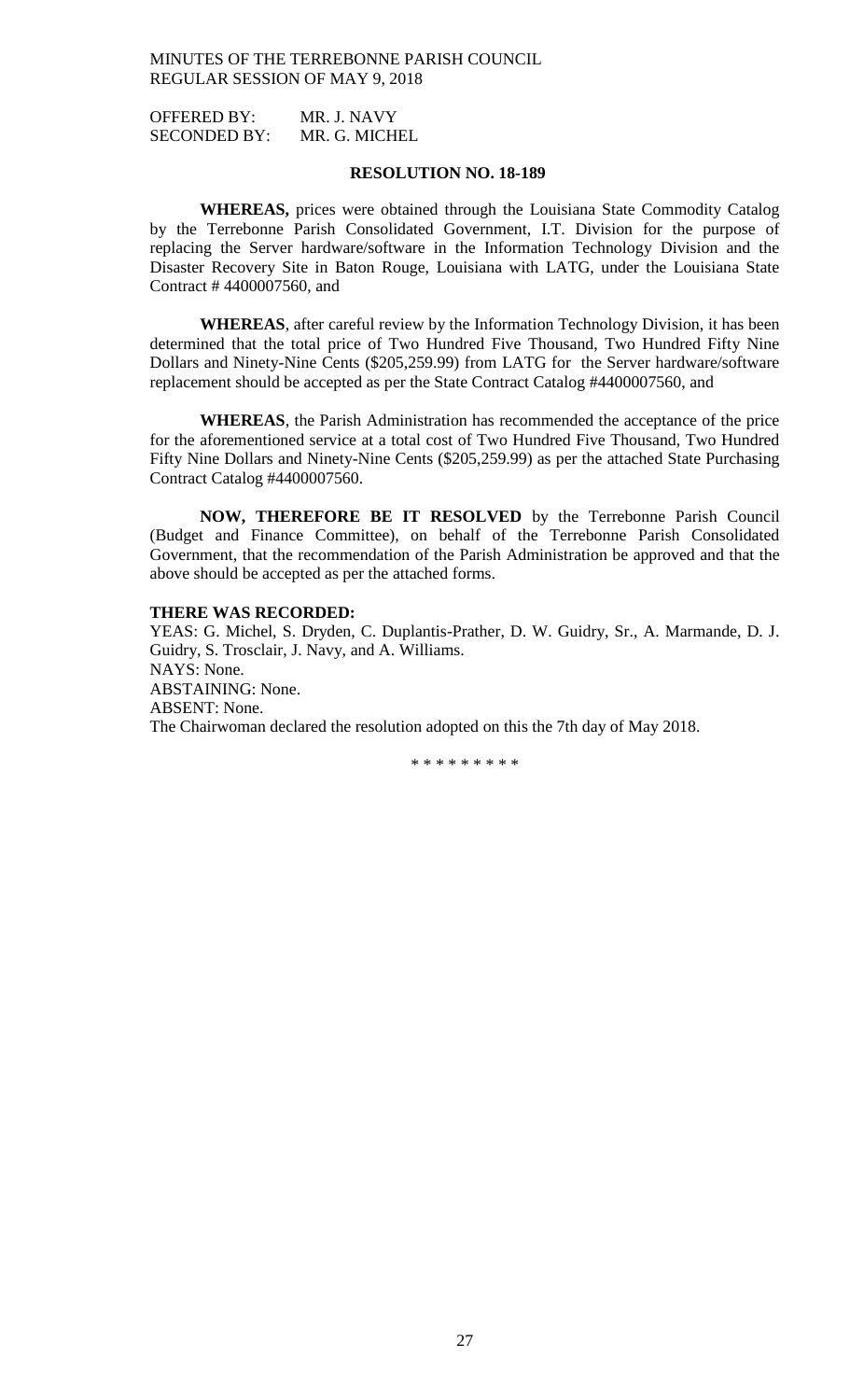OFFERED BY: MS. C. DUPLANTIS-PRATHER SECONDED BY: MR. J. NAVY

# **RESOLUTION NO. 18-190**

**WHEREAS**, prices were obtained through the Louisiana State Commodity Catalog by the Terrebonne Parish Consolidated Government, I.T. Division for the purpose of replacing the outdated IBM Equipment for server in the Information Technology Division and the Disaster Recovery Site in Baton Rouge from CMA , under the Louisiana State Contract # 4400000938, and

**WHEREAS**, after careful review by the Information Technology Division, it has been determined that the total price of One Hundred Thirty Four Thousand, Eight Hundred Ten Dollars and Seventy-cents (\$134,810.70) from CMA for the IBM Equipment replacement should be accepted as per the State Contract Catalog #4400000938, and

**WHEREAS**, the Parish Administration has recommended the acceptance of the price for the aforementioned service at a total cost of One Hundred Thirty Four Thousand, Eight Hundred Ten Dollars and Seventy-cents (\$134,810.70) as per the attached State Purchasing Contract Catalog #4400000938.

**NOW, THEREFORE BE IT RESOLVED** by the Terrebonne Parish Council (Budget and Finance Committee), on behalf of the Terrebonne Parish Consolidated Government, that the recommendation of the Parish Administration be approved and that the above should be accepted as per the attached forms.

## **THERE WAS RECORDED:**

YEAS: G. Michel, S. Dryden, C. Duplantis-Prather, D. W. Guidry, Sr., A. Marmande, D. J. Guidry, S. Trosclair, J. Navy, and A. Williams. NAYS: None. ABSTAINING: None. ABSENT: None. The Chairwoman declared the resolution adopted on this the 7th day of May 2018.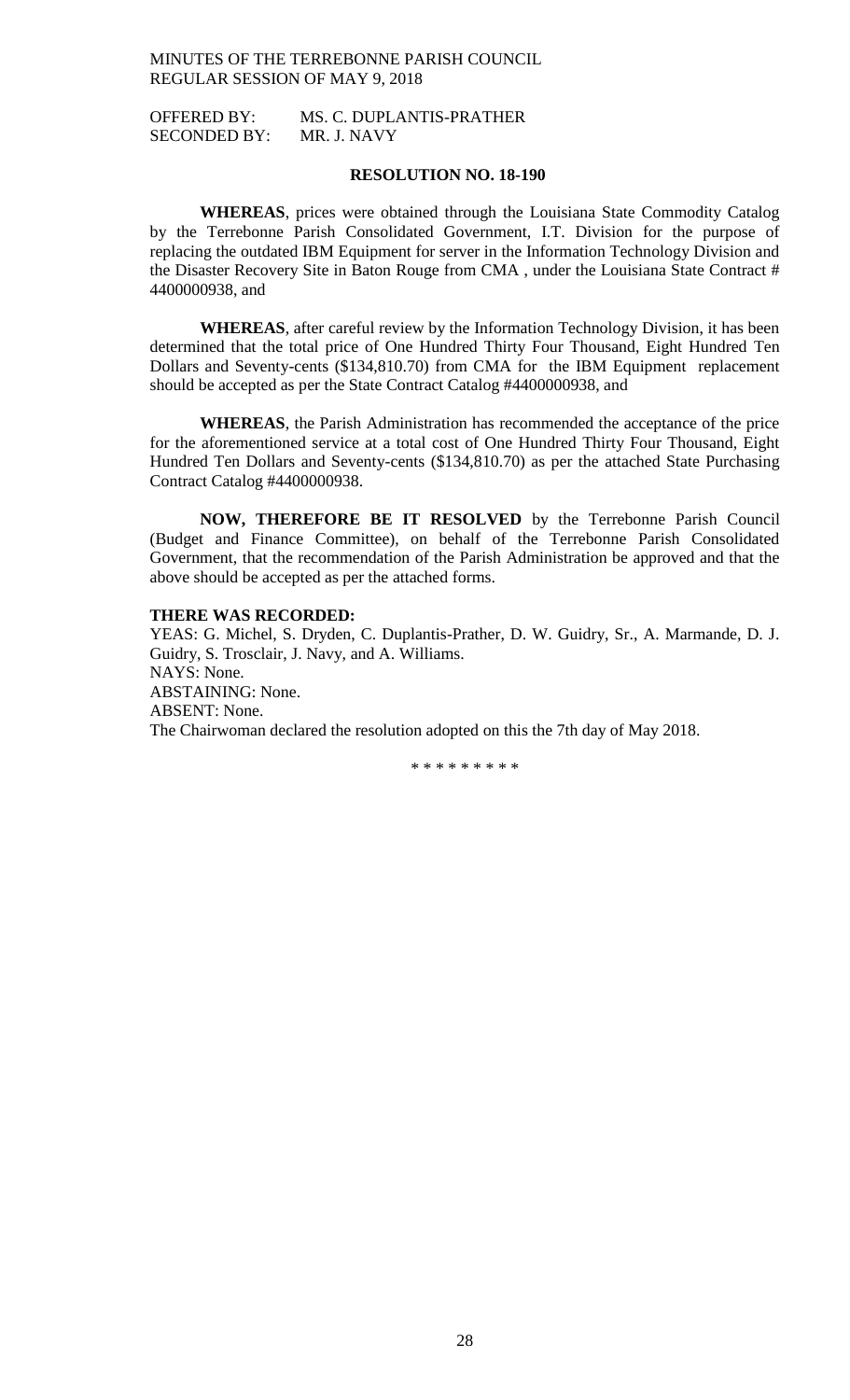Mr. J. Navy moved, seconded unanimously, "THAT the Budget and Finance Committee approve the co-sponsorship of the Terrebonne Parish 2018 Baccalaureate Program (wavier rental fees) at Dumas Auditorium on Sunday, May 20, 2018 from 3:00 p.m. to 5:00 p.m."

The Chairwoman called for the vote on the motion offered by Mr. J. Navy. THERE WAS RECORDED: YEAS: G. Michel, S. Dryden, C. Duplantis-Prather, D. W. Guidry, Sr., A. Marmande, D. J. Guidry, S. Trosclair, J. Navy and A. Williams. NAYS: None. ABSENT: None. The Chairwoman declared the motion adopted.

Mr. J. Navy moved, seconded unanimously, "THAT, there being no further business to come before the Budget & Finance Committee, the meeting be adjourned."

The Chairwoman called for the vote on the motion offered by Mr. J. Navy. THERE WAS RECORDED:

YEAS: G. Michel, S. Dryden, C. Duplantis-Prather, D. W. Guidry, Sr., A. Marmande, D. J. Guidry, S. Trosclair, J. Navy and A. Williams.

NAYS: None.

ABSENT: None.

The Chairwoman declared the motion adopted and the meeting was adjourned at 6:17 p.m.

Arlanda J. Williams, Chairwoman

Tammy E. Triggs, Minute Clerk

Mr. D. J. Guidry moved, seconded by Mr. J. Navy, "THAT the Council accept and ratify the minutes of the Budget and Finance Committee meeting held on 5/7/18."

The Chairman called for a vote on the motion offered by Mr. D. J. Guidry. THERE WAS RECORDED: YEAS: G. Michel, S. Dryden, C. Duplantis-Prather, D. W. Guidry, Sr., A. Marmande, D. J. Guidry, S. Trosclair, and J. Navy. NAYS: None. ABSENT: A. Williams. The Chairman declared the motion adopted.

The Chairman called for a report on the Public Services Committee meeting held on 5/7/18, whereupon the Committee Chairman, noting ratification of minutes calls public hearings on May 23, 2018 at 6:30 p.m., rendered the following:

# PUBLIC SERVICES COMMITTEE

## **MAY 7, 2018**

The Chairman, Alidore "Al" Marmande, called the Public Services Committee meeting to order at 6:19 p.m. in the Terrebonne Parish Council Meeting Room with an Invocation offered by Committee Member J. Navy and the Pledge of Allegiance led by Committee Member D. J. Guidry. Upon roll call, Committee Members recorded as present were: G. Michel, S. Dryden, C. Duplantis-Prather, D. W. Guidry, Sr., A. Marmande, D. J. Guidry, S. Trosclair, J. Navy and A. Williams. A quorum was declared present.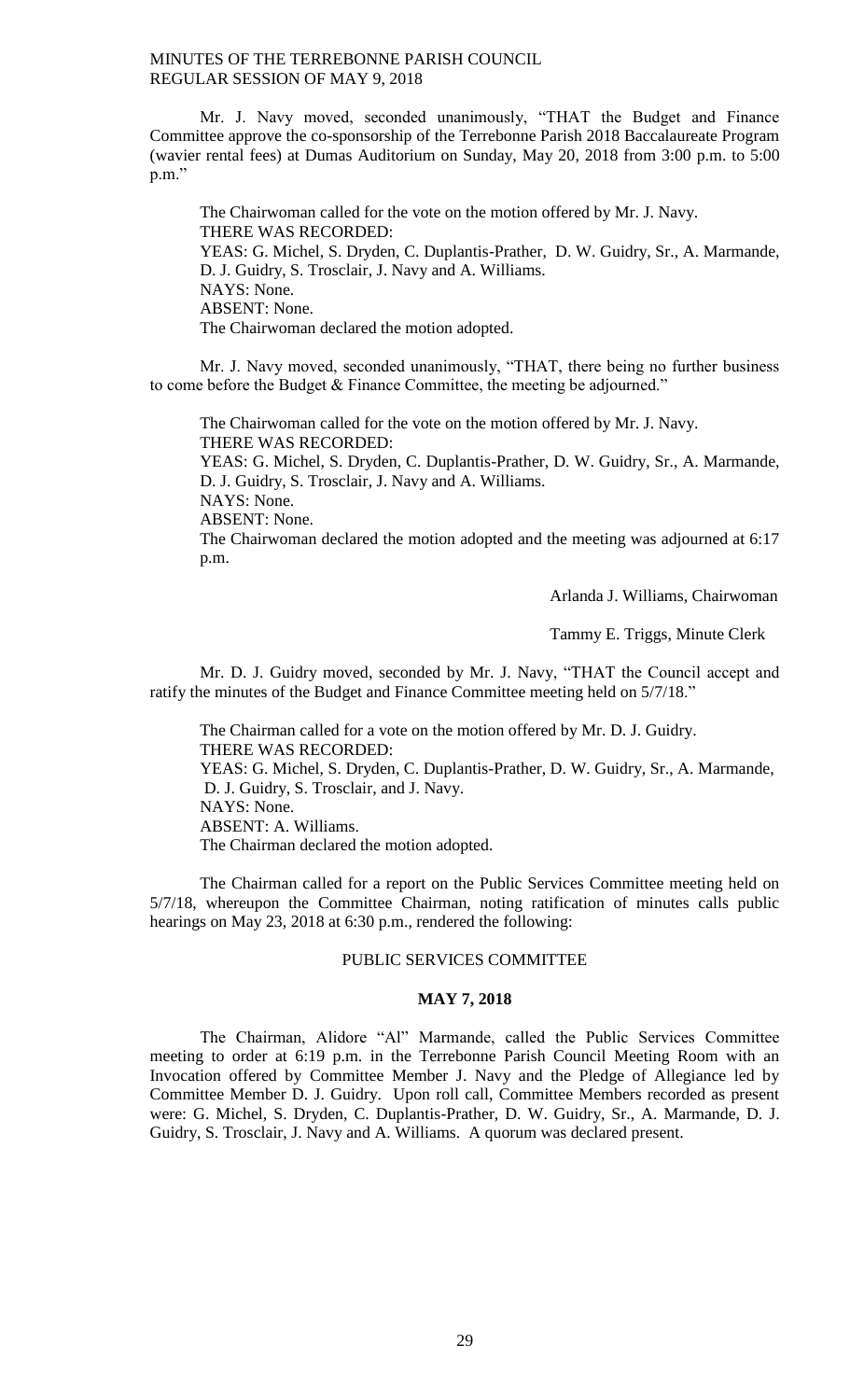OFFERED BY: MS. C. DUPLANTIS-PRATHER SECONDED BY: MR. D. W. GUIDRY, SR.

## **RESOLUTION NO. 18-191**

A RESOLUTION AUTHORIZING PROFESSIONAL ENGINEERING SERVICES FOR THE DIESEL GENERATORS TO BE INSTALLED AT THE HOUMA GENERATING STATION, PROJECT KNOWN AS 17- ELECTGEN-67.

**WHEREAS,** Ronald J. Boudreaux, P.E. will provide professional engineering services for the electrical and structural slab designs of the diesel generator connection to the Houma Generation Station, and

**WHEREAS,** Ronald J. Boudreaux, P.E. has offered a fee schedule based on the 2018 Facilities Planning Fee Schedule, and

**NOW THEREFORE BE IT RESOLVED**, by the Terrebonne Parish Council, on behalf of Terrebonne Parish Consolidated Government, that the professional engineering services from Ronald J. Boudreaux, P.E. be, and is hereby, approved, and

**BE IT FURTHER RESOLVED,** that the Parish President and all other appropriate parties be, and they are hereby, authorized to execute any and all contract documents associated therewith.

#### **THERE WAS RECORDED:**

YEAS: G. Michel, S. Dryden, C. Duplantis-Prather, D. W. Guidry, Sr., A. Marmande, D. J. Guidry, J. Navy, and A. Williams. NAYS: None. ABSTAINING: None. ABSENT: S. Trosclair. The Chairwoman declared the resolution adopted on this the 7th day of May 2018.

\* \* \* \* \* \* \* \* \*

OFFERED BY: MS. A. WILLIAMS SECONDED BY: MR. J. NAVY

# **RESOLUTION NO. 18-192**

A RESOLUTION AUTHORIZING THE EXECUTION OF CHANGE ORDER NO. 1 TO THE CONSTRUCTION AGREEMENT FOR PARISH PROJECT NO. 15-SEW-51, LAFAYETTE STREET AREA GRAVITY MAIN REPLACEMENT, TERREBONNE PARISH, LOUISIANA.

**WHEREAS**, the Terrebonne Parish Consolidated Government entered into a construction agreement on February 16, 2018, with Command Construction, LLC, Recordation Number 1552140, for Parish Project No. 15-SEW-51, Lafayette Street Area Gravity Main Replacement, Terrebonne Parish, Louisiana, and

**WHEREAS**, Change Order No. 1 will revise Plan Sheet PP1 (6-34) Layout and PP5 (10 of 34); adjust contract quantities for revisions made; add extra excavating and embankment, add extra manhole work including manhole removal; delivery of three manholes to owner; removal of existing manhole including connection of gravity main; delete precast reinforced concrete manhole for an increase in the contract price of \$42,563.00, and two (2) additional contact days, and

**WHEREAS**, this Change Order No. 1 has been recommended by the Engineer, Providence Engineering and Design, LLC, for this project.

**NOW, THEREFORE BE IT RESOLVED** that the Terrebonne Parish Council on behalf of the Terrebonne Parish Consolidated Government, does hereby approve and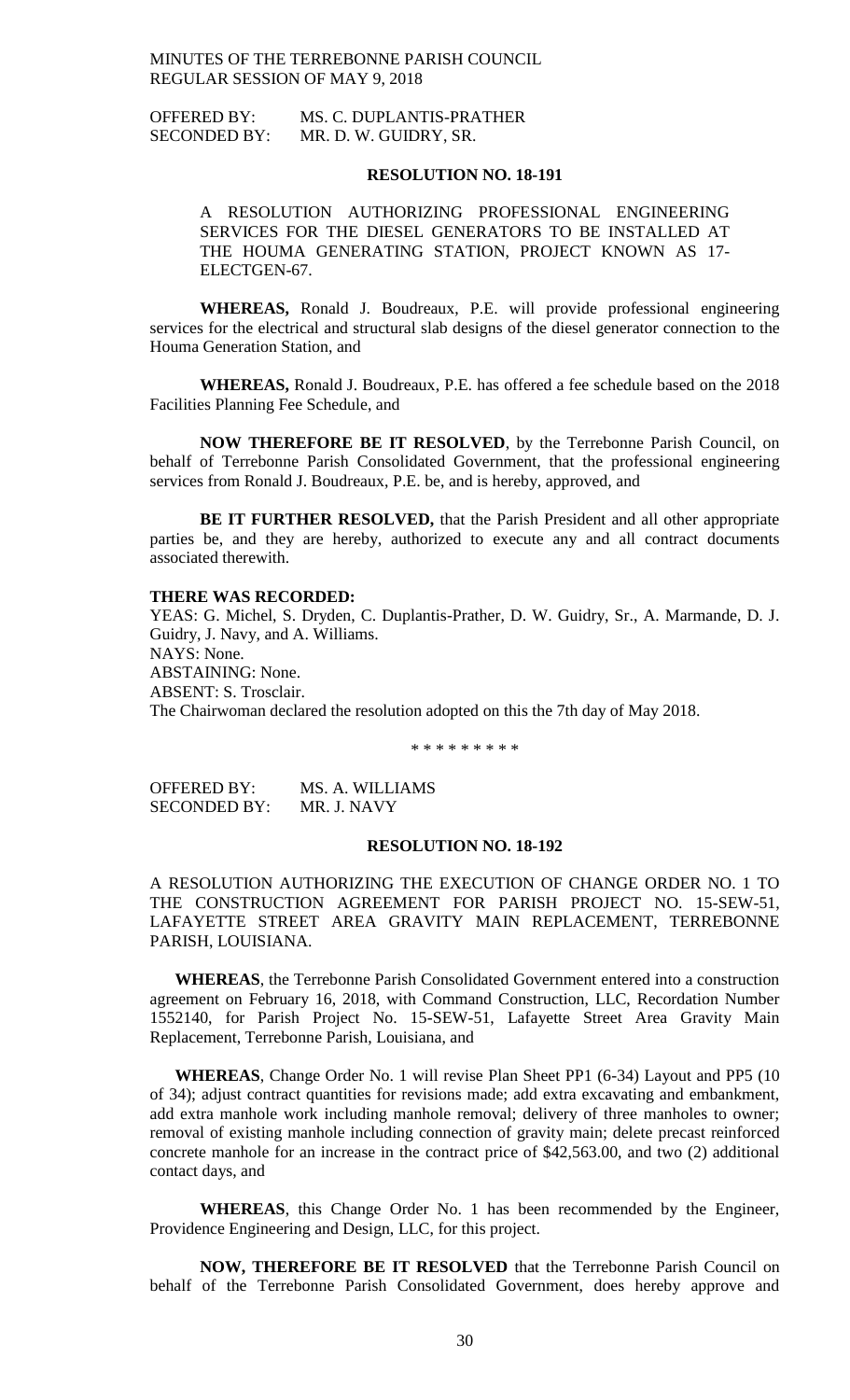authorize the execution by Terrebonne Parish President Gordon E. Dove of Change Order No. 1 to the construction agreement with Command Construction, LLC, for Parish Project No. 15-SEW-51, Lafayette Street Area Gravity Main Replacement, Terrebonne Parish, Louisiana, and

**BE IT FURTHER RESOLVED** that a certified copy of the resolution be forwarded to the Engineer, Providence Engineering and Design, LLC.

## **THERE WAS RECORDED:**

YEAS: G. Michel, S. Dryden, C. Duplantis-Prather, D. W. Guidry, Sr., A. Marmande, D. J. Guidry, J. Navy, and A. Williams. NAYS: None. ABSTAINING: None. ABSENT: S. Trosclair.

The Chairwoman declared the resolution adopted on this the 7th day of May 2018.

\* \* \* \* \* \* \* \* \*

Mr. D. W. Guidry, Sr. moved, seconded by Mr. J. Navy, "THAT, the Public Services Committee introduce an ordinance to revoke and/or dedicate certain portions of servitudes in reference to property along Little Bayou Black that are owned by Linton Road Company, LLC and Westside Capital, LLC in connection with the exchange and grant of new servitudes and immovable property acquisitions to TPCG by the afore stated owners, for the Forced Drainage Project 1-1A (Statewide Flood Control) Phase 4 Pump Station and call a public hearing on May 23, 2018 at 6:30 p.m."

The Chairman called for the vote on the motion offered by Mr. D. W. Guidry, Sr. THERE WAS RECORDED: YEAS: G. Michel, S. Dryden, C. Duplantis-Prather, D. W. Guidry, Sr., A. Marmande, D. J. Guidry, and J. Navy. NAYS: None. ABSENT: S. Trosclair and A. Williams. The Chairman declared the motion adopted.

Mr. G. Michel moved, seconded by Mr. J. Navy, "THAT, the Public Services Committee introduce an ordinance that will establish a "4-Way Stop" at the intersection of Tulip Street and Tulsa Street and call a public hearing on May 23, 2018 at 6:30 p.m."

The Chairman called for the vote on the motion offered by Mr. G. Michel. THERE WAS RECORDED: YEAS: G. Michel, S. Dryden, C. Duplantis-Prather, D. W. Guidry, Sr., A. Marmande, D. J. Guidry and J. Navy. NAYS: None. ABSENT: S. Trosclair and A. Williams. The Chairman declared the motion adopted.

OFFERED BY: MR. G. MICHEL SECONDED BY: MR. D. W. GUIDRY, SR.

## **RESOLUTION NO. 18-193**

A RESOLUTION PROVIDING APPROVAL OF AMENDMENT NO. 1 TO THE ARCHITECTURAL AGREEMENT FOR PARISH PROJECT NO. 15-BLDG-13, SOUTH LOUISIANA WETLANDS DISCOVERY CENTER, TERREBONNE PARISH, LOUISIANA.

**WHEREAS**, the Terrebonne Parish Consolidated Government entered into an Architectural Agreement dated May 12, 2015, with Perez, APC for the Project entitled Parish Project No. 15-BLDG-13, South Louisiana Wetlands Discovery Center, and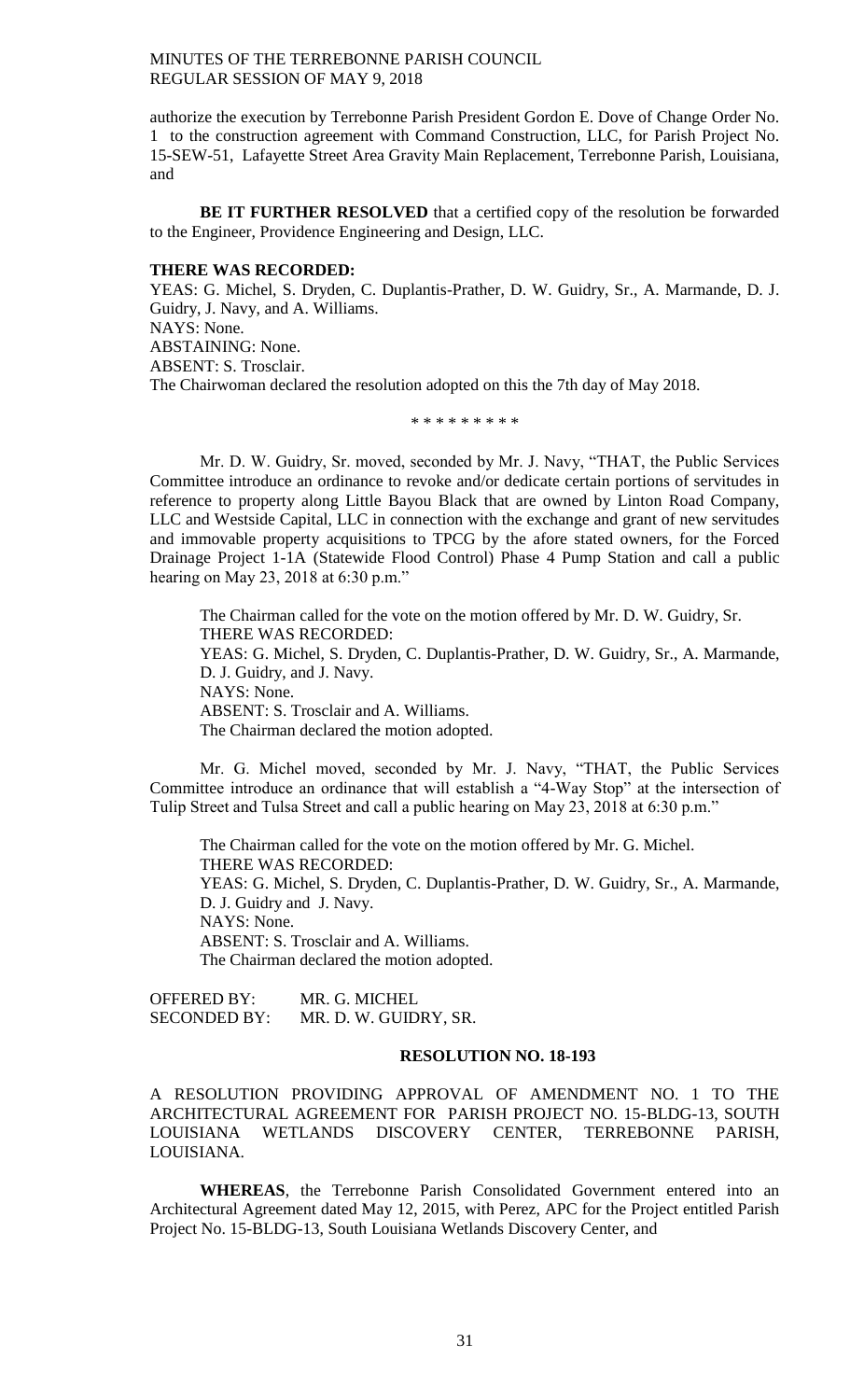**WHEREAS**, the Architectural Agreement between Owner and Architect provides for certain limitations for Basic Services, specific Additional Services, and Times of Payments, and

**WHEREAS**, it is necessary to follow recommendations set forth by Facility Planning and Control, and

**NOW, THEREFORE BE IT RESOLVED** that the Terrebonne Parish Council, on behalf of the Terrebonne Parish Consolidated Government, does hereby approve this Amendment No.1 to the Architectural Agreement for a total decrease of \$15,235.00 and authorizes Parish President, Gordon E. Dove, to execute this Amendment No. 1 to the Architectural Agreement for the South Louisiana Wetlands Discovery Center, Parish Project No. 15-BLDG-13, with Perez, APC, and

**BE IT FURTHER RESOLVED** that a certified copy of the resolution be forwarded to the Architect, Perez, APC.

# **THERE WAS RECORDED:**

YEAS: G. Michel, S. Dryden, C. Duplantis-Prather, D. W. Guidry, Sr., A. Marmande, D. J. Guidry, S. Trosclair, and J. Navy. NAYS: None. ABSTAINING: None. ABSENT: A. Williams. The Chairwoman declared the resolution adopted on this the 7th day of May 2018.

\* \* \* \* \* \* \* \* \*

OFFERED BY: MR. D. J. GUIDRY SECONDED BY: MR. G. MICHEL

# **RESOLUTION NO. 18-194**

A resolution providing approval of Amendment No. 3 to the Engineering Agreement for Parish Project No. **12-JUVCDBG-38**, **Juvenile Justice Complex**, Terrebonne Parish, Louisiana.

**WHEREAS**, the Terrebonne Parish Consolidated Government did enter into an original engineering agreement with Duplantis Design Group, PC dated October 2, 2013, recordation number 1410016, for Juvenile Justice Complex, identified as Parish Project 12- JUVCDBG-38, and

**WHEREAS**, the Engineering Agreement between OWNER and ENGINEER provides for certain limitations for Basic Services and specific Additional Services, and

**WHEREAS**, TPCG is desirous of completing the installation of the fence at the Juvenile Justice facility, and

**WHEREAS**, TPCG requested DDG to oversee the installation of the fence, and

**WHEREAS**, DDG submitted an amendment to perform this service, and

**WHEREAS**, this above work will increase the additional services section of the contract by \$2,500.00.

**NOW, THEREFORE BE IT RESOLVED** that the Terrebonne Parish Council, on behalf of the Terrebonne Parish Consolidated Government, does hereby approve this Amendment No. 3 to the Engineering Agreement for an increase of \$2,500.00 in Additional Services, and authorizes Parish President Gordon E. Dove to execute this Amendment No. 2 to the Engineering Agreement for the Juvenile Justice Complex, Project Parish Project No. 12-JUVCDBG-38, with Duplantis Design Group, PC, and

**BE IT FURTHER RESOLVED** that a certified copy of the resolution be forwarded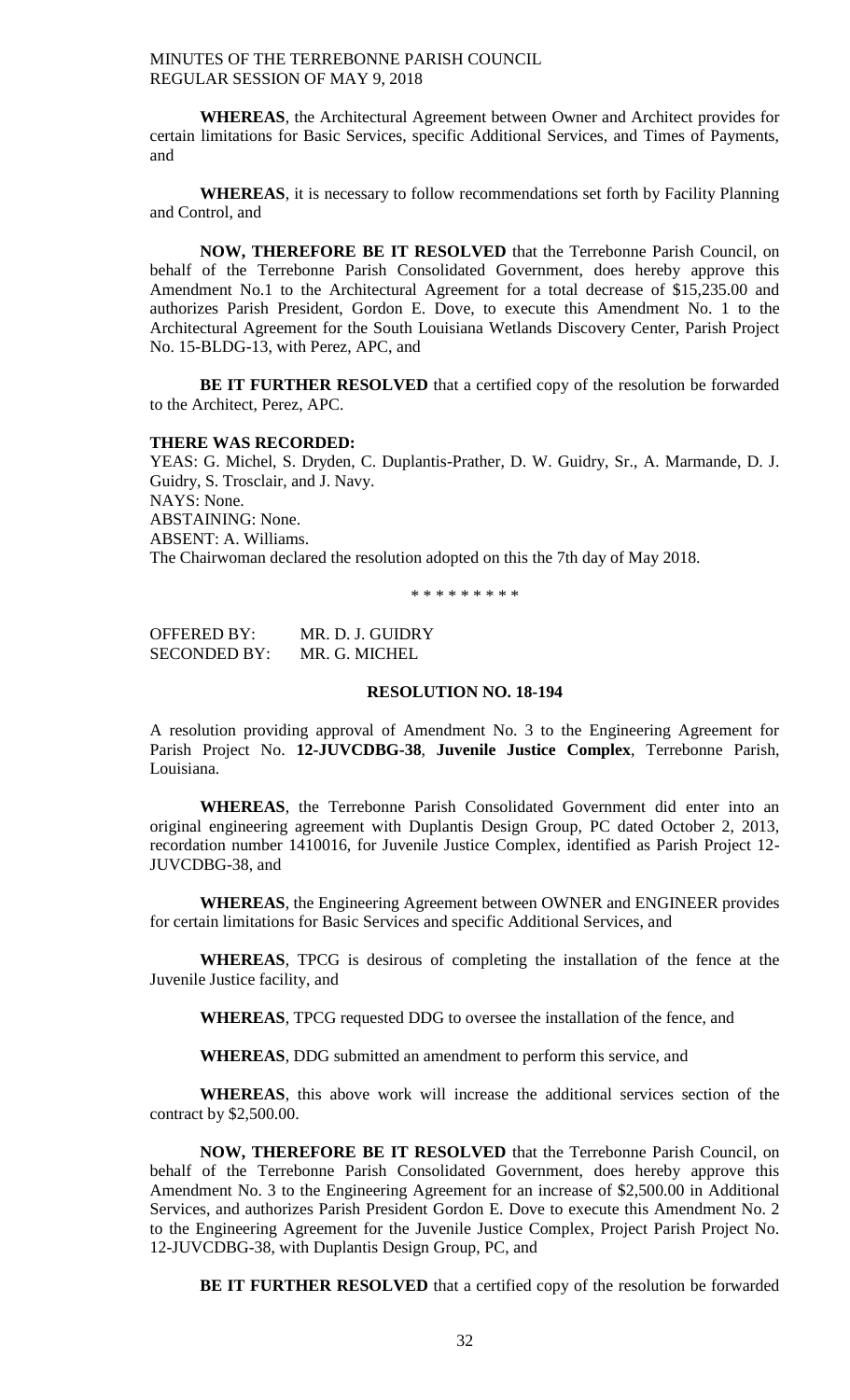to the Engineer, Duplantis Design Group, PC.

## **THERE WAS RECORDED:**

YEAS: G. Michel, S. Dryden, C. Duplantis-Prather, D. W. Guidry, Sr., A. Marmande, D. J. Guidry, S. Trosclair, and J. Navy. NAYS: None. ABSTAINING: None. ABSENT: A. Williams. The Chairwoman declared the resolution adopted on this the 7th day of May 2018.

\* \* \* \* \* \* \* \* \*

OFFERED BY: MR. D. J. GUIDRY SECONDED BY: MR. G. MICHEL

## **RESOLUTION NO. 18-195**

A resolution authorizing the execution of Change Order No. 1 for the Construction Agreement for Parish Project No. 17-PAV-01, Falgout Canal Road Repaving Project, Terrebonne Parish, Louisiana.

**WHEREAS**, the Terrebonne Parish Consolidated Government entered into a contract dated January 22, 2018 with Huey P. Stockstill, LLC, Recordation Number 1550665, for Parish Project No. 17-PAV-01, Falgout Canal Road Repaving Project, Terrebonne Parish Consolidated Government, Terrebonne Parish, Louisiana, and

**WHEREAS**, TPCG is desirous of completing the construction of Falgout Canal Road, and

**WHEREAS**, during a site visit, the Engineer determined that a substantial amount of material that was placed on the existing roadway was compacted to a point that the sweeper was not able to remove it from the road, and

**WHEREAS**, the Contractor notified the Engineer of existing base failures along the existing pavement, and

**WHEREAS**, the Engineer determined that an additional amount of patching work needs to be done before the contractor begins milling activities in the overlay section, and

**WHEREAS** the patchwork will correct any pavement/base failures of the existing pavement, and

**WHEREAS**, this change order will add forty-five (45) calendar days to the contract as a result of Change Order No. 1, and

**WHEREAS**, this change order will increase the overall contract price by Ninety-Five Thousand, Five Hundred Dollars and Zero Cents (\$95,500.00), and

**WHEREAS**, this Change Order No. 1 had been recommended by the Engineer, GIS, LLC, for this project.

**NOW, THEREFORE BE IT RESOLVED** that the Terrebonne Parish Council on behalf of the Terrebonne Parish Consolidated Government, does hereby approve and authorize the execution by Terrebonne Parish President Gordon E. Dove of Change Order No. 1 to the construction agreement with Huey P. Stockstill, LLC, for Parish Project No. 17-PAV-01, Falgout Canal Road Repaving Project, Terrebonne Parish, Louisiana, for an increase to the contract amount in the amount of Ninety-Five Thousand, Five Hundred Dollars and Zero Cents (\$95,500.00), and an additional forty-five (45) calendar days to the contract, and

**BE IT FURTHER RESOLVED** that a certified copy of the resolution be forwarded to Engineer, GIS, LLC.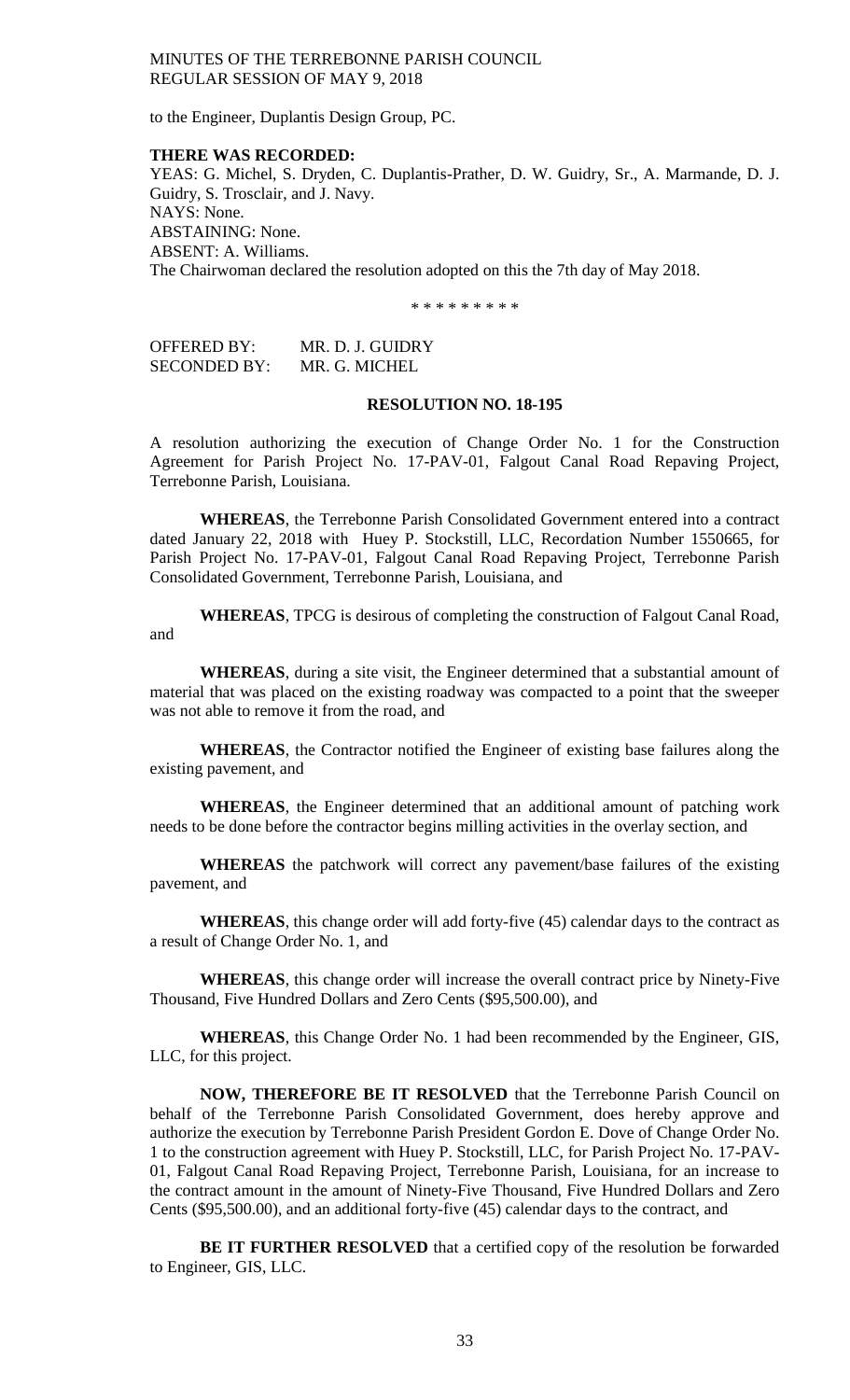#### **THERE WAS RECORDED:**

YEAS: G. Michel, S. Dryden, C. Duplantis-Prather, D. W. Guidry, Sr., A. Marmande, D. J. Guidry, S. Trosclair, and J. Navy. NAYS: None. ABSTAINING: None. ABSENT: A. Williams. The Chairwoman declared the resolution adopted on this the 7th day of May 2018.

\* \* \* \* \* \* \* \* \*

Mr. D. W. Guidry, Sr. moved, seconded by Mr. D. J. Guidry, "THAT, there being no further business to come before the Public Services Committee, the meeting be adjourned."

The Chairman called for the vote on the motion offered by Mr. D. W. Guidry, Sr. THERE WAS RECORDED:

YEAS: G. Michel, S. Dryden, C. Duplantis-Prather, D. W. Guidry, Sr., A. Marmande, D. J. Guidry, S. Trosclair and J. Navy.

NAYS: None.

ABSENT: A. Williams.

The Chairman declared the motion adopted and the meeting was adjourned at 6:23

p.m.

## Alidore Marmande, Chairman

Tammy E. Triggs, Minute Clerk

Mr. A. Marmande moved, seconded by Mr. D. J. Guidry, "THAT the Council accept and ratify the minutes of the Public Services Committee meeting held on 5/7/18."

The Chairman called for a vote on the motion offered by Mr. A. Marmande. THERE WAS RECORDED: YEAS: G. Michel, S. Dryden, C. Duplantis-Prather, D. W. Guidry, Sr., A. Marmande, D. J. Guidry, S. Trosclair, and J. Navy. NAYS: None. ABSENT: A. Williams. The Chairman declared the motion adopted.

The Chairman called for a report on the Community Development and Planning Committee meeting held on 5/7/18, whereupon the Committee Chairman rendered the following:

# **COMMUNITY DEVELOPMENT & PLANNING COMMITTEE**

#### **MAY 7, 2018**

The Chairman, Dirk J. Guidry, called the Community Development & Planning Committee meeting to order at 6:24 p.m. in the Terrebonne Parish Council Meeting Room with an Invocation offered by Committee Member A. Williams and the Pledge of Allegiance led by Committee Member D. W. Guidry, Sr. Upon roll call, Committee Members recorded as present were: G. Michel, S. Dryden, C. Duplantis-Prather, D. W. Guidry, Sr., A. Marmande, D. J. Guidry, S. Trosclair, J. Navy and A. Williams. A quorum was declared present.

| <b>OFFERED BY:</b>  | MS. A. WILLIAMS       |
|---------------------|-----------------------|
| <b>SECONDED BY:</b> | MR. D. W. GUIDRY, SR. |

## **RESOLUTION NO. 18-196**

A RESOLUTION AUTHORIZING THE PARISH PRESIDENT TO ENTER INTO THE APPROPRIATE AGREEMENT WITH SVN GILMORE AUCTION AND REALTY TO PROVIDE AUCTIONEERING SERVICES REQUIRED FOR THE TERREBONNE PARISH CDBG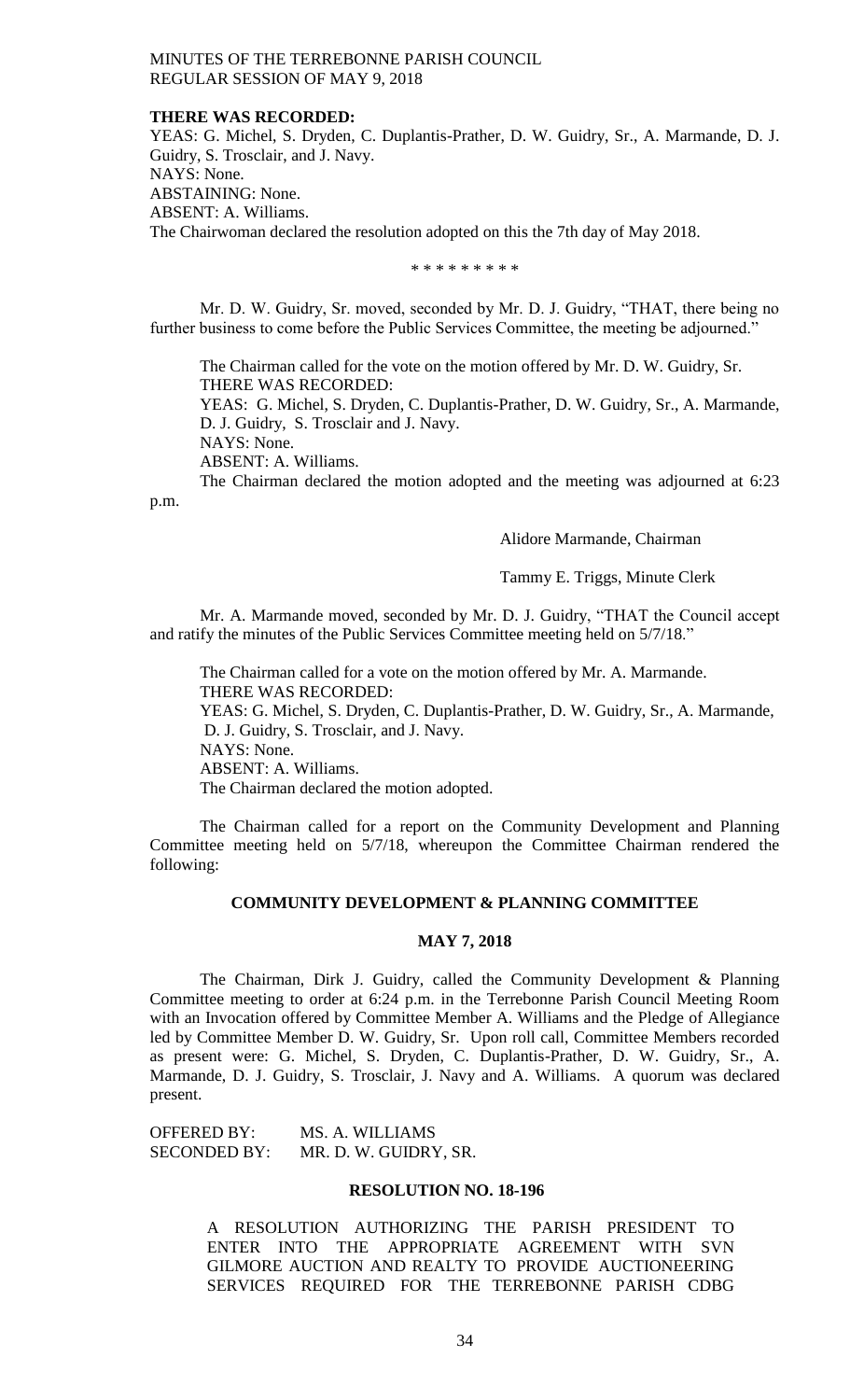> BUYOUT PROGRAM, OR OTHER FEDERAL PROGRAMS AS NECESSARY.

**WHEREAS**, the Terrebonne Parish Consolidated Government has been awarded Community Development Block Grant funding as a result of the damage caused by Hurricanes Gustav and Ike; and

**WHEREAS,** the Parish adopted the Gustav/Ike Recovery Plan approved by the Office of Community Development July 14, 2009 which includes the Terrebonne CDBG Buyout Program; and

**WHEREAS,** the Office of Community Development approved the Terrebonne CDBG Buyout Program application October 21, 2010 for the acquisition of approximately 24 properties; and

**WHEREAS,** the Parish has purchased 21 properties that 14 of which must be sold as per the terms of the application, and

**WHEREAS**, in accordance with federal procurement requirements, the Department of Planning and Zoning formally published a request for proposals to provide the auctioneering services required to sell these structures that have not been successfully sold in past efforts; and

**WHEREAS,** after reviewing and ranking the two (2) responses received, SVN Gilmore Auction and Realty received the highest score;

**NOW, THEREFORE, BE IT RESOLVED** by the Terrebonne Parish Council that the Parish President is hereby authorized to enter into the appropriate agreement with SVN Gilmore Auction and Realty to provide the auctioneering services required for the Terrebonne CDBG Buyout Program, or other federal programs as necessary.

# **THERE WAS RECORDED:**

YEAS: G. Michel, S. Dryden, C. Duplantis-Prather, D. W. Guidry, Sr., A. Marmande, D. J. Guidry, S. Trosclair, and A. Williams. NAYS: None. ABSTAINING: None. ABSENT: J. Navy. The Chairwoman declared the resolution adopted on this the 7th day of May 2018.

\* \* \* \* \* \* \* \* \*

Ms. A. Williams moved, seconded by Mr. D. W. Guidry, Sr., "THAT, there being no further business to come before the Community Development & Planning Committee, the meeting be adjourned."

The Chairman called for the vote on the motion offered by Ms. A. Williams. THERE WAS RECORDED: YEAS: G. Michel, S. Dryden, C. Duplantis-Prather, D. W. Guidry, Sr., A. Marmande, D. J. Guidry, S. Trosclair, J. Navy and A. Williams. NAYS: None. ABSENT: None. The Chairman declared the motion adopted and the meeting was adjourned at 6:25

p.m.

Dirk J. Guidry, Chairman

Tammy E. Triggs, Minute Clerk

Mr. D. J. Guidry moved, seconded by Mr. S. Dryden, "THAT the Council accept and ratify the minutes of the Community Development and Planning Committee meeting held on 5/7/18."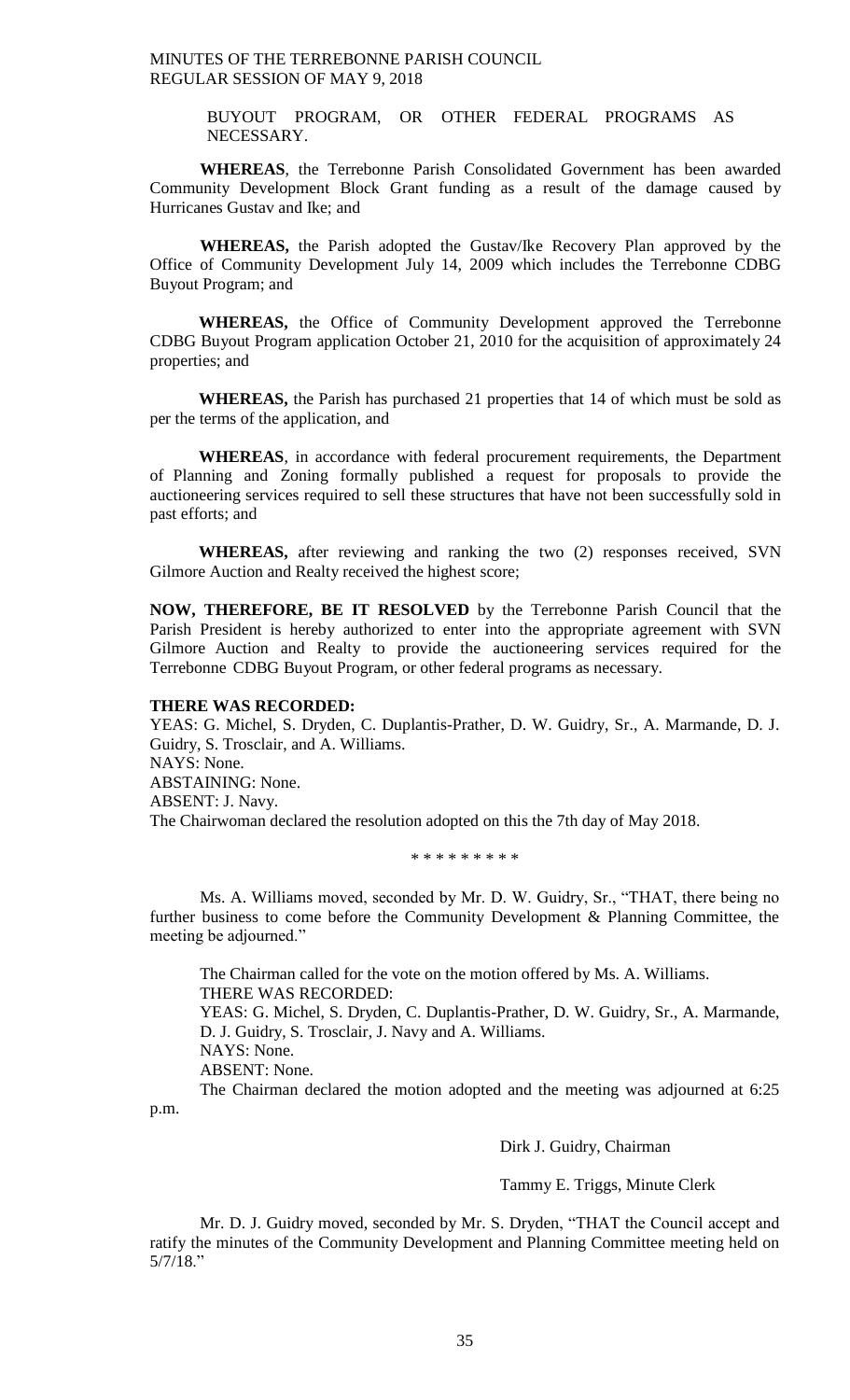The Chairman called for a vote on the motion offered by Mr. D. J. Guidry. THERE WAS RECORDED: YEAS: G. Michel, S. Dryden, C. Duplantis-Prather, D. W. Guidry, Sr., A. Marmande, D. J. Guidry, S. Trosclair, and J. Navy. NAYS: None. ABSENT: A. Williams. The Chairman declared the motion adopted.

The Chairman called for a report on the Policy, Procedure, and Legal Committee meeting held on 5/7/18, whereupon the Committee Chairman, noting ratification of minutes calls a public hearing on May 23, 2018 at 6:30 p.m., rendered the following:

# **POLICY, PROCEDURE, & LEGAL COMMITTEE**

## **MAY 7, 2018**

The Chairman, Darrin W. Guidry, Sr., called the Policy, Procedure, & Legal Committee meeting to order at 6:26 p.m. in the Terrebonne Parish Council Meeting Room with an Invocation offered by Committee Member A. Marmande and the Pledge of Allegiance led by Committee Member D. J. Guidry. Upon roll call, Committee Members recorded as present were: G. Michel, S. Dryden, C. Duplantis-Prather, D. W. Guidry, Sr., A. Marmande, D. J. Guidry, S. Trosclair, J. Navy and A. Williams. A quorum was declared present.

Mr. D. J. Guidry moved, seconded by Mr. S. Trosclair, "THAT, the Policy, Procedure, & Legal Committee introduce an ordinance that will enact Section 2-272 in Article XII, Division 1, to implement mandatory Continuing Education Requirements for members of any boards, committees and commissions appointed by the Terrebonne Parish Council; and to, for organizational purposes, rename Article XII, Abolish Section 2-1 of Article I, Chapter 2, of the Terrebonne Parish Code of Ordinances, and re-enact same, in its entirety, as Section 2- 271 of Article XII, Division 1; providing for related matters and call a public hearing on May 23, 2018 at 6:30 p.m."

Committee Member G. Michel expressed his concerns over the cost of the aforementioned trainings; explaining that some of the details of are not readily available.

Committee Member J. Navy explained that there was no cost for the previous trainings but additional information can be obtained by contacting District Attorney Joseph Waitz or Assistant District Attorney Jason Dagate.

Assistant Parish Attorney M. Neil explained that payment is not mentioned in the aforementioned ordinance but if payment is expected, than it is more feasible to do it on a contractual basis.

\*The Chairman called for the vote on the motion offered by Mr. D. J. Guidry. THERE WAS RECORDED: YEAS: G. Michel, S. Dryden, C. Duplantis-Prather, D. W. Guidry, Sr., A. Marmande, D. J. Guidry, S. Trosclair, J. Navy and A. Williams. NAYS: None. ABSENT: None. The Chairman declared the motion adopted.

Mr. G. Michel moved, seconded by Mr. S. Dryden, "THAT, there being no further business to come before the Policy, Procedure, & Legal Committee, the meeting be adjourned."

The Chairman called for the vote on the motion offered by Mr. G. Michel. THERE WAS RECORDED: YEAS: G. Michel, S. Dryden, C. Duplantis-Prather, D. W. Guidry, Sr., A. Marmande, D. J. Guidry, S. Trosclair, J. Navy and A. Williams. NAYS: None. ABSENT: None.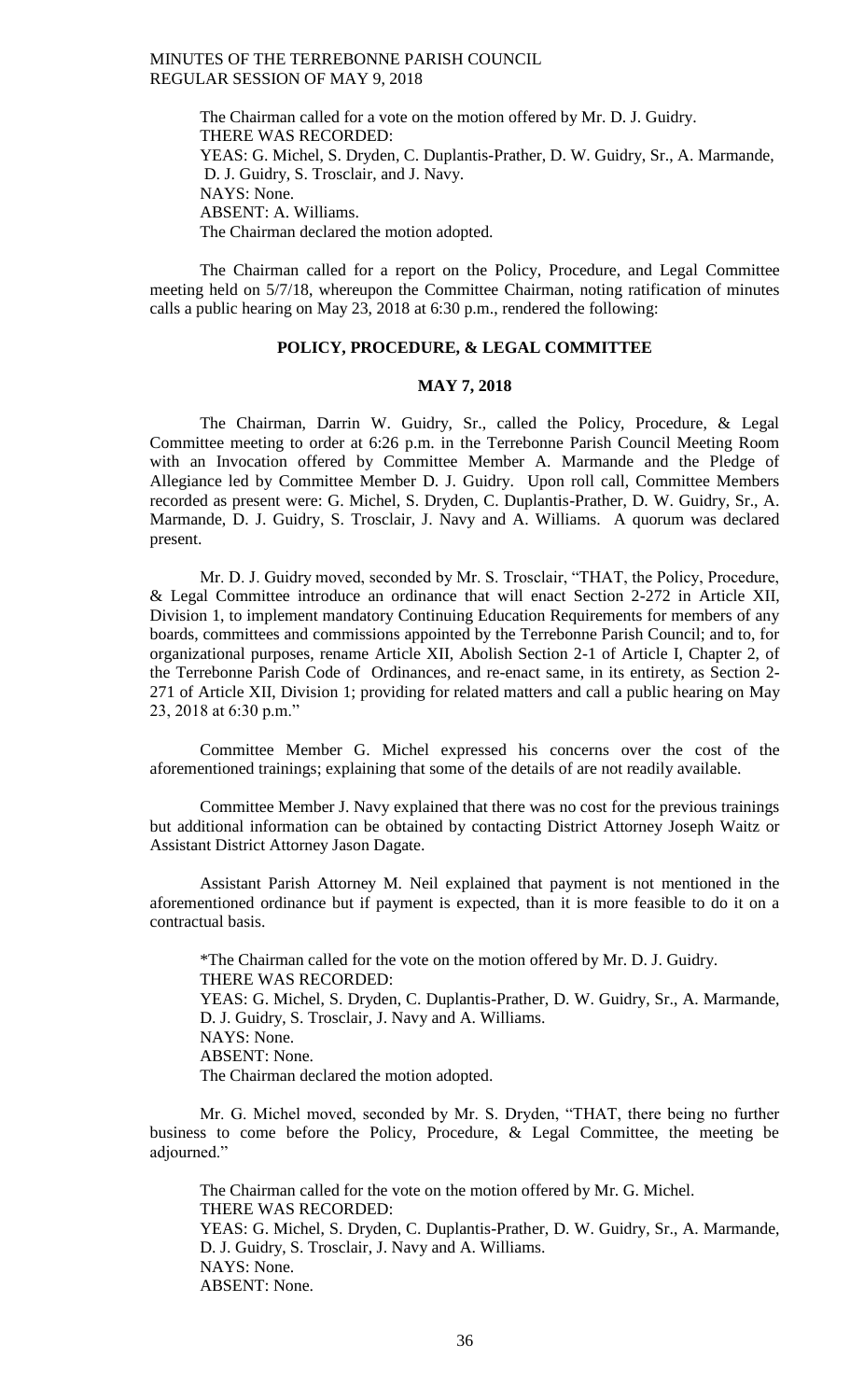The Chairman declared the motion adopted and the meeting was adjourned at 6:31 p.

Darrin W. Guidry, Sr., Chairman

Tammy E. Triggs, Minute Clerk

Mr. D. W. Guidry, Sr. moved, seconded by Mr. S. Dryden, "THAT the Council accept and ratify the minutes of the Policy, Procedure, and Legal Committee meeting held on 5/7/18."

The Chairman called for a vote on the motion offered by Mr. D. W. Guidry, Sr. THERE WAS RECORDED:

YEAS: G. Michel, S. Dryden, C. Duplantis-Prather, D. W. Guidry, Sr., A. Marmande, D. J. Guidry, S. Trosclair, and J. Navy.

NAYS: None.

m.

ABSENT: A. Williams.

The Chairman declared the motion adopted.

Mr. J. Navy moved, seconded by Mr. D. J. Guidry, "THAT, the Council approve the following street light list:

# **STREET LIGHT LIST**

**5-9-18**

INSTALL ONE (1) 100W HPS STREET LIGHT ON EXISTING POLE AT 1118 VALHI BLVD., RLD #2; TPCG UTILITIES; DARRIN GUIDRY, SR.; DISTRICT 6

INSTALL ONE (1) 100W HPS STREET LIGHT ON EXISTING POLE AT 1092 VALHI BLVD.; RLD #2; TPCG UTILITIES; DARRIN GUIDRY, SR.; DISTRICT 6."

The Chairman called for a vote on the motion offered by Mr. J. Navy. THERE WAS RECORDED: YEAS: G. Michel, S. Dryden, C. Duplantis-Prather, D. W. Guidry, Sr., A. Marmande, D. J. Guidry, S. Trosclair, and J. Navy. NAYS: None. ABSENT: A. Williams. The Chairman declared the motion adopted.

The Chairman announced that he would be invoking his right as Chairman to cast his vote last on all items under Agenda Item No. 5 – Appointments to Boards, Committees, and Commissions.

Mr. D. W. Guidry, Sr. moved, seconded by Mr. J. Navy, "THAT the Council open nominations for the Houma Christian representative on Terrebonne Parish Youth Advisory Council, nominate Ms. Jessie Lynn Dorsey, close nominations, appoint Ms. Dorsey to serve and to hold the remaining positions open for two weeks on the aforementioned board."

The Chairman called for a vote on the motion offered by Mr. D. W. Guidry, Sr. THERE WAS RECORDED: YEAS: G. Michel, S. Dryden, C. Duplantis-Prather, D. W. Guidry, Sr., A. Marmande, D. J. Guidry, J. Navy, and S. Trosclair. NAYS: None. ABSENT: A. Williams. The Chairman declared the motion adopted.

The Chairman announced that Mr. Bobby Arceneaux requested that his application for the Recreation District No. 2, 3 Board be withdrawn prior to the meeting.

The Chairman recognized Ms. Venita Chauvin, Council Clerk, who stated that applications and resumes had been received from all of the applicants for the Recreation District No. 2, 3 Board.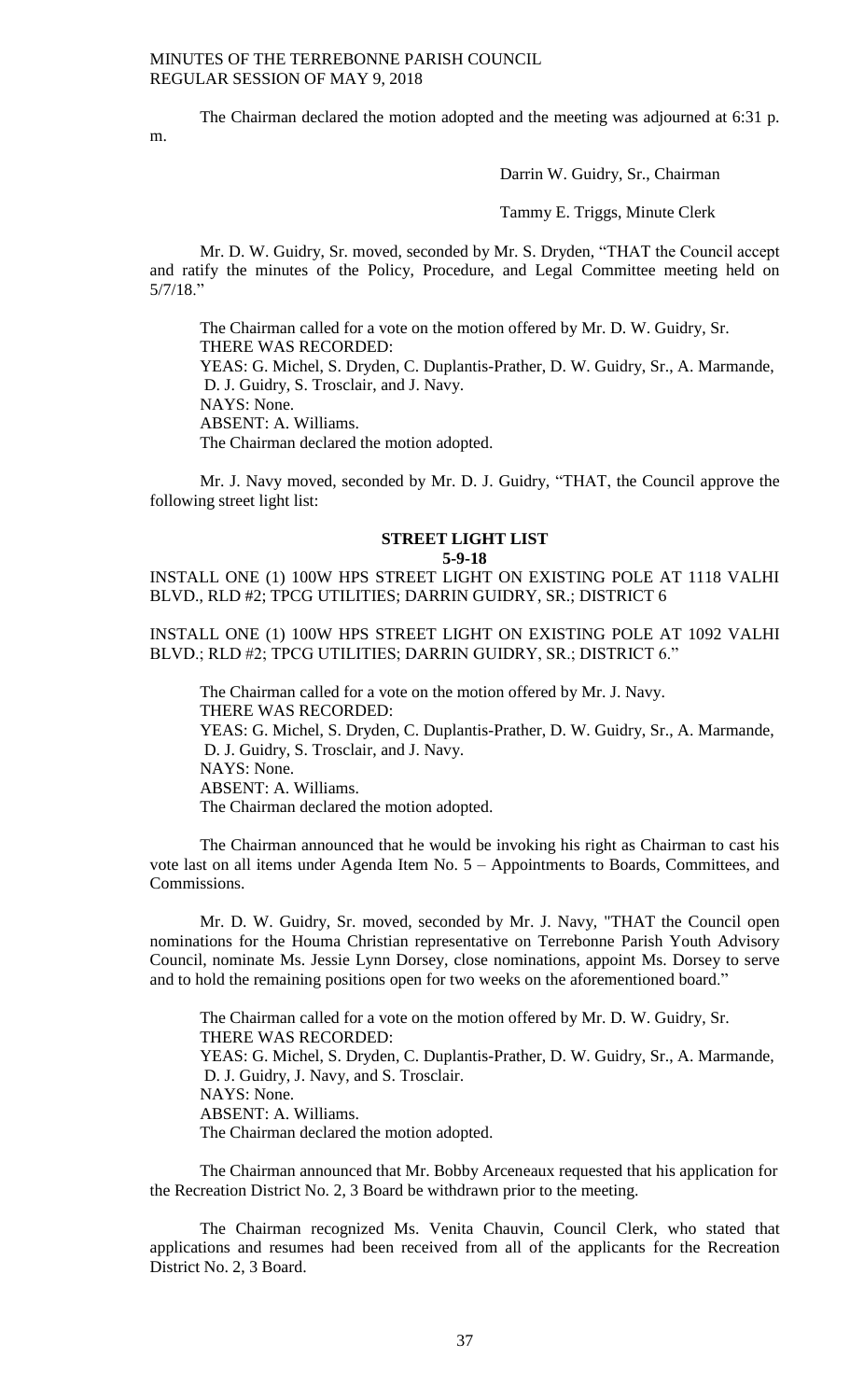Council Member C. Duplantis-Prather shared some of her concerns regarding the appointment of Recreation District No. 2, 3 members at this time, then stated that she would be voting in order to represent her constituents who live in the Lisa Park area that are in need. She then shared her optimism for the record number of high-quality applicants who applied for the Recreation No. 2, 3 Board.

Council Member G. Michel shared his support for changing Recreation District No. 2, 3 Board's membership from five to nine members and his optimism for the quality of the applicants wishing to serve on the Board. He then thanked Mr. Bobby Arceneaux for serving on the aforementioned Board for many years and his service to the district.

Council Member D. W. Guidry, Sr. shared his support for the quality and diversity of applicants, then stressed the importance of action being taken sooner, rather than later, to allow time for new appointees to learn as much as they could about the ongoing projects of Recreation District No. 2, 3 and their responsibilities as a board member.

Mr. D. W. Guidry, Sr. moved, seconded by Mr. D. J. Guidry, "THAT the Council open nominations for the nine vacancies due to re-establishment on the Recreation District No. 2, 3 Board, nominate Ms. Angi Falgout, Mr. Robbie Liner, Mr. Michael Bergeron, Mr. Francis Guerrero, II, Mr. Scott Baudoin, Mr. Kevin Michael Guidry, Ms. Jacqueline Snyder, Mr. Christopher Chiasson, Mr. Christopher Cobb, Mr. Shawn Dupre, Mr. Martin Majewski, Mr. Joe Teuton, III, Ms. Dawn Fleniken and Mr. Ryan Naquin, close nominations, that a voice vote of the Council be taken to determine who will fill said Council appointment vacancies, and that the voting for term limits be held until the next Council Meeting."

The Chairman called for a vote on the motion offered by Mr. D. W. Guidry, Sr. THERE WAS RECORDED: YEAS: G. Michel, S. Dryden, C. Duplantis-Prather, D. W. Guidry, Sr., A. Marmande, D. J. Guidry, J. Navy, and S. Trosclair. NAYS: None. ABSENT: A. Williams. The Chairman declared the motion adopted.

Voting to appoint Ms. Angi Falgout G. Michel, S. Dryden, C. Duplantis-Prather, D. W. Guidry, Sr., A. Marmande, D. J. Guidry, J. Navy, S. Trosclair

Voting to appoint Mr. Francis Guerrero, II G. Michel

Voting to appoint Mr. Scott Baudoin D. J. Guidry, J. Navy, S. Trosclair

Voting to appoint Mr. Kevin Michael Guidry S. Dryden, C. Duplantis-Prather, D. W. Guidry, Sr., A. Marmande

Voting to appoint Mr. Robbie Liner G. Michel, D. W. Guidry, Sr., D. J. Guidry, J. Navy, S. Trosclair

Voting to appoint Ms. Jacqueline Snyder C. Duplantis-Prather

Voting to appoint Mr. Christopher Chiasson G. Michel, C. Duplantis-Prather, D. W. Guidry, Sr., A. Marmande, D. J. Guidry, J. Navy, S. Trosclair

Voting to appoint Mr. Christopher Cobb C. Duplantis-Prather, A. Marmande, S. Trosclair

Voting to appoint Mr. Shawn Dupre G. Michel, S. Dryden, C. Duplantis-Prather, D. W. Guidry, Sr., D. J. Guidry, J. Navy, S. Trosclair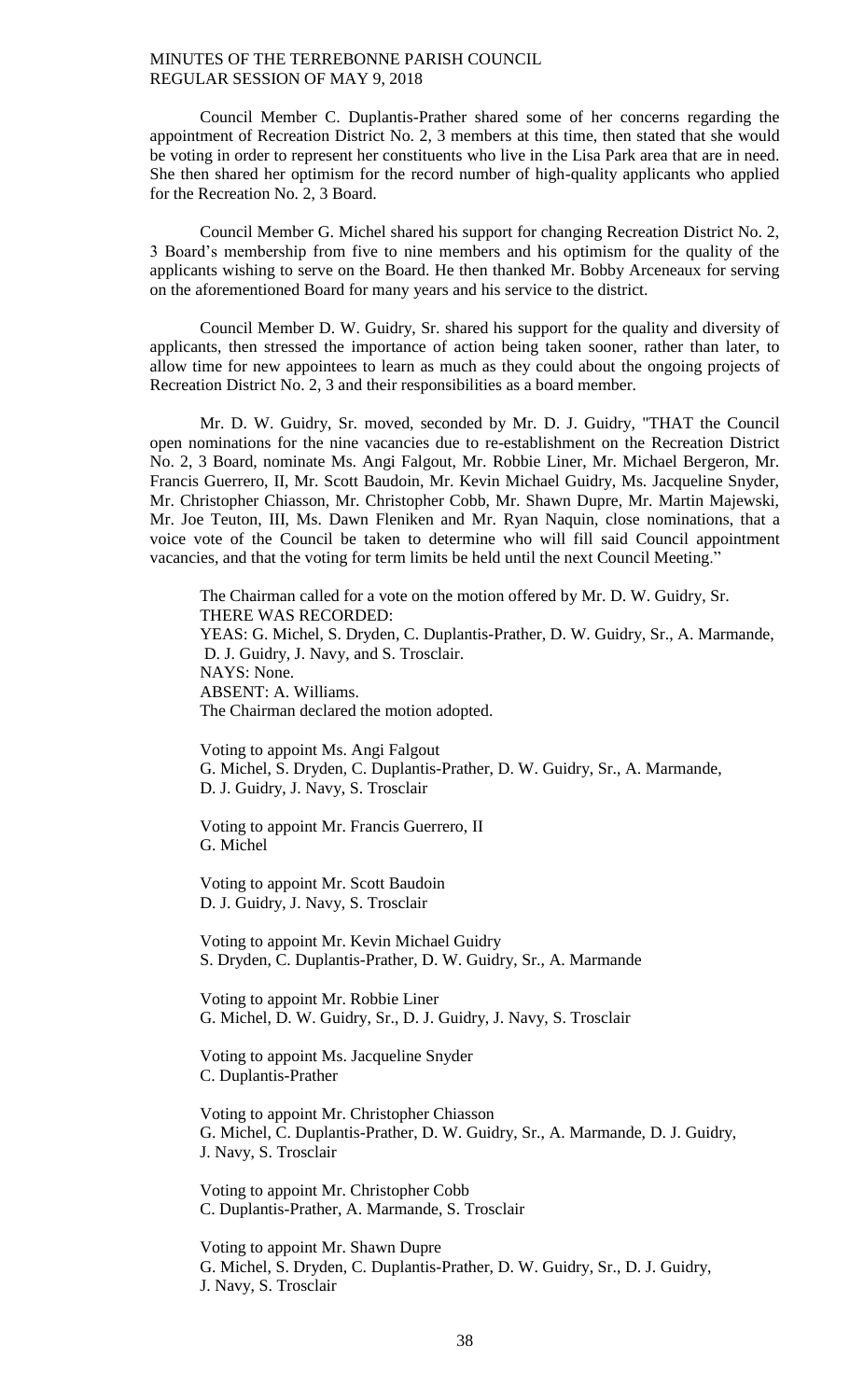Voting to appoint Mr. Martin Majewski S. Dryden, D. W. Guidry, Sr., A. Marmande, D. J. Guidry, J. Navy

Voting to appoint Mr. Michael Bergeron G. Michel, S. Dryden, C. Duplantis-Prather, D. W. Guidry, Sr., A. Marmande, D. J. Guidry, J. Navy, S. Trosclair

Voting to appoint Mr. Joe Teuton, III S. Dryden, A. Marmande, D. J. Guidry, J. Navy, S. Trosclair

Voting to appoint Ms. Dawn Fleniken S. Dryden, C. Duplantis-Prather, A. Marmande

Voting to appoint Mr. Ryan Naquin

Voting to appoint Mr. Jeff Teuton G. Michel, S. Dryden, C. Duplantis-Prather, D. W. Guidry, Sr., A. Marmande, D. J. Guidry, J. Navy, S. Trosclair

Voting to appoint Ms. Crystal Gienger S. Dryden, D. W. Guidry

Upon Council Member D.J. Guidry's request, Parish Attorney Julius Hebert clarified that a total of five votes would be required to constitute a majority vote for each individual to be appointed.

Minute Clerk K. Hampton announced the votes tallied for the nine vacancies on the Recreation District No. 2, 3 Board and they were recorded as follows:

eight (8) votes for Ms. Angi Falgout, one (1) vote for Mr. Francis Guerrero, II, three (3) votes for Mr. Scott Baudoin, four (4) votes for Mr. Kevin Michael Guidry, five (5) votes for Mr. Robbie Liner, one (1) vote for Ms. Jacqueline Snyder, seven (7) votes for Mr. Christopher Chiasson, three (3) votes for Mr. Christopher Cobb, seven (7) votes for Mr. Shawn Dupre, five (5) votes for Mr. Martin Majewski, eight (8) votes for Mr. Michael Bergeron, five (5) votes for Mr. Joe Teuton, III, three (3) votes for Ms. Dawn Fleniken, zero (0) votes for Mr. Ryan Naquin. eight (8) votes for Mr. Jeff Teuton, and two (2) votes for Ms. Crystal Gienger.

The Chairman stated, "THAT, as per the above voice vote, Ms. Angi Falgout, Mr. Robbie Liner, Mr. Christopher Chiasson, Mr. Shawn Dupre, Mr. Martin Majewski, Mr. Michael Bergeron, Mr. Joe Teuton, III, and Mr. Jeff Teuton are appointed to serve on the Recreation District No. 2, 3 Board." The Chairman then called for another roll call vote to determine who will fill the remaining position on the Recreation District No. 2, 3 Board.

Voting to appoint Mr. Francis Guerrero, II G. Michel

Voting to appoint Mr. Scott Baudoin J. Navy, S. Trosclair

Voting to appoint Mr. Kevin Michael Guidry C. Duplantis-Prather, D. W. Guidry, Sr., A. Marmande, D. J. Guidry

Voting to appoint Ms. Jacqueline Snyder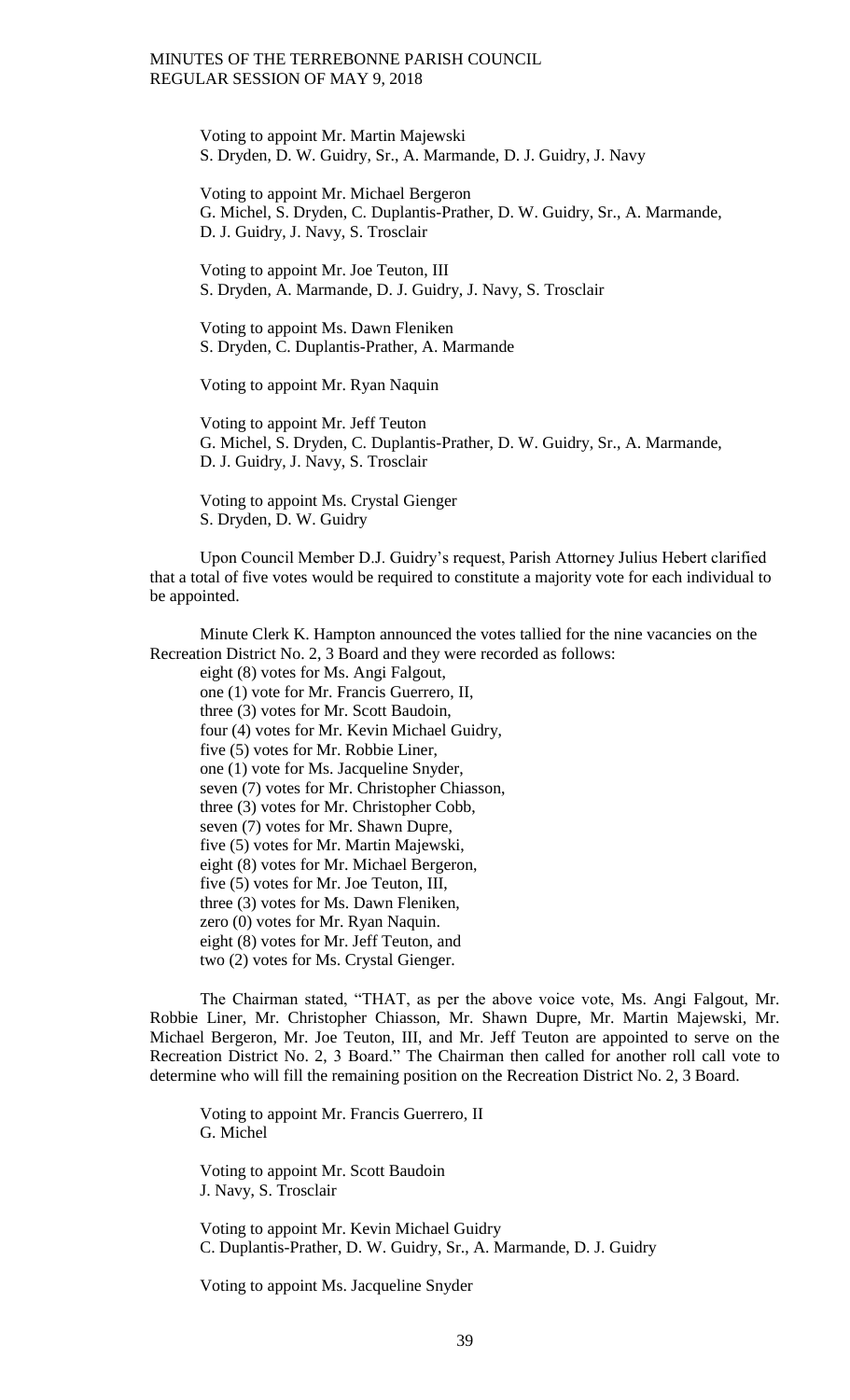None

Voting to appoint Mr. Christopher Cobb None

Voting to appoint Ms. Dawn Fleniken S. Dryden

Voting to appoint Mr. Ryan Naquin None

Voting to appoint Ms. Crystal Gienger None

Minute Clerk K. Hampton announced the votes tallied for the one remaining vacancy on the Recreation District No. 2, 3 Board and they were recorded as follows:

one (1) vote for Mr. Francis Guerrero, II, two (2) votes for Mr. Scott Baudoin, four (4) votes for Mr. Kevin Michael Guidry, zero (0) votes for Ms. Jacqueline Snyder, zero (0) votes for Mr. Christopher Cobb, one (1) vote for Ms. Dawn Fleniken, zero (0) votes for Mr. Ryan Naquin, and zero (0) votes for Ms. Crystal Gienger.

At the Parish Attorney's request, the Chairman said that five or more votes were required to appoint an individual then called for another roll call vote to determine who will fill the remaining position on the Recreation District No. 2, 3 Board.

Voting to appoint Mr. Francis Guerrero, II G. Michel

Voting to appoint Mr. Scott Baudoin S. Trosclair

Voting to appoint Mr. Kevin Michael Guidry S. Dryden, C. Duplantis-Prather, D. W. Guidry, Sr., A. Marmande, D. J. Guidry, J. Navy

Voting to appoint Ms. Jacqueline Snyder None

Voting to appoint Mr. Christopher Cobb None

Voting to appoint Ms. Dawn Fleniken None

Voting to appoint Mr. Ryan Naquin None

Voting to appoint Ms. Crystal Gienger None

Minute Clerk K. Hampton announced the votes tallied for the one remaining vacancy on the Recreation District No. 2, 3 Board and they were recorded as follows:

one (1) vote for Mr. Francis Guerrero, II, one (1) votes for Mr. Scott Baudoin, six (6) votes for Mr. Kevin Michael Guidry, zero (0) votes for Ms. Jacqueline Snyder,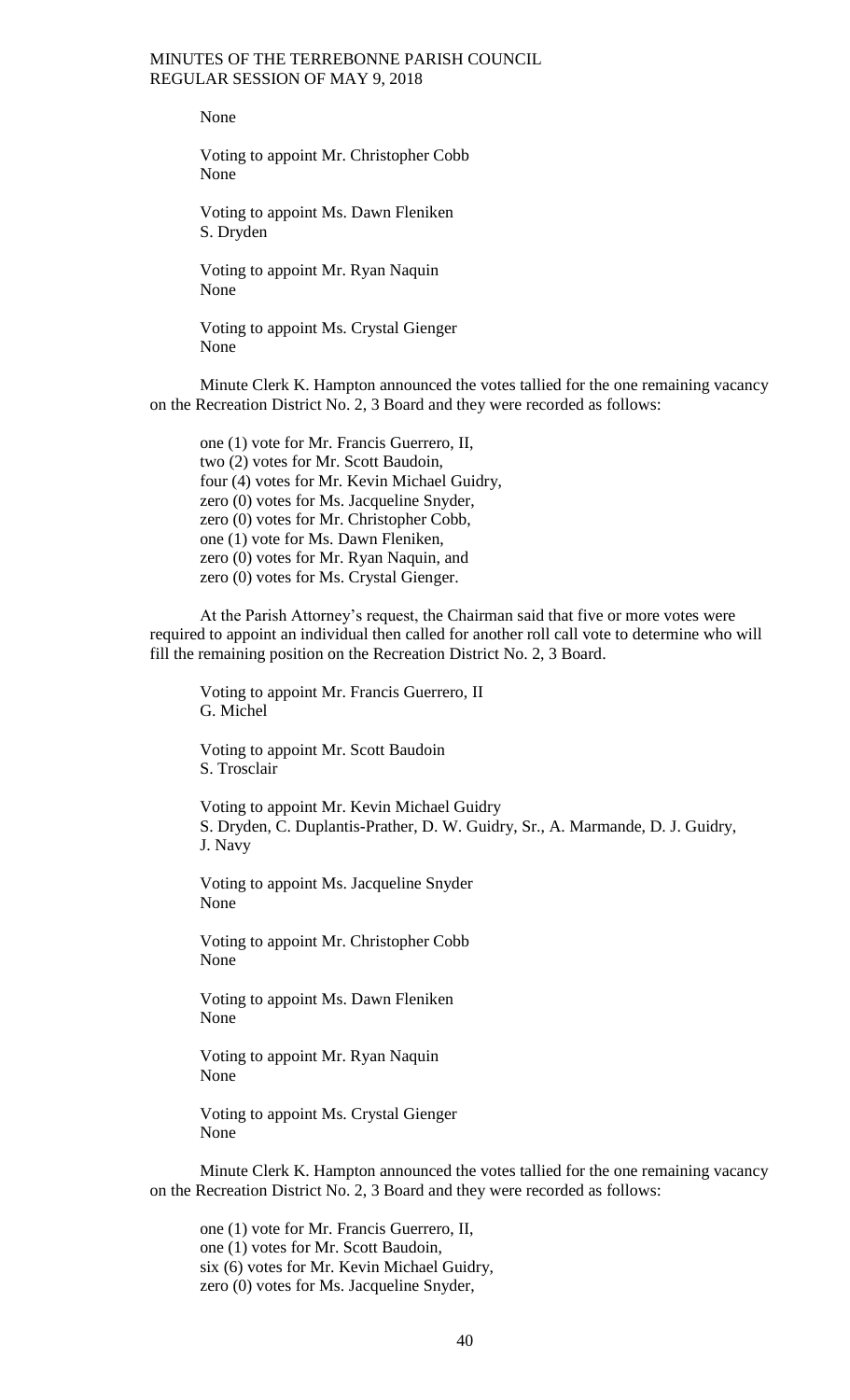zero (0) votes for Mr. Christopher Cobb, zero (0) votes for Ms. Dawn Fleniken, zero (0) votes for Mr. Ryan Naquin, and zero (0) votes for Ms. Crystal Gienger.

The Chairman stated, "THAT, as per the above voice vote, Mr. Kevin Michael Guidry is appointed to serve on the Recreation District No. 2,3 Board."

The Chairman recognized Ms. Angi Falgout, newly appointed Recreation District No. 2, 3 Board Member, who thanked the Council for their confidence in her with their appointment and shared her optimism in serving the board.

Council Member D. J. Guidry thanked Mr. Bobby Arceneaux, previous Recreation District No. 2, 3 Board Member, for his service on the board and with other organizations that serve the Parish.

The Chairman recognized Mr. Michael Bergeron, newly appointed Recreation District No. 2, 3 Board Member, who thanked the previous board members of Recreation District No. 2, 3 then shared his optimism for serving on a board with a mind for transparency, accountability, and excellent recreation facilities.

Council Member D. J. Guidry asked if any assistance could be provided to the new board members with regards to conducting meetings and other procedures that should be followed.

The Chairman recognized Ms. K. Mauldin, Chief Financial Officer, who offered that she and Ms. Angela Guidry, Purchasing Manager, could meet with the new members at an upcoming meeting to provide assistance to the members with the district's ongoing projects.

The Chairman then recognized Mr. M. Toups, Parish Manager, who offered to provide a special class on ethics training for the new board members as well as have Ms. Angela Guidry offer training on public bid laws, then offered his personal assistance if requested.

The Chairman recognized Parish President G. Dove, who stated that the legislative audit guidelines had been distributed to all of the recreation districts and that the new members would be provided a copy as well as any other assistance they might require.

Council Member D. W. Guidry, Sr. offered his assistance and that of the Council Staff in helping provide necessary information with regards to the regular operation of the district to the board members so that operations would be able to continue without interruption.

Council Member C. Duplantis-Prather asked that some attention be given to the Lisa Park area along with the other projects in the district and suggested that the board members coordinate with the Legal Department to determine the next steps for the board.

Council Clerk V. Chauvin offered the Council Office's assistance with distributing the first meeting's agenda, and that an orientation manual would be distributed to the board members as well.

Council Member D. W. Guidry, Sr. stated that three of the newly appointed members did have government experience with open meetings.

Mr. D. J. Guidry moved, seconded by Mr. J. Navy, "THAT the Council hold nominations open for two weeks for the one unexpired term on the Recreation District #3 Board."

The Chairman called for a vote on the motion offered by Mr. D. J. Guidry. THERE WAS RECORDED: YEAS: G. Michel, S. Dryden, C. Duplantis-Prather, D. W. Guidry, Sr., A. Marmande, D. J. Guidry, J. Navy, and S. Trosclair. NAYS: None. ABSENT: A. Williams.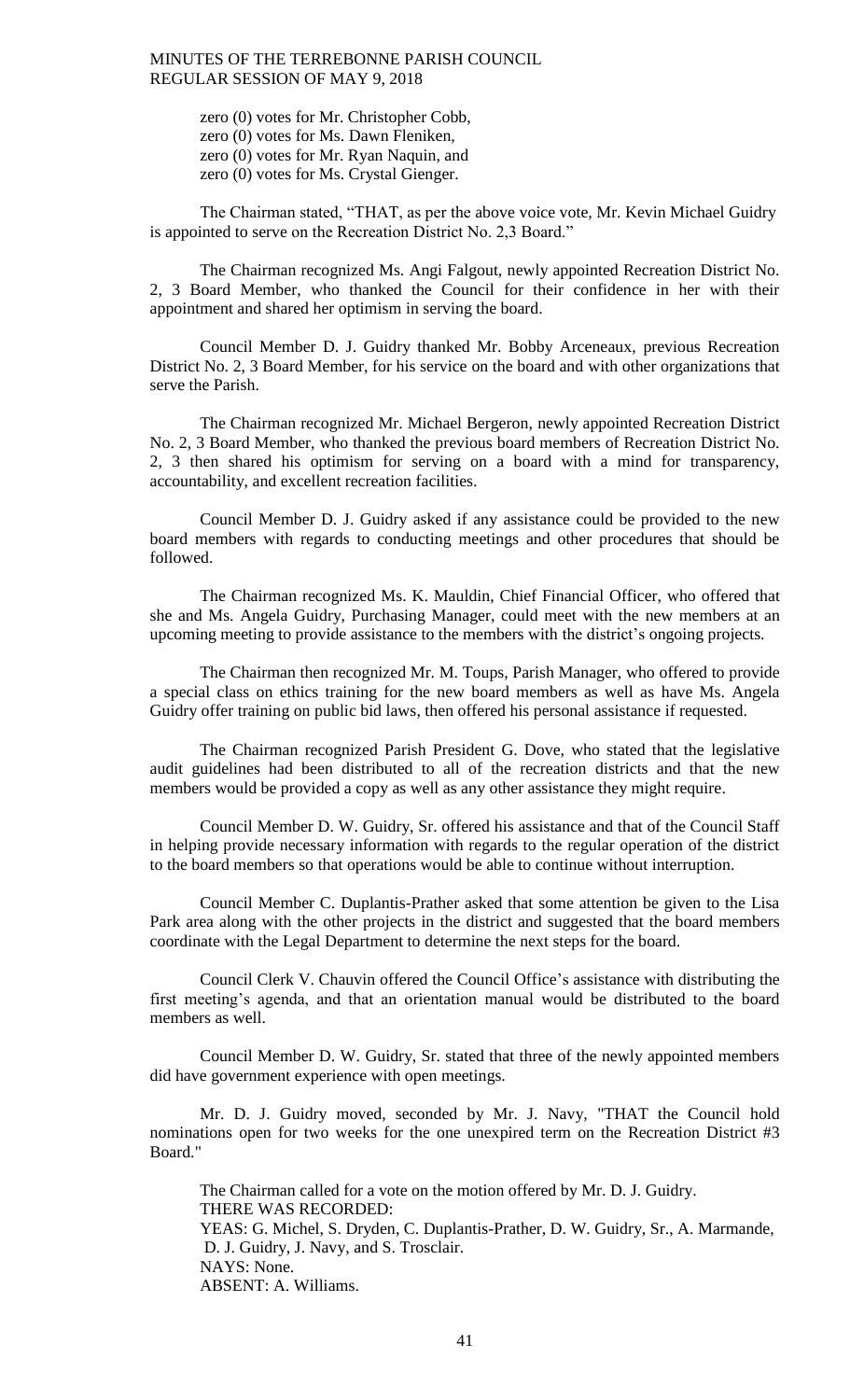The Chairman declared the motion adopted.

Ms. C. Duplantis-Prather moved, seconded by Mr. J. Navy, "THAT the Council open nominations for the one unexpired term on the Recreation District No. 11 Board, nominate Ms. Jessica Domangue, Ms. Bonita White, and Mr. Amos Mosely, close nominations, and that a voice vote of the Council be taken to determine who will fill said Council appointment vacancy."

The Chairman called for a vote on the motion offered by Ms. C. Duplantis-Prather. THERE WAS RECORDED:

YEAS: G. Michel, S. Dryden, C. Duplantis-Prather, D. W. Guidry, Sr., A. Marmande, D. J. Guidry, J. Navy, and S. Trosclair. NAYS: None. ABSENT: A. Williams.

The Chairman declared the motion adopted.

Voting to appoint Ms. Jessica Domangue D. W. Guidry, Sr.

Voting to appoint Ms. Bonita White S. Dryden, A. Marmande, J. Navy, S. Trosclair

Voting to appoint Mr. Amos Mosely G. Michel, C. Duplantis-Prather, D. J. Guidry

Minute Clerk K. Hampton announced the votes tallied for the one unexpired term on the Recreation District No. 11 Board and they were recorded as follows: one (1) vote for Ms. Jessica Domangue, four (4) votes for Ms. Bonita White, and three (3) votes for Mr. Amos Mosely.

The Chairman recognized Mr. Julius Hebert, Parish Attorney, who clarified that a majority vote for an eight-member council would be five votes and advised that another voice vote should be taken.

The Chairman called for another voice vote to determine who will fill the one unexpired term on the Recreation District No. 11 Board.

Voting to appoint Ms. Jessica Domangue

Voting to appoint Ms. Bonita White S. Dryden, D. W. Guidry, Sr., A. Marmande, J. Navy, S. Trosclair

Voting to appoint Mr. Amos Mosely G. Michel, C. Duplantis-Prather, D. J. Guidry

Minute Clerk K. Hampton announced the votes tallied for the one unexpired term on the Recreation District No. 11 Board and they were recorded as follows: zero (0) votes for Ms. Jessica Domangue, five (5) votes for Ms. Bonita White, and three (3) votes for Mr. Amos Mosely.

The Chairman stated, "THAT, as per the above voice vote, Ms. Bonita White is appointed to serve on the Recreation District No. 11 Board."

Ms. C. Duplantis-Prather moved, seconded by Mr. D. J. Guidry, "THAT the Council hold nominations open for two weeks for the one vacancy due to resignation on the Bayou Cane Fire Protection District Board."

The Chairman called for a vote on the motion offered by Ms. C. Duplantis-Prather. THERE WAS RECORDED: YEAS: G. Michel, S. Dryden, C. Duplantis-Prather, D. W. Guidry, Sr., A. Marmande, D. J. Guidry, J. Navy, and S. Trosclair. NAYS: None.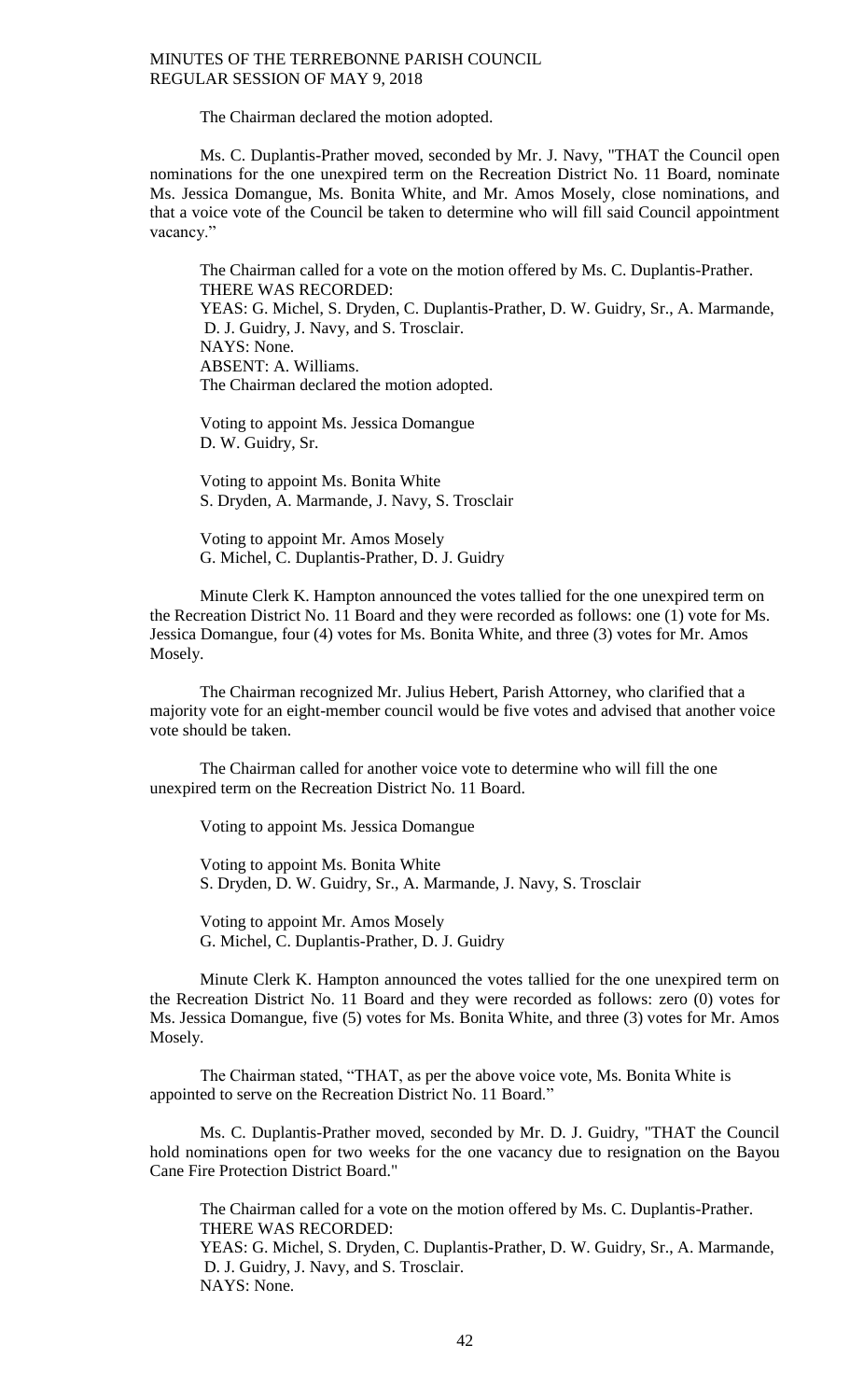ABSENT: A. Williams.

The Chairman declared the motion adopted.

It was at this time Council Member S. Dryden was recorded as leaving the proceedings.

Mr. D. J. Guidry moved, seconded by Mr. D. W. Guidry, Sr., "THAT the Council open nominations for the two expiring terms representing the Membership on the Terrebonne ARC Board, nominate Ms. Della Hotard and Mr. Carl T. Schwab, close nominations, approve the Parish President's recommendation to re-appoint Dr. Ruthanne Gallagher for the one expiring term appointed by the Parish President, and re-appoint Ms. Hotard, Mr. Schwab, and Dr. Gallagher to serve on the aforementioned board."

The Chairman called for a vote on the motion offered by Mr. D. J. Guidry. THERE WAS RECORDED: YEAS: G. Michel, C. Duplantis-Prather, D. W. Guidry, Sr., A. Marmande, D. J. Guidry, J. Navy, and S. Trosclair. NAYS: None. ABSENT: A. Williams and S. Dryden. The Chairman declared the motion adopted.

The Chairman announced that there would be one expiring term on the Recreation District No. 9 Board, one expiring term on the Recreation District No. 7 Board, and three expiring terms on the Consolidated Waterworks District No. 1 Board, representing the Council.

Council Member C. Duplantis-Prather encouraged the public to have their pets spayed or neutered to help control the pet population and to bring any found animals to a local shelter for returning to their owners or adoption.

Council Member J. Navy shared his concerns with potential wrongdoing associated with Recreation District No. 11 and notified the public that an investigation was being conducted with regards to the potential wrongdoing.

The Chairman encouraged the public to keep law enforcement, military, and first responder personnel in their thoughts and prayers.

Ms. C. Duplantis-Prather moved, seconded by Mr. D. W. Guidry, Sr., "THAT, the Council accept the recommendation of Mr. Dean Schouest as the Civic Center Department Head from Parish President G. Dove and that the appointment be held over until May 23, 2018 in conformance with the requirements of the Parish Code." **(\*MOTION VOTED ON AFTER DISCUSSION)**

Council Member G. Michel asked for clarification regarding the job description for the position of Civic Center Department Head and a requirement of a college degree.

The Chairman recognized Parish President G. Dove who clarified that the appointment of Civic Center Department Head is at his discretion and that the job description was considered as a guideline for potential applicants for the position, not a requirement.

A discussion ensued relative to job descriptions requiring college degrees for consideration and the weight that equivalent experience should carry when considering the hiring of a new employee. Several Council Members shared their support for Mr. Schouest as a Civic Center Department Head and their optimism in his promotional skills being able to greater serve the Parish.

**\***The Chairman called for a vote on the motion offered by Ms. C. Duplantis-Prather. THERE WAS RECORDED: YEAS: G. Michel, C. Duplantis-Prather, D. W. Guidry, Sr., A. Marmande, D. J. Guidry, S. Trosclair, and J. Navy. NAYS: None. ABSENT: A. Williams and S. Dryden.